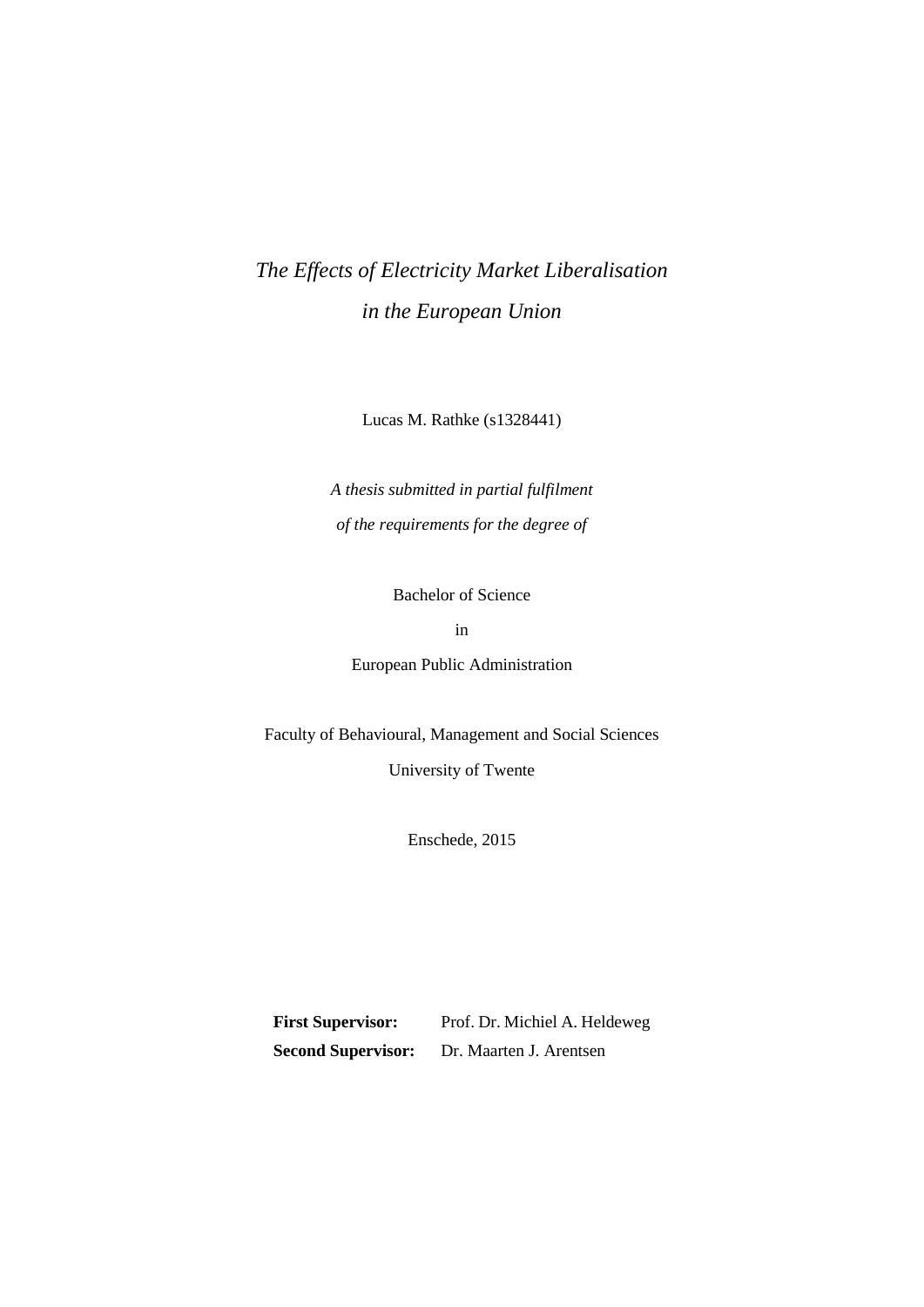#### <span id="page-1-0"></span>**Abstract**

Since the 1990s, the EU has been trying to liberalise electricity markets. The anticipated benefits were efficiency gains and lower prices for consumers while guaranteeing security of supply throughout the EU and promoting energy efficiency and the use of renewable energy resources. In other sectors, such as the telecommunications industry, liberalisation has led to substantial price decreases.

This thesis analyses the actual impact of liberalisation on competition and electricity prices. Based on a theoretical framework for electricity market liberalisation, the three liberalisation directives adopted by the EU are being examined. Subsequently, electricity prices for private and industrial consumers and competition in wholesale and retail markets in 15 EU Member States are being analysed. The analysis reveals that, although some progress has been made, markets still show a high degree of concentration and electricity prices have generally increased.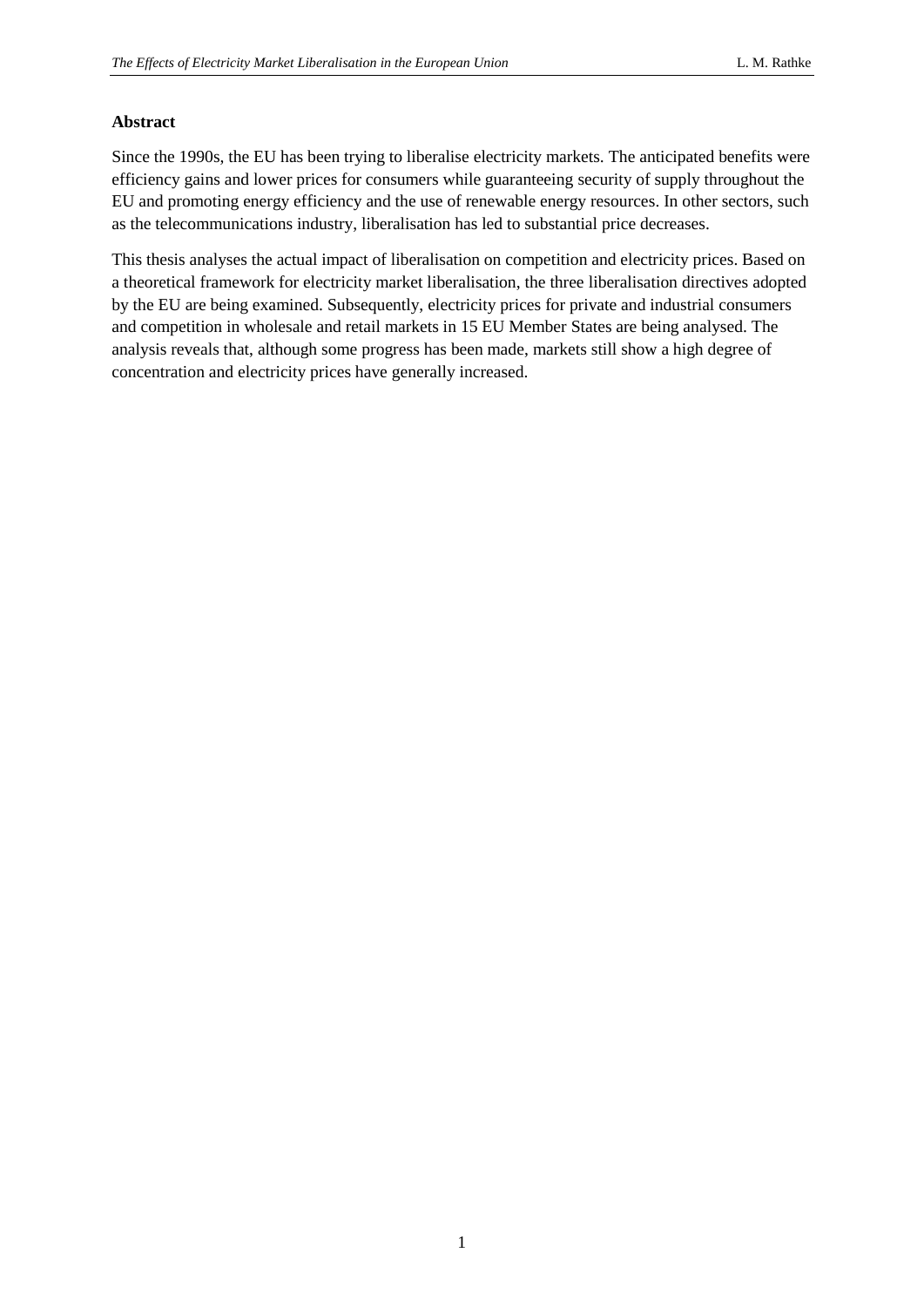## <span id="page-2-0"></span>**Table of Contents**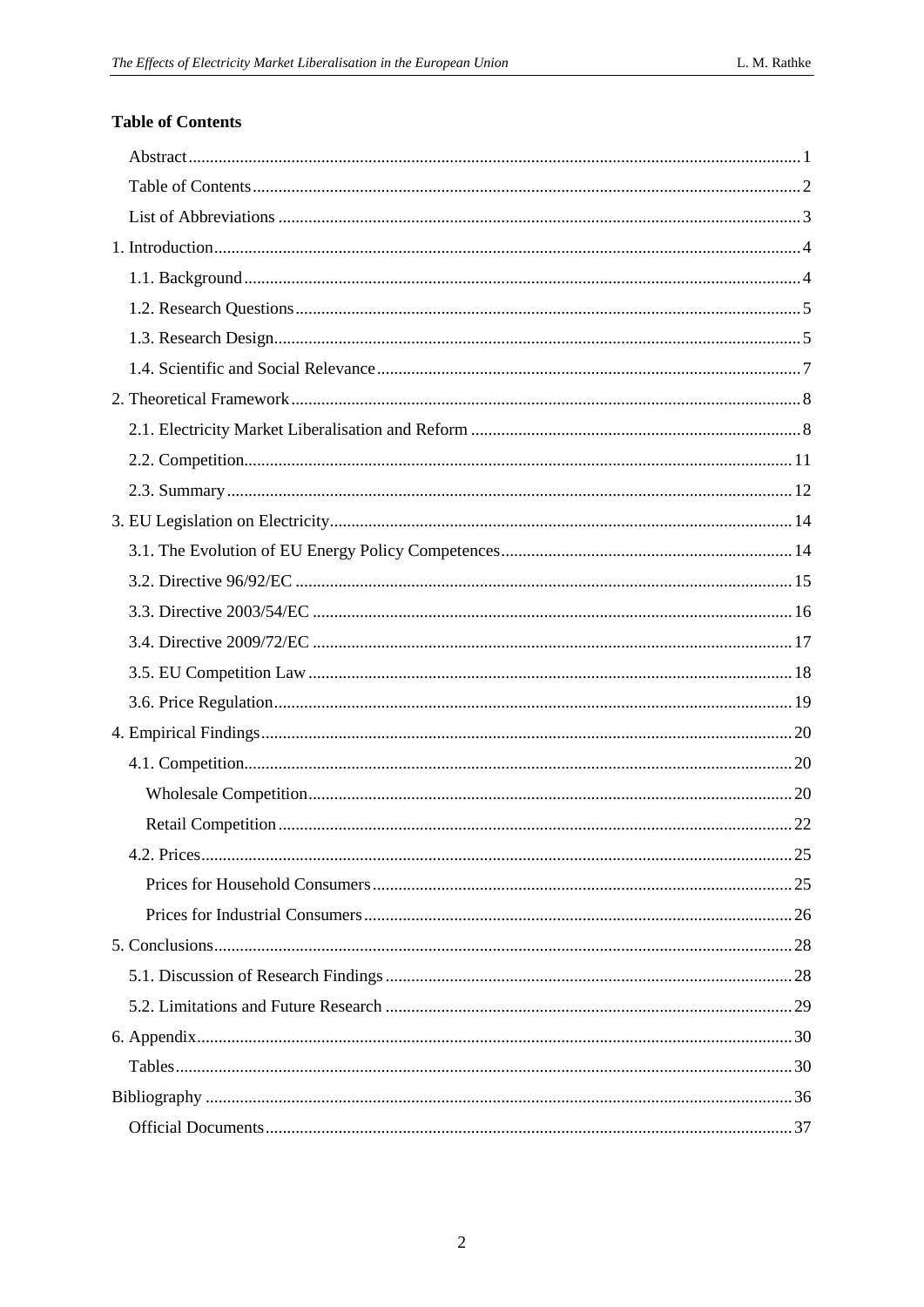## <span id="page-3-0"></span>**List of Abbreviations**

| <b>ACER</b>    | Agency for the Cooperation of Energy Regulators                   |
|----------------|-------------------------------------------------------------------|
| <b>CJEU</b>    | Court of Justice of the European Union                            |
| DG             | Directorate-General                                               |
| <b>DSO</b>     | <b>Distribution System Operator</b>                               |
| <b>ENTSO-E</b> | European Network of Transmission System Operators for Electricity |
| <b>ERGEG</b>   | European Regulators Group for Electricity and Gas                 |
| EU             | European Union                                                    |
| <b>HHI</b>     | Herfindahl-Hirschman Index                                        |
| kWh            | Kilowatt hour                                                     |
| <b>MWh</b>     | Megawatt hour                                                     |
| MS             | <b>Member State</b>                                               |
| <b>NTPA</b>    | <b>Negotiated Third-Party Access</b>                              |
| <b>RTPA</b>    | <b>Regulated Third-Party Access</b>                               |
| <b>TSO</b>     | <b>Transmission System Operator</b>                               |
| VIU            | Vertically Integrated Utility                                     |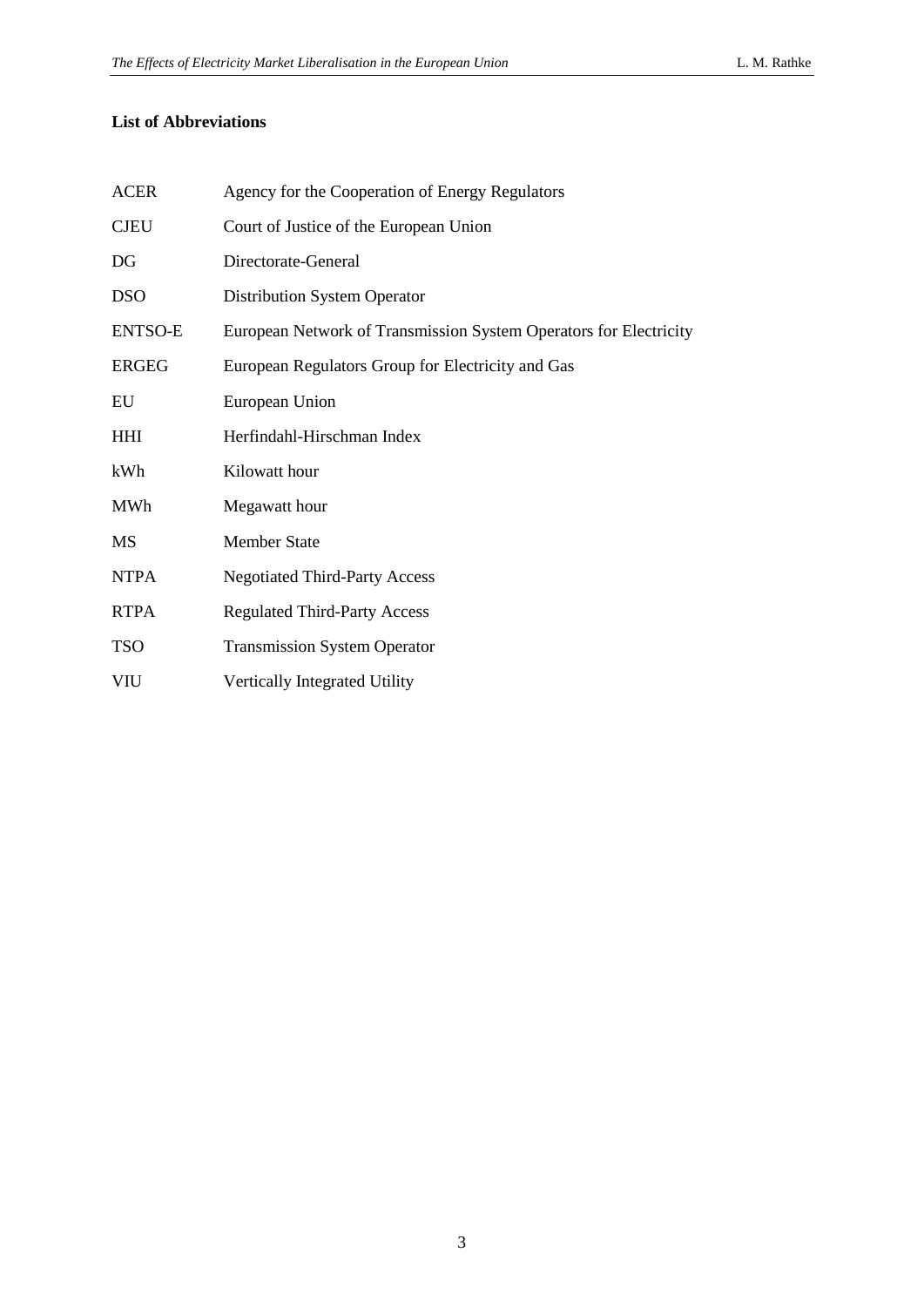## <span id="page-4-0"></span>**1. Introduction**

## <span id="page-4-1"></span>**1.1. Background**

Since the beginning of the 1990s, the creation of a single European energy market has been on the EU's agenda. The central objectives of the EU's liberalisation efforts were to increase welfare by reducing electricity prices for consumers, to guarantee security of supply throughout the EU, and to promote energy efficiency and the use of renewable energy resource (Willems & Ehlers, 2008).

Liberalisation of the electricity market in the European Union began in the 1990s (European Commission, 2012a). Until then, electricity was provided by national organisations, which often held exclusive rights for supply. The EU's objective was to introduce freedom of choice for consumers by opening up the electricity markets to competition, similar to other sectors which had already been liberalised. The anticipated benefits were lower prices, a higher degree of efficiency and a more competitive economy. Previous research provides evidence that electricity market liberalisation does indeed have an effect on prices: Domah and Pollitt (2000), who examined the liberalisation of the electricity market in England and Wales, concluded that restructuring and privatisation have led to efficiency gains. However, they note that the degree to which consumers benefit largely depends on the regulatory structure.

Electricity market liberalisation has been an incremental process, with policies spread over three directives. The first liberalisation directive, adopted in 1996, granted third parties access to transmission and distribution networks, abolished restrictions on customers from changing suppliers, and introduced independent regulatory agencies.

As a reaction to this first directive, Newbery (2002) argued that the EU still lacked the necessary legislative and regulatory power and that if transmission capacity would not increase, liberalisation might actually lead to higher prices. After the directive had been transposed into national law, the European Commission launched an enquiry, which indicated that further measures were necessary to achieve full liberalisation, resulting in a second directive, adopted in 2003. This directive focussed on unbundling, requiring electric utilities to separate production and distribution. The second liberalisation directive was followed by a competition enquiry, which revealed that markets were still dominated by national or regional monopolies which held significant market power and could block new entrants to the market. Jamasb and Pollitt (2005) reach similar conclusions: They argue that although the first two directives have led to market opening, lower and converging prices and efficiency increases, interconnection capacities between Member States are often too low to reduce concentrations in national markets. In order to address these shortcomings, a third liberalisation directive was initiated in 2007 and adopted in 2009 after a long process of negotiations.

Although economic theory suggests that liberalisation would lead to more competition and hence lower electricity prices, only a few studies have studied the actual impact empirically. In addition, the conceptualisation of liberalisation is often not clear, and in some cases, no distinction is being made between liberalisation, privatisation and regulation (Arentsen & Künneke, 1996). This thesis is intended to address this knowledge gap by offering a clear conceptualisation of liberalisation and by studying its effects on electricity markets in the European Union, in order to determine whether the anticipated benefits did in fact occur.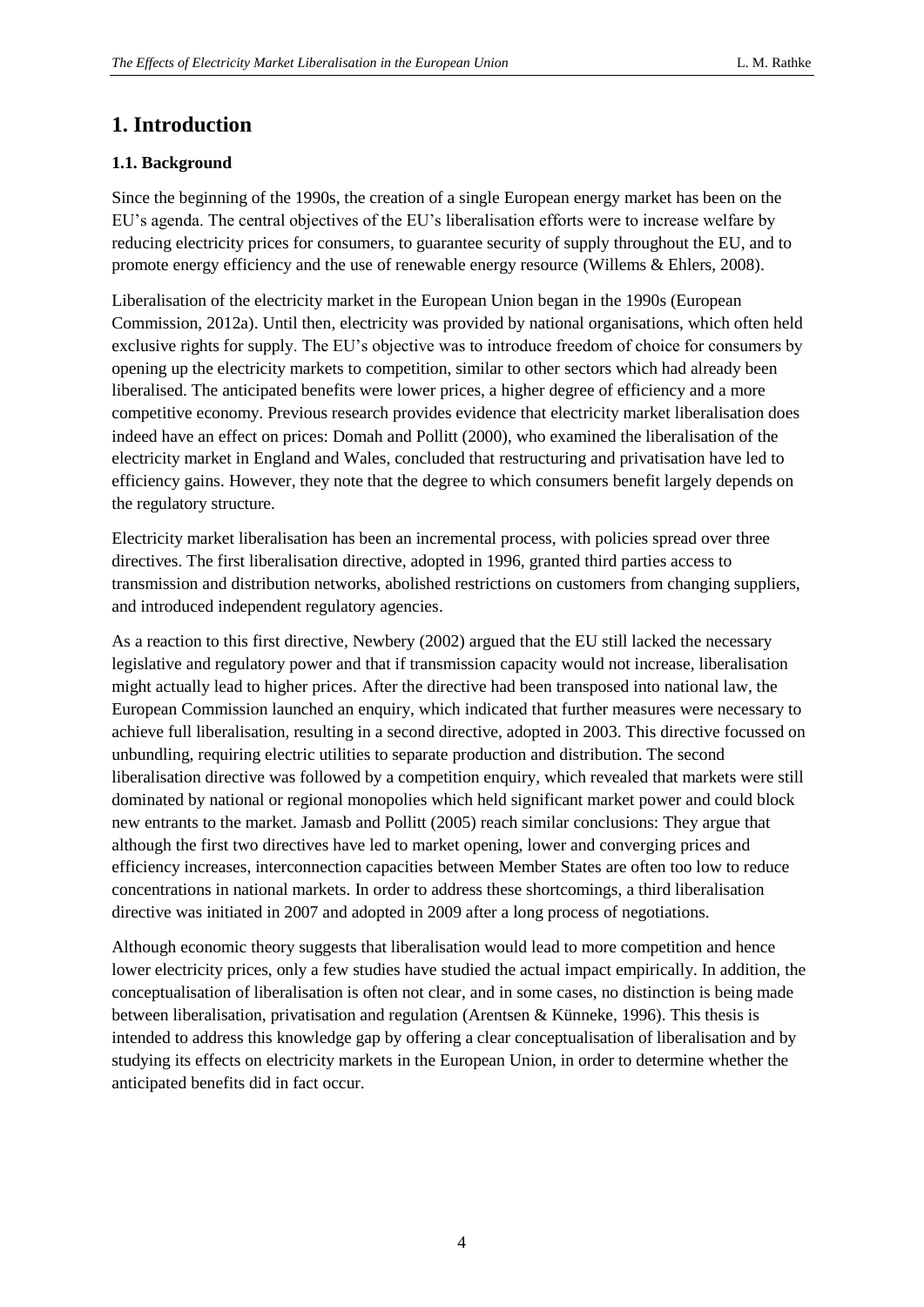### <span id="page-5-0"></span>**1.2. Research Questions**

The EU's general energy policy objectives are to ensure reliable energy supply at reasonable prices for businesses and consumers while minimising the environmental impact (European Commission, 2012a). This thesis focusses on the aspects of prices and competition, which is closely related: By introducing competition to electricity markets and distinguishing between competitive and non-competitive parts of the industry, the EU has been trying to meet the objective of ensuring reasonable prices (European Commission, 2012a). This leads to the following two research questions:

- 1. To what extent did liberalisation increase competition in wholesale and retail electricity markets?
- 2. To what extent did liberalisation reduce electricity prices for industrial and private consumers?

By analysing competition and electricity prices empirically, it will be possible to determine whether the EU's objectives have been met.

### <span id="page-5-1"></span>**1.3. Research Design**

1

The research design employed in this thesis is a longitudinal study of electricity markets in the Member States of the EU. Since the 2004 and 2007 Eastern Enlargements <sup>1</sup> occurred after the implementation of the first two liberalisation directives, it is not possible to assess the impact of liberalisation on these countries. The same applies to Croatia, which joined the EU in 2013. Accordingly, the analysis will focus on the EU-15 countries<sup>2</sup>, which are the Member States of the EU before the 2004 enlargement.

Liberalisation will be operationalised using a conceptual framework. Based on this framework, the three directives adopted by the EU will be analysed in order to identify the relevant policy aspects, such as unbundling requirements, and their extent.

Subsequently, the impact of liberalisation on competition and electricity prices in the selected Member States will be assessed.

The analysis distinguishes between two levels, namely wholesale and retail markets. Wholesale refers to large-quantity trades between generators, suppliers and financial actors, such as hedge funds and investment banks. In simple terms, wholesale markets encompass generators, who sell the energy they produce, and retailers, who buy energy in order to re-sell it to end users. Retail markets, on the other hand, comprise all trades between suppliers and end users, such as consumers and private companies. The main difference between both market levels are voltage and quantity: While wholesale markets are being used to trade large quantities of high-voltage electricity, both quantity and voltage are much lower in retail markets.

<sup>1</sup> 2004 Enlargement: Cyprus, the Czech Republic, Estonia, Hungary, Latvia, Lithuania, Malta, Poland, Slovakia, and Slovenia; 2007 Enlargement: Bulgaria and Romania

<sup>2</sup> EU-15: Austria, Belgium, Denmark, Finland, France, Germany, Greece, Ireland, Italy, Luxembourg, the Netherlands, Portugal, Spain, Sweden and the United Kingdom.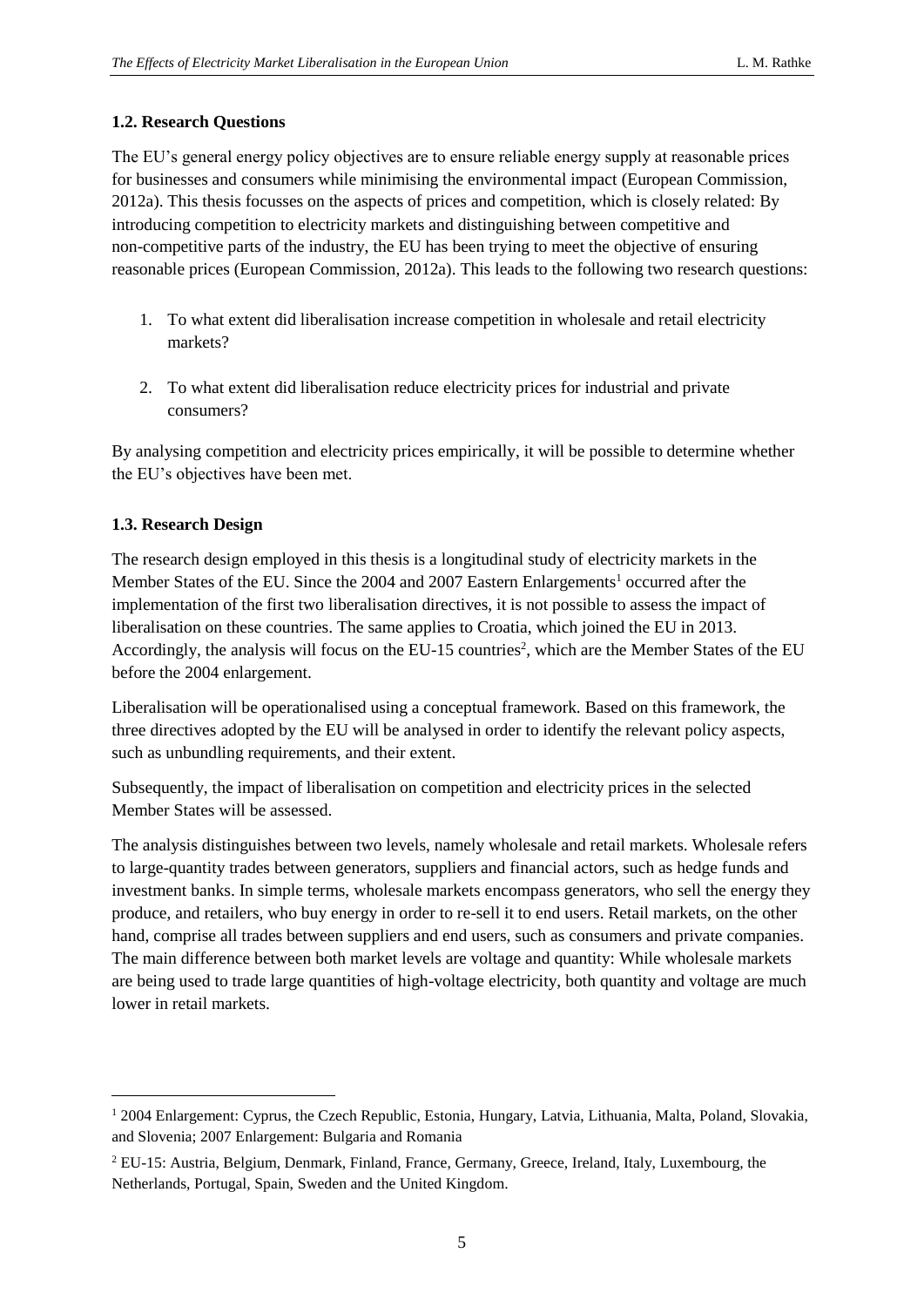Competition refers to a firm's ability to influence prices (Stigler, 1972): If the firm's influence is zero, perfect competition exists. In this situation, prices are the result of supply and demand, and firms are price-takers.

In a competitive electricity market, none of these suppliers should have a dominant position, which is defined as a market share of more than 40 %. According to the Directorate-General for Competition, companies with a lower market share are unlikely to be dominant, whereas companies with a higher share may exercise market power and distort competition (European Commission, 2013).

To operationalise the competitiveness of wholesale markets, the market share of the largest generator, the number of main generators will be evaluated. By tracking changes in these values over time, it will be possible to determine whether liberalisation measures have contributed to more competitive electricity markets. In addition, the degree of market concentration, measured by the Herfindahl-Hirschman Index (HHI), will be examined.

Similarly, competition in retail markets will be operationalised as the total number of electricity retailers final consumers can choose from, the number of main retailers, and the HHI. A high number of retailers is a good indicator for a competitive market, since it allows consumers to choose the retailer which offers the lowest prices.

In the next step, electricity prices will be analysed. The analysis distinguishes between industrial and consumer prices. The distinction is being made because both groups have different consumption patterns: Eurostat defines several consumption bands for households and industrial users, which differ in terms of consumption volume (eurostat, 2015). These consumption bands are used in all Member States to classify electricity users.

The distinction between both groups is also important for other reasons: Industrial users are generally sensitive to reliable supply of electricity and price fluctuations. This is especially true for companies operating in the energy intensive industries, since for them, electricity prices are closely related to competitiveness and affect their position on the world market (European Commission, 2015). Consumers, on the other hand, are also influenced by additional factors, such as preferences for renewable energy: There is strong evidence that consumers are willing to pay significantly more for electricity from renewable sources (Roe, Teisl, Levy, & Russell, 2001).

The development of electricity prices for consumers will be analysed by examining prices per kWh for a medium-sized household over time. To analyse industrial electricity prices, expenses of medium standard industrial consumers will be examined.

Due to the lack of a control group, it is not possible to rule out the influence of other factors on the independent variables. This is especially true for electricity prices, which may be affected by taxes, technological developments and the availability of fuel. Furthermore, concerns about climate change and environmental protection have encouraged some countries, for example Germany<sup>3</sup>, to prioritise the transition towards renewable energy, energy efficiency and sustainable development, which may contribute to initial price increases. However, the fact that there is considerable variation between Member States' energy mixes, the influence of changing fuel prices diminishes. Furthermore, electricity price data which excludes taxes and levies will be used. With these precautions, it should

-

<sup>&</sup>lt;sup>3</sup> In September 2010, the Federal Government of Germany published a policy document outlining the planned Energy Transition (*Energiewende*). The central goals to be achieved until 2050 are a greenhouse gas reduction of 80-95%, a 60% share of renewable energy, and a 50% increase in energy efficiency.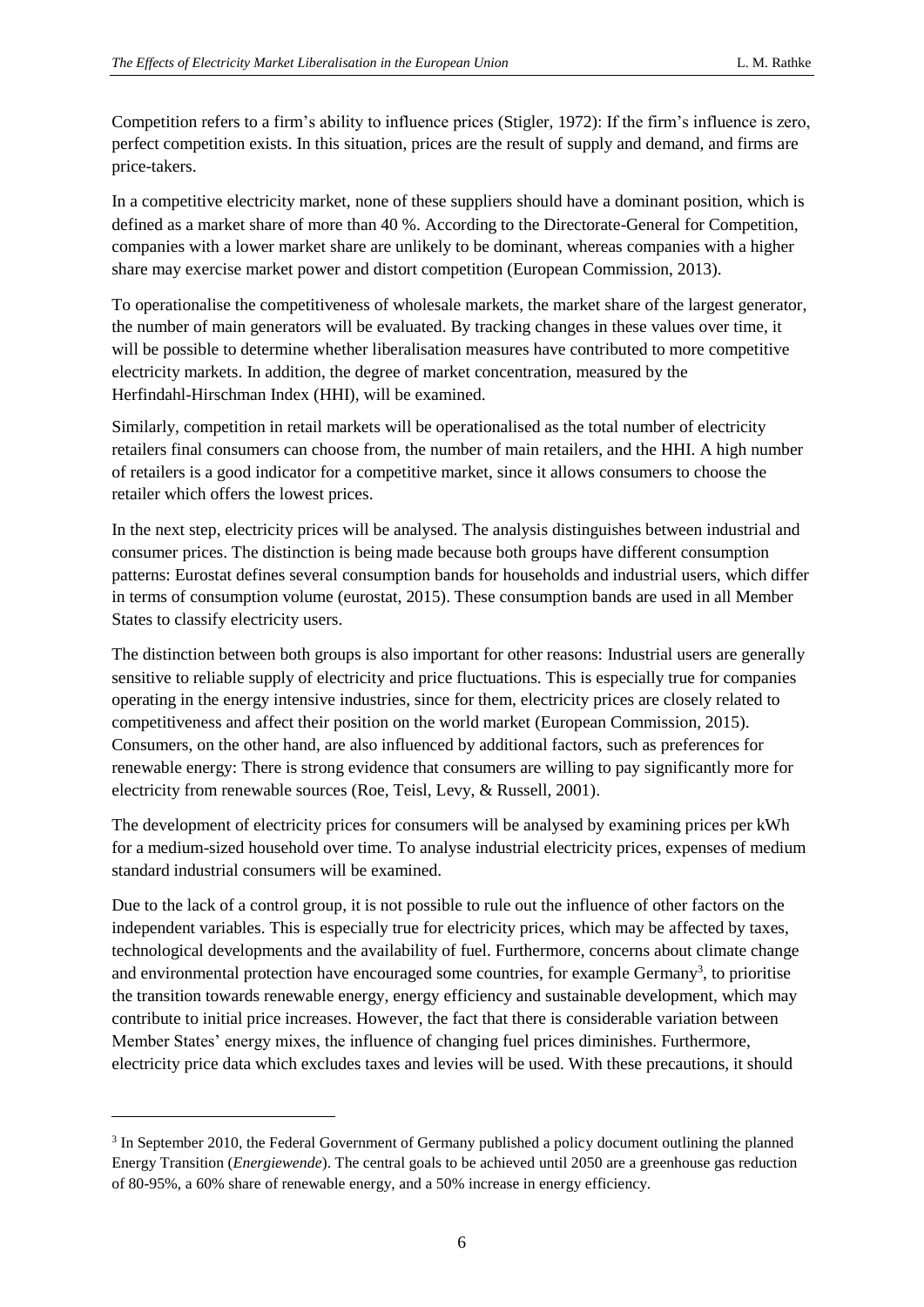be possible to identify trends over time and determine the effect of liberalisation on competition and prices.

The three liberalisation directives will be analysed in a qualitative manner by identifying their most important elements and the changes each directive introduces. The analysis of prices and competition will be based on quantitative data. Since it is not possible to quantify the liberalisation measures of the three directives, conclusions cannot be drawn from a numerical correlation between dependent and independent variables. Instead, changes in competition and prices over time will be examined while taking the date on which the directives entered into force into account. This way, it will be possible to link developments of prices and competition to the directives, which allows to determine their impact. This design comes close to a quasi-experiment featuring multiple interventions, and allows conclusions about the impact of each directive by comparing the period before and after it entered into force.

Data for this research will be provided by Eurostat. Data for electricity prices will cover the period between 1994 and 2014, which allows to assess the impact of all three directives. In other cases, data availability is more limited: Data for the market share of the largest generator only covers the period from 1999 to 2013. Similarly, data for the number of (main) retailers is only available for the period from 2003 to 2013. HHI values are only available for 2014 and will be used for a final assessment of the impact of liberalisation on the market structure of electricity markets.

### <span id="page-7-0"></span>**1.4. Scientific and Social Relevance**

Electricity market liberalisation is an important topic, as it affects both consumers and private companies. There is evidence for direct effects of liberalisation on consumers: In the markets for air transport and telecommunications, where liberalisation began in 1987 and 1988, the average prices dropped substantially (Boylaud & Nicoletti, 2000). Low electricity prices are especially important for energy-intensive industries, for which prices are directly linked to competitiveness on the international market. Furthermore, electricity price convergence between Member States can provide a level playing field for intra-European competition, shifting the focus from factors of production towards the innovative capacities of industries.

One of the central goals of electricity market liberalisation has been to ensure affordable prices (European Commission, 2012a). Decreasing prices are the most obvious indicator of successful liberalisation and affect both consumers and industries: For consumers, electricity is a necessary good with a relatively inelastic demand (Halvorsen & Larsen, 2001). Accordingly, their discretionary income will increase with decreasing electricity prices. For private companies, especially those operating in the energy intensive industries, prices are directly related to competitiveness and lower prices can improve their position on the world market (European Commission, 2015).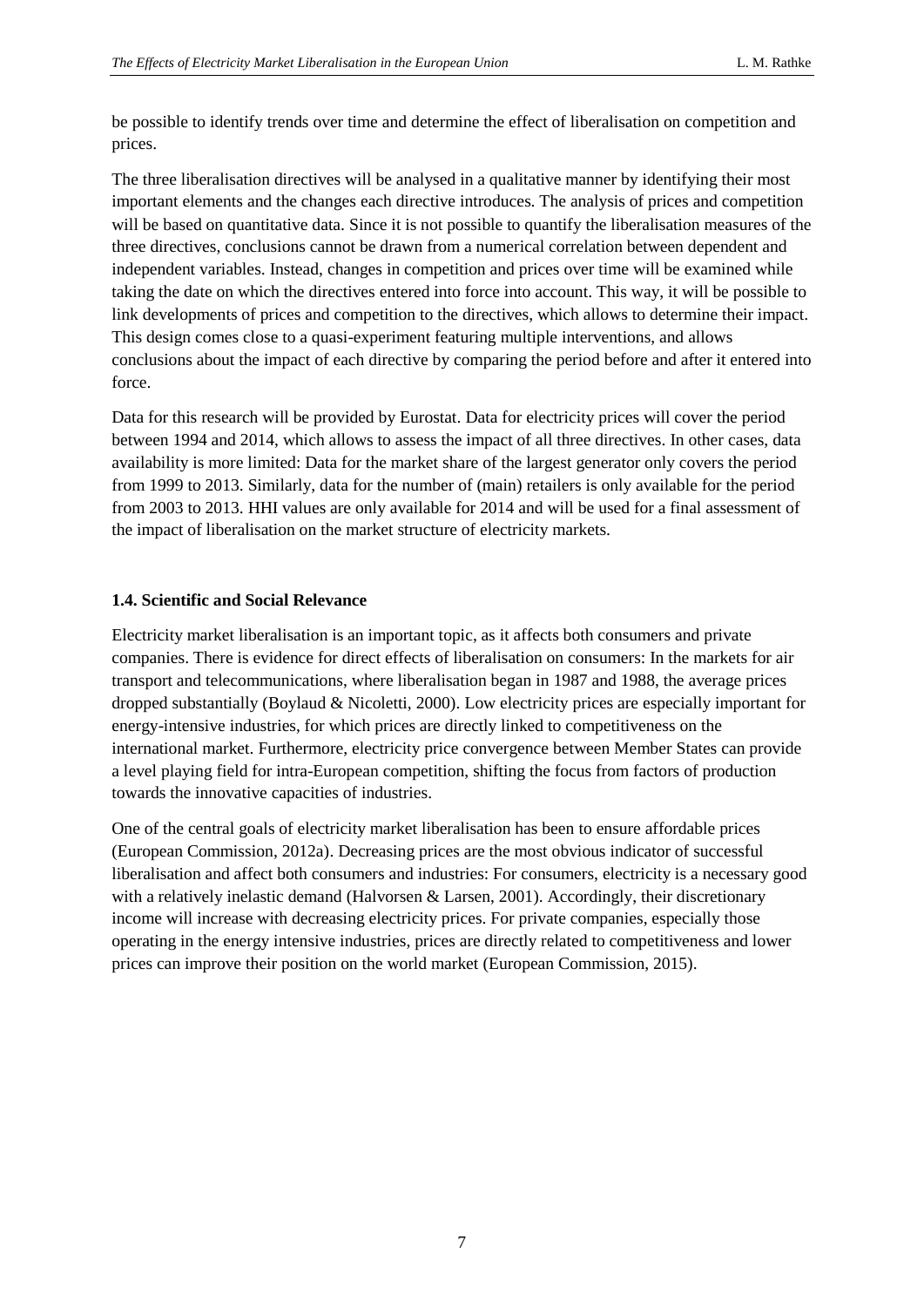## <span id="page-8-0"></span>**2. Theoretical Framework**

The following chapter introduces the concept of liberalisation and competition. It consists of two parts, the first part discussing liberalisation, whereas the second part is dealing with competition.

The first part outlines the concept of electricity market liberalisation by introducing three different systems of economic coordination. Subsequently, the value chain of electricity will be used to illustrate the individual steps of electricity supply and the way in which liberalisation affects their organisation. The section concludes with an overview of the main steps of electricity market reform.

The second part examines the theoretical foundations of competition and the applicability of the concept to network industries. First, the expected benefits of competitive electricity markets will be described. Afterwards, ways of assessing the degree of competition in a market will be introduced.

#### <span id="page-8-1"></span>**2.1. Electricity Market Liberalisation and Reform**

Economic liberalisation refers to a process of reorganising sectors by changing the dominant system of coordination (Arentsen & Künneke, 1996). Thompson *et al.* (as cited in Arentsen & Künneke, 1996) describe three basic systems for coordinating economic activity, which differ in terms of economic decision-making mechanisms, mechanisms of allocation and goals.

#### **TABLE 1:**

Characteristics of basic coordinating systems

| Coordinating   | Unit of decision | Mechanism of     | <b>Dominant economic</b>                   |
|----------------|------------------|------------------|--------------------------------------------|
| mechanism      | making           | allocation       | goal                                       |
| Market         | Individual       | Price setting    | Individual profitability<br>and continuity |
| <b>Network</b> | Group            | Agreement        | Collective profitability<br>and continuity |
| Hierarchy      | Public authority | <b>Directive</b> | National public<br>interest                |

*Source*: Arentsen and Künneke (1996)

*Market systems* are characterised by individual actors, motivated by self-interest, which decide autonomously about their consumption and production behaviour. Prices are a reflection of supply and demand.

*Networks* are based on voluntary cooperation and collective decision-making. Instead of competing with each other, actors engage in consensus building, thereby reducing the degree of individual autonomy. The motivation behind cooperation is collective profitability.

*Hierarchical systems* rely on a public authority, forcing actors to operate the system in accordance with defined principles. These systems focus on the public good rather than individual or collective profitability.

As Arentsen and Künneke (1996) note, electricity markets in Europe were traditionally organised hierarchically, dominated by national or regional monopolies in public ownership serving the general interest. They identify four economic and technical observations which were used to justify this extensive public involvement: First, electricity cannot easily be substituted by other energy sources and has a very low price elasticity. Accordingly, ensuring a constant, safe and efficient supply while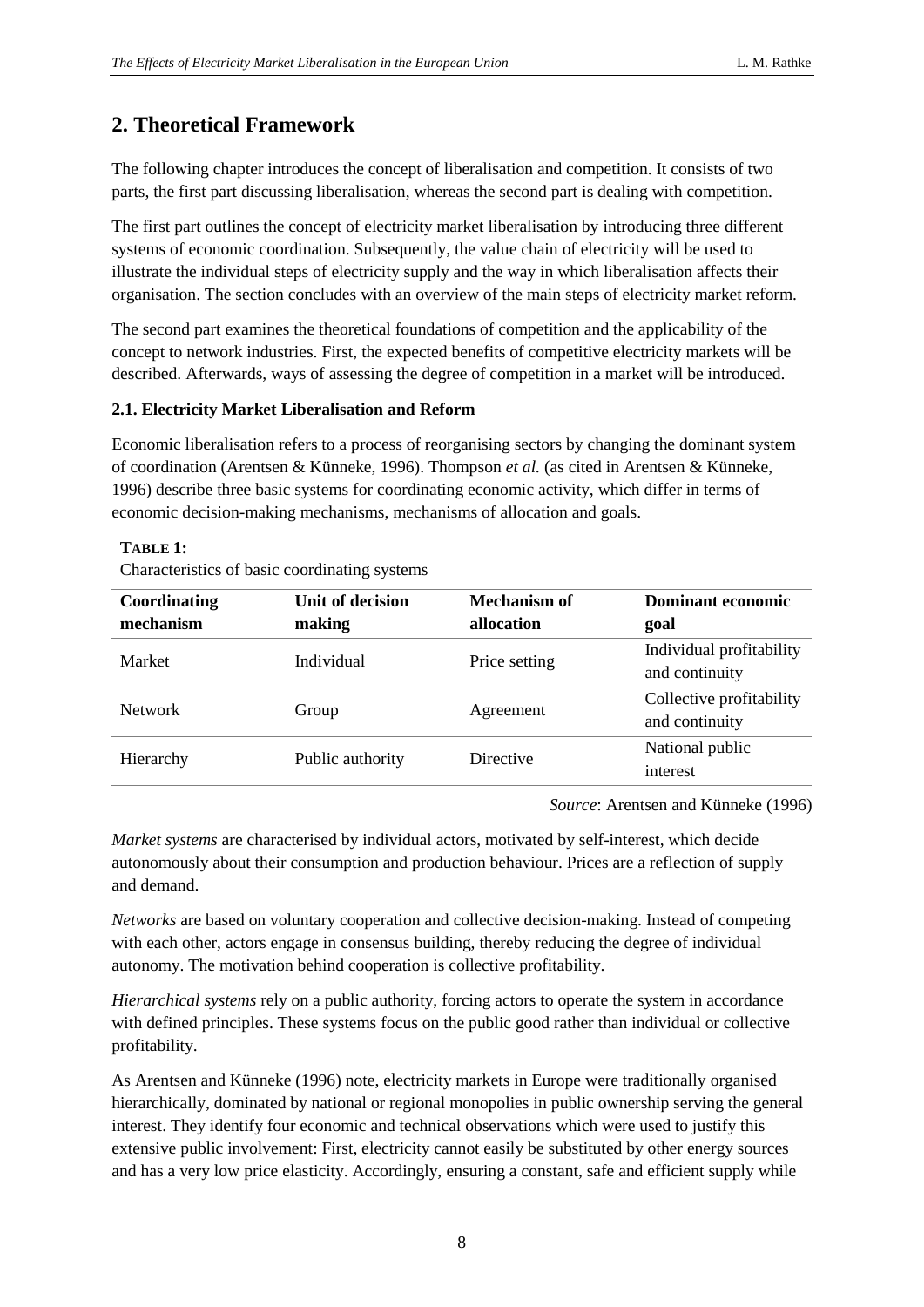avoiding monopolistic pricing is an important public policy objective. Second, the electricity supply industry was assumed to be a natural monopoly in which significant economies of scale favour largescale production. Third, electricity transmission and distribution rely on highly specialised infrastructure, requiring huge investments before any delivery of energy and hence posing a large investment risk. Fourth, electricity cannot be stored, requiring continuous balancing of supply and demand to ensure an uninterrupted supply.

Due to technological developments, several of these arguments no longer hold true: For example, the most efficient scale of electricity production has declined over the past decades, allowing a decentralisation of electricity production (Künneke, 1999). Furthermore, while transmission and distribution networks were traditionally considered to be "part of the integrated system of production and consumption", it is now possible to operate networks independently from other activities (Künneke, 1999).

The individual steps of electricity supply, ranging from production to retail sales, can be visualised as a value chain.

## **FIGURE 1:**

The electricity value chain before and after liberalisation



Light shaded: market-based commercial functions; dark shaded: regulated monopolistic functions.

*Source*: Fens (as reproduced in Künneke, 2008)

Prior to liberalisation, electricity was provided by Vertically Integrated Utilities (VIUs), as shown in the top part of Figure 1. Vertical integration means that all elements of the value chain are controlled by one single organisation. Liberalisation requires unbundling of the value chain into independent entities, distinguishing between competitive parts (production, trade, metering, and sales) and network-related activities (transmission and distribution), which are natural monopolies, subject to sector-specific regulation (Künneke, 2008).

The individual elements of the value chain can be described as follows: Electricity generation, the first stage, refers to the conversion of primary energy, such as fossil fuels or solar energy, to electric power. The generated electricity is then being traded in the wholesale market, which comprises electricity producers, retailers and financial intermediaries, but also large industrial consumers. In this market, retailers buy electricity from producers in order to resell it to final consumers. The next step is transport of electricity via transmission and distribution networks. Transmission refers to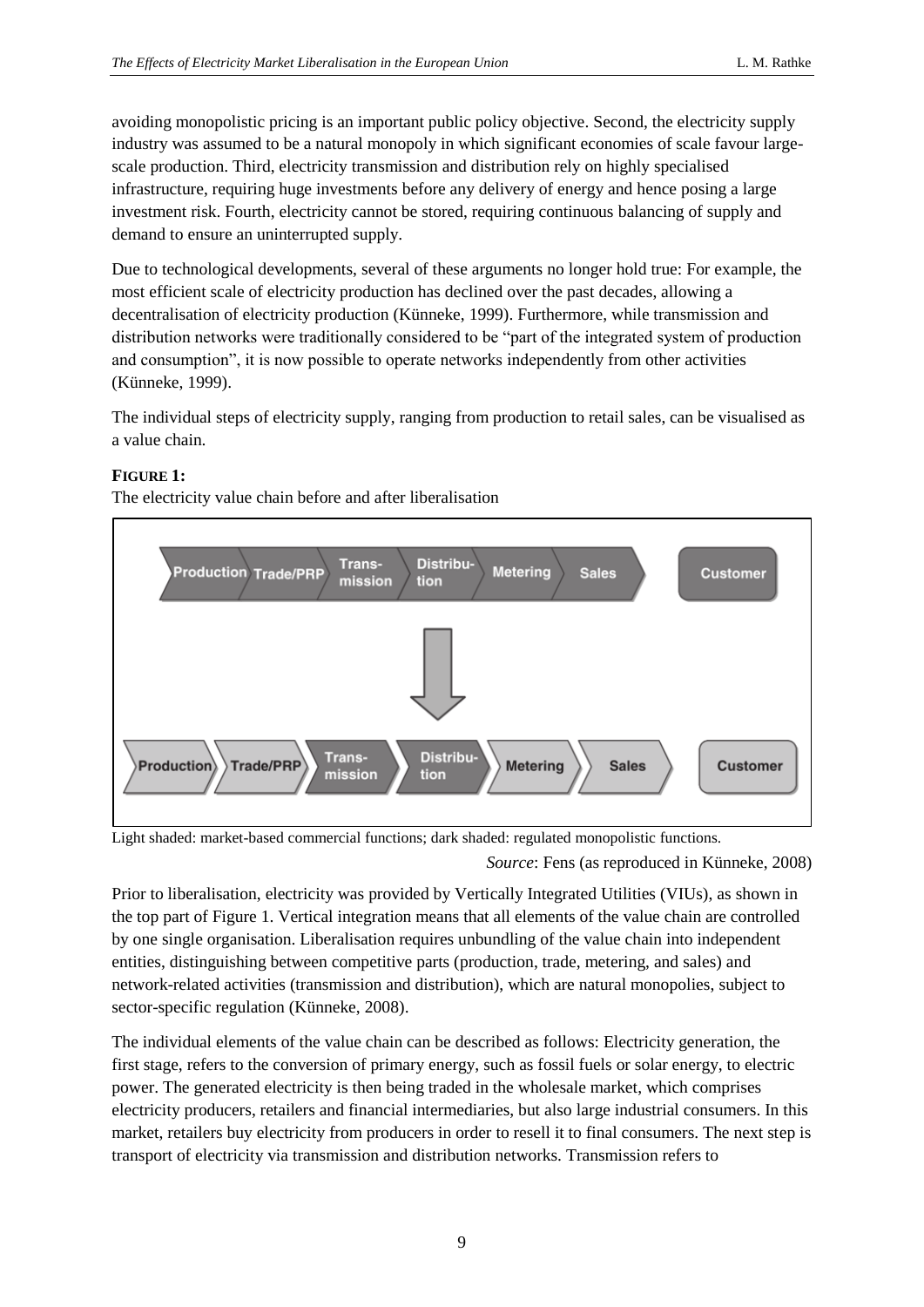long-distance transmission of high voltage power, connecting generation facilities to points of consumption, whereas distribution networks supply electricity to final consumers.

Both transmission and distribution rely on networks, which can also cross national borders. In Europe, national grids are well-developed, but interconnection between these grids is often relatively weak, which limits the possibilities for trading electricity across borders (Meeus, Purchala, & Belmans, 2005). There are however some regional markets which show a high degree of integration, such as the Nordic electricity market (Amundsen & Bergman, 2006).

As van Koten and Ortmann (2008) note, there are several forms of vertical unbundling: Unbundling of accounts, the lowest level of unbundling, requires electricity companies to keep separate accounts for each of the electricity-related activities they engage in. Functional unbundling (also known as management unbundling) additionally requires management and operational activities to be separate for networks and generation or retail. Legal unbundling goes one step further, requiring networks to be operated by a separate company. The highest degree of unbundling is achieved with ownership separation. In this case, a separate company owns and operates transmission and distribution networks.

One motivation behind vertical unbundling is to prevent cross-subsidisation, meaning that VIUs use income generated by one activity to subsidise another activity within the value chain (Willems  $\&$ Ehlers, 2008). Cross-subsidisation can be used by incumbent firms to prevent new actors from entering the market, and is therefore detrimental to competition.

Arentsen and Künneke (1996) note that liberalisation is conceptually distinct from both regulation and privatisation. As they explain, liberalisation only refers to changes of coordination systems, a choice that is independent from the structure of ownership and regulation. Nevertheless, they do acknowledge that liberalisation can result in a greater need for regulation. This observation is confirmed by Domah and Pollitt (2000), who studied liberalisation of the electricity market in England and Wales. They conclude that, despite the efficiency gains that resulted from liberalisation, the degree to which consumers benefit largely depends on effective regulation of the sector.

### **TABLE 2:**

Main steps of electricity market reform

| Restructuring                  | Vertical unbundling of generation, transmission,<br>$\blacksquare$<br>distribution, and supply activities<br>Horizontal splitting of generation and supply<br>$\blacksquare$ |
|--------------------------------|------------------------------------------------------------------------------------------------------------------------------------------------------------------------------|
| <b>Competition and Markets</b> | Wholesale market and retail competition<br>٠<br>Allowing new entry into generation and supply<br>٠                                                                           |
| Regulation                     | Establishing an independent regulator<br>٠<br>Provision of third-party network access<br>٠<br>Incentive regulation of transmission and distribution<br>٠<br>networks         |
| Ownership                      | Allowing new private actors<br>٠<br>Privatising the existing publicly owned businesses<br>$\blacksquare$                                                                     |
|                                | $\mathbf{I} = \mathbf{I} - \mathbf{I} \mathbf{D} \mathbf{I} + \mathbf{I} \mathbf{A} \mathbf{A} \mathbf{A}$                                                                   |

*Source:* Jamasb and Pollitt (2005)

Since the EU's liberalisation directives also cover other aspects of electricity market reform, such as regulation and competition, Table 2 provides a systematic overview, illustrating the necessary steps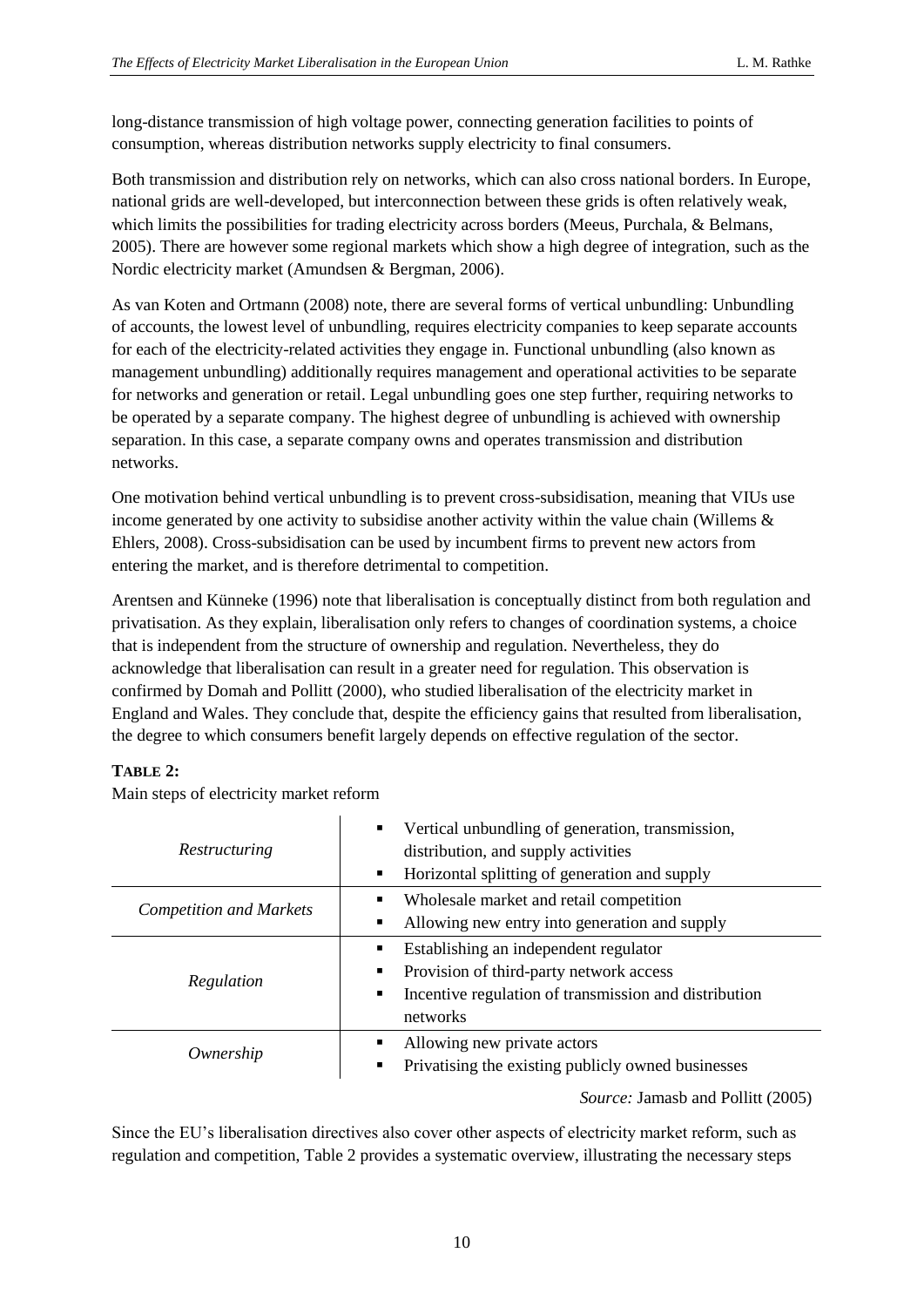for a transition from a vertically integrated, publicly owned monopoly to a competitive and regulated electricity market. The aspect of competition will be covered in the second part of this chapter.

As indicated, restructuring does not only entail vertical unbundling, but may also require to split generation and supply horizontally in order to break the dominant position of an incumbent monopolist. By doing so, the degree of market concentration can be reduced, making it easier for new actors to enter the market (Jamasb & Pollitt, 2005).

Since non-discriminatory third-party access to transmission and distribution networks is a necessary condition for competition in generation and retail, it is necessary to establish an independent agency responsible for network regulation (Brunekreeft, 2002). This agency has to make sure that companies comply with competition law and that third parties have access the electricity network. It is also responsible for creating incentives for electricity companies to reduce costs and ensure a high service quality (Joskow, 2006).

There are three different procedures for third-party access: Negotiated third-party access (NTPA), regulated third-party access (RTPA), and the single buyer procedure.

If NTPA is being used, there is no sector-specific regulator and no ex-ante regulation of network access (Brunekreeft, 2001). Instead, generators and retailers negotiate the conditions for the use of networks with TSOs and DSOs. The only actor which can prevent abuse of market power is the cartel office.

In the case of RTPA, networks access is based on tariffs which are published in advance. An independent regulator is responsible for setting or approving these tariffs, usually by means of a price cap (Brunekreeft, 2002). It is generally assumed that RTPA is the most effective approach to the provision of network access (Jamasb & Pollitt, 2005).

The third option for network access is the single buyer procedure, in which one legal person is responsible for the management of the transmission system and centralised buying and selling of electricity. The single buyer is responsible for supplying all customers within a specified area with electricity, but eligible customers can still conclude direct supply contracts with producers (Bier, 1999). This means that the single buyer procedure, if it is being used, will be supplemented by either NTPA or RTPA.

The last aspect is ownership, which can either refer to privatisation of state-owned electricity companies, or to new private actors entering the market. According to Domah and Pollitt (2000), who examined the effects of privatisation of 12 regional electricity companies in England and Wales in 1990, restructuring and privatisation have led to efficiency gains. However, they note that the degree to which consumers benefit largely depends on the regulatory structure, and that privatisation can also lead to higher electricity prices for consumers if the market is not regulated appropriately.

### <span id="page-11-0"></span>**2.2. Competition**

There has been some debate about whether or not competition should be introduced in network industries: Although in other sectors, such as the telecommunications industry, competition has led to lower prices (Boylaud & Nicoletti, 2000), it is not clear whether the same holds true for the electricity supply industry. In theory, competitive markets should lead to efficiency gains, thus reducing prices (Moreno, López, & García-Álvarez, 2012).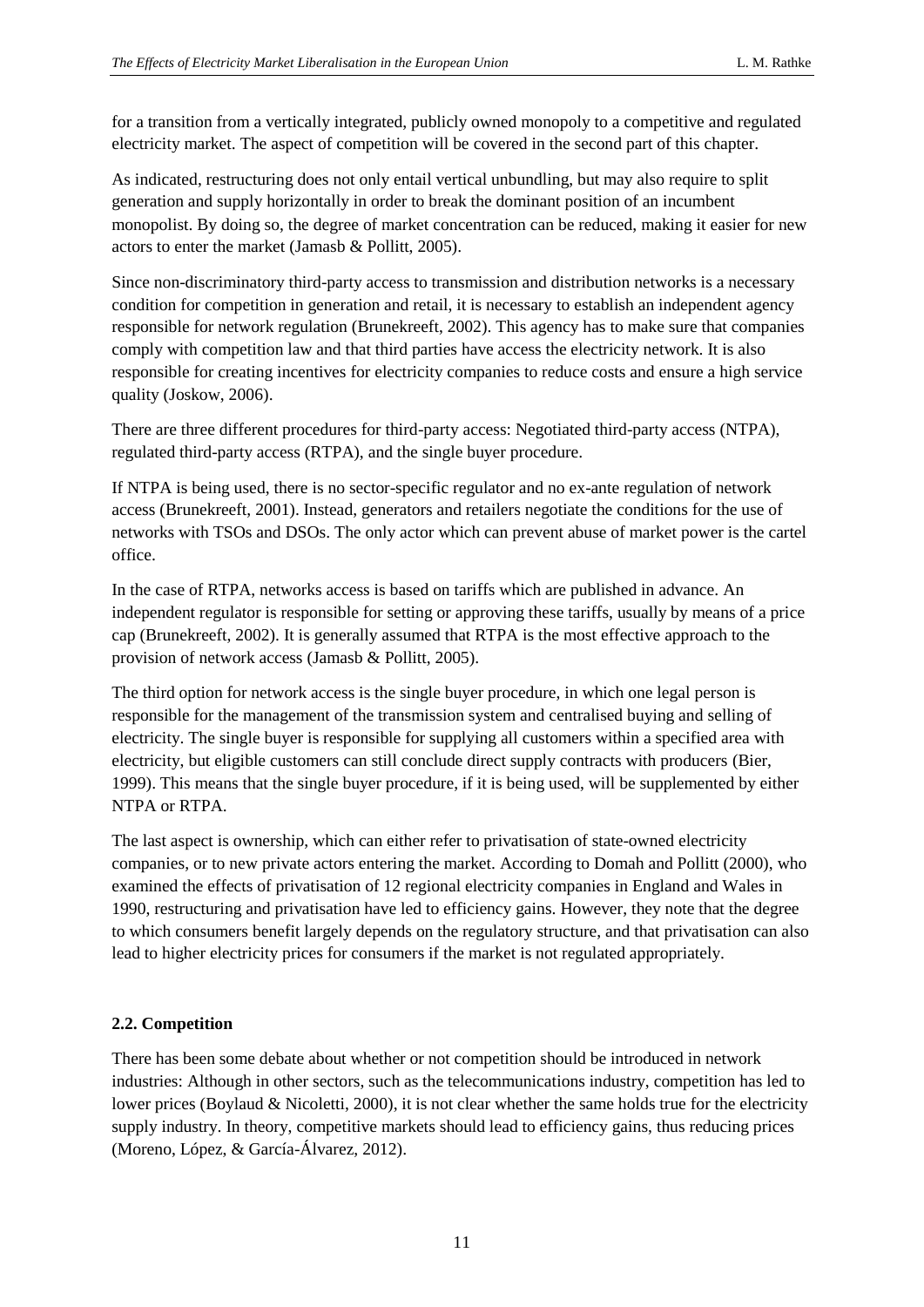The idea of perfect competition originates from neo-classical microeconomic theory and is based on a number of assumptions: It requires a homogeneous product, hence a lack of product differentiation. Furthermore, a sufficiently large number of suppliers is necessary, so that suppliers do not have market power and cannot raise prices to increase their profits. In a market with perfect competition, prices will thus accurately reflect marginal costs. Since electricity is a necessary good for consumers with a relatively inelastic demand (Halvorsen & Larsen, 2001), their discretionary income automatically increases with lower electricity prices.

Although consumers have historically had a very limited range of options for purchasing differentiated electricity products, recent studies have identified various non-price attributes, such as power quality, level of reliability, time of use, volume of usage, maximum demand, and the level of environmental impact, which can be used as a basis for product differentiation (Woo et al., 2014). For example, there is strong evidence that consumers are willing to pay significantly more for electricity from renewable sources (Roe et al., 2001).

Since the focus of this research lies on competition and electricity prices, the possibility of product differentiation will not be taken into account. For the purpose of this thesis, electricity will be assumed to be a homogeneous good, with prices being the only relevant attribute.

In reality, perfect competition does almost never exist, but it is nevertheless possible to assess the competitiveness of markets using various indicators. The Herfindahl-Hirschman Index (HHI) is a measure for market concentration which is widely applied by competition authorities to assess the structure of a market (Rhoades, 1993). It is calculated by squaring the market shares of all firms in a market and then adding the squares:

$$
HHI = \sum_{i=1}^{N} s_i^2
$$

The result reflects the competitiveness of a market. A value of  $100$  or lower<sup>4</sup> suggests that a market is highly competitive, values above 2500 indicate high concentration and in cases where a market is being dominated by one absolute monopoly, the HHI will be 10,000.

It is also possible to assess competition using other indicators: For wholesale markets, the market share of the largest generator gives a good indication of the extent to which a transition from a monopoly to a competitive market has occurred. Since generation is the first step of the value chain, it can be expected that the existence of one monopolistic generator is detrimental to overall competition. Likewise, retail competition can be measured by the number of retailers. Competitive retail markets require the existence multiple retailers between which consumers can choose.

### <span id="page-12-0"></span>**2.3. Summary**

-

In this chapter, liberalisation and competition were conceptualised. Liberalisation refers to the reorganisation of a sector by changing the dominant system of coordination. For the electricity sector, this process can be visualised as a value chain: Prior to liberalisation, all elements of the value chain are controlled by a VIU, whereas after liberalisation, a distinction is being made between

<sup>4</sup> For the sake of clarity, HHI scores are often expressed in points. In this notation, which will also be used in the present thesis, the index ranges from 0 to 10,000.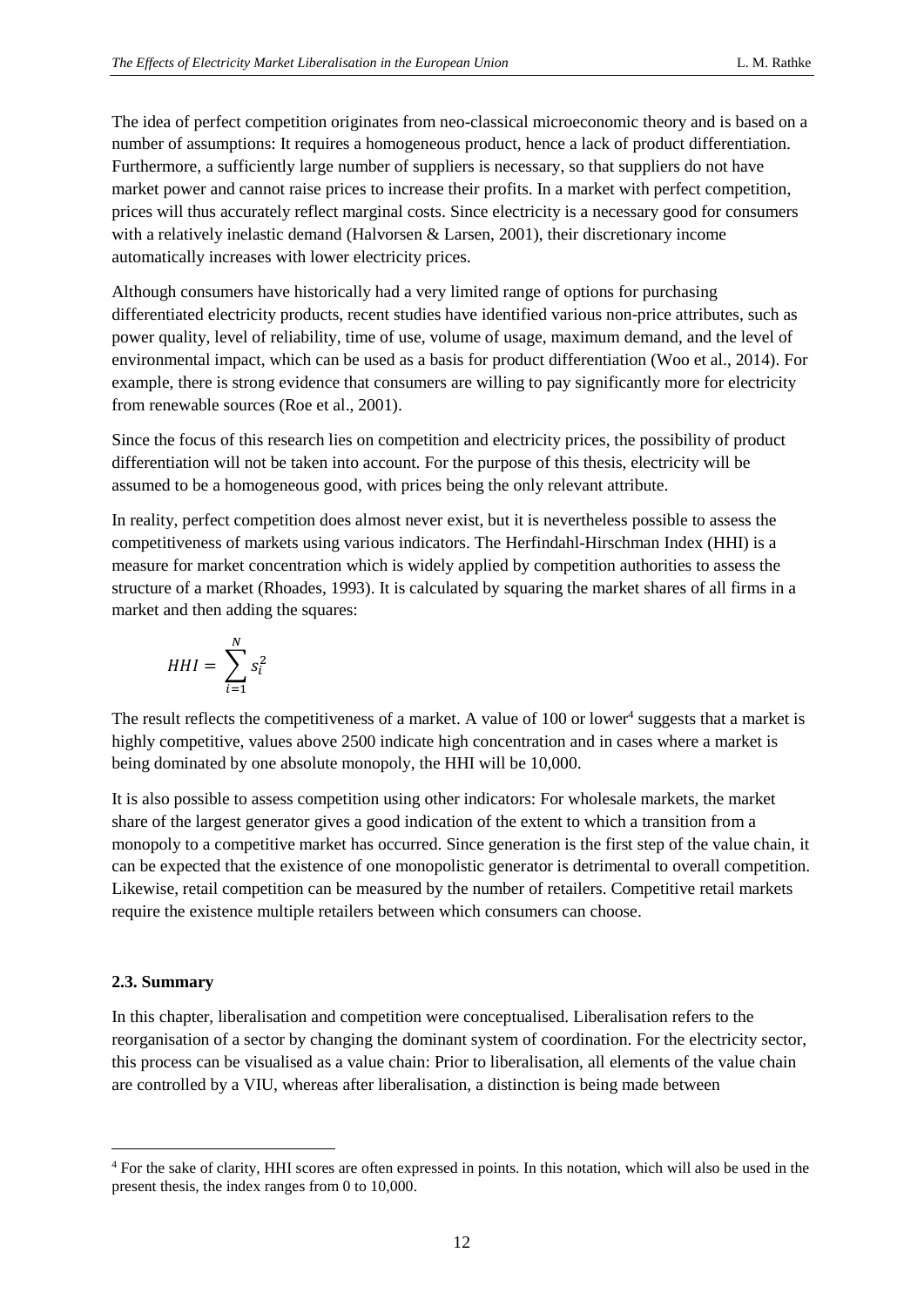monopolistic functions such as transmission system operation, and competitive functions such as generation and supply. This shift is also known as unbundling.

Competition in electricity markets refers to the existence of multiple generators or retailers trying to increase their profits. To assess the competitiveness of a market, various indicators can be used, such as the number of suppliers, the market share of the largest supplier, or the HHI.

Based on this conceptualisation, the following chapter examines the EU's liberalisation measures. Subsequently, competition and prices will be analysed.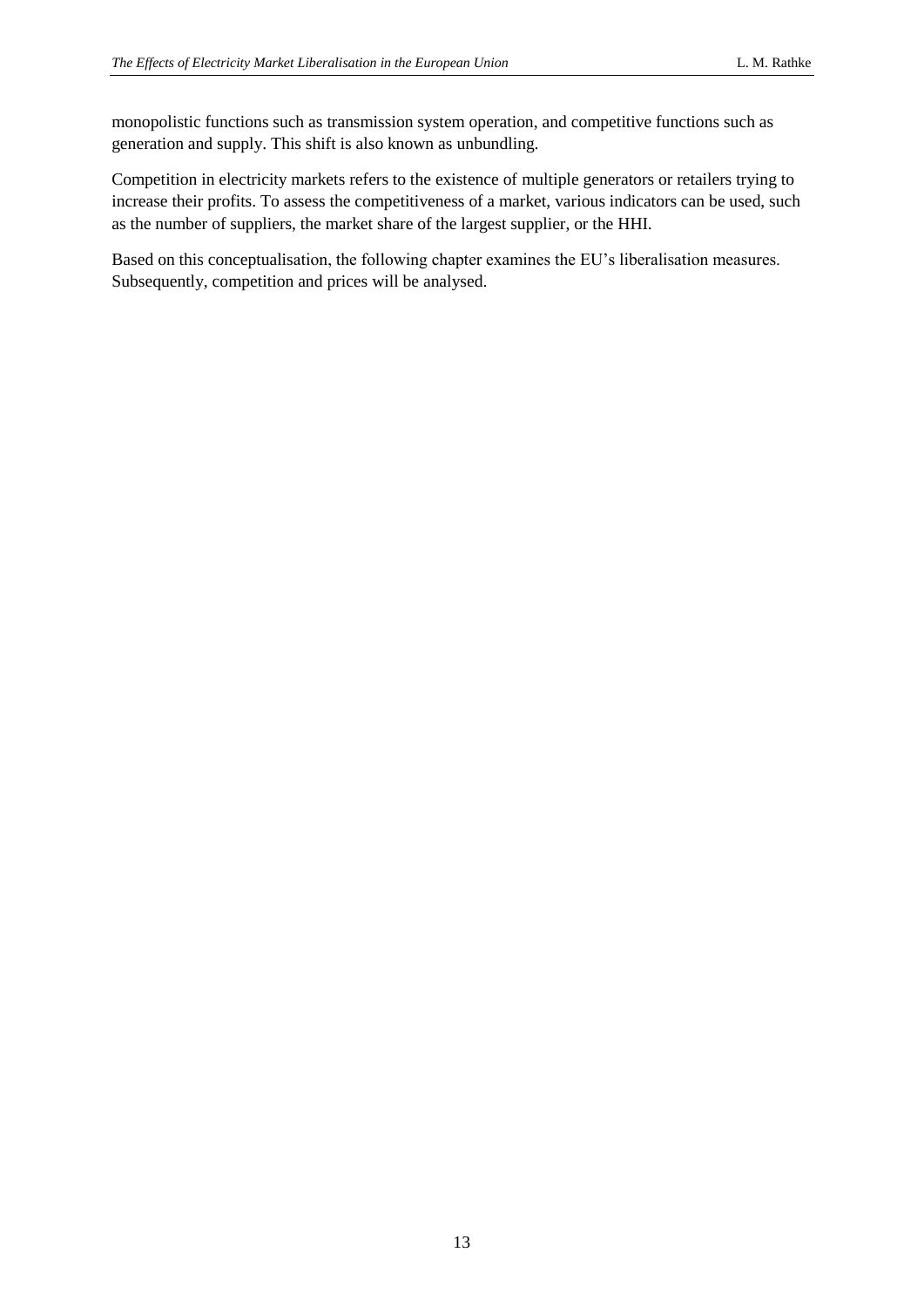## <span id="page-14-0"></span>**3. EU Legislation on Electricity**

In the following section, the content of the three electricity liberalisation directives will be analysed. Since each directive repeals the previous one, the analysis will be focussed on the main changes each directive introduces and the circumstances under which it was implemented. Subsequently, the relationship between elements of the directives and the process of liberalisation will be examined. The section begins by outlining the evolution of EU competences in the field of energy.

## <span id="page-14-1"></span>**3.1. The Evolution of EU Energy Policy Competences**

Despite the fact that the EU has implemented various policies in the field of energy over the past decades, there was no explicit legal basis for a EU energy policy before the introduction of the Treaty of Lisbon. Instead, competences were scattered across various treaties, with coal and nuclear energy being covered by the European Coal and Steel Community and Euratom Treaties, whereas other energy sources fell under the general Treaty provisions for the internal market, competition, commercial policy, development cooperation, the environment, and trans-European networks and research<sup>5</sup>.

In addition, Art. 308 TEC (now Art. 352 TFEU), the so-called *flexibility clause*, has served as a legal basis in a number of cases. It can be used to attain Treaty objectives in cases where "the Treaties have not provided the necessary powers". As expressed by the CJEU<sup>6</sup>, the provision cannot be used to widen the scope of EU competences. However, since the EU already had an energy policy for coal and nuclear energy, using the flexibility clause did not widen the scope of EU competences, but merely expanded existing competences.

The Treaty of Lisbon introduces some changes by explicitly defining the nature and scope of EU competences in the field of energy. As stated in Art. 194 TFEU, the four main objectives of the EU's energy policy are to ensure the functioning of the energy market, to ensure security of energy supply, to promote energy efficiency, energy saving and renewable energy, and to promote the interconnection of energy networks.

Furthermore, Art. 122(1) TFEU introduces a solidarity clause, allowing the Council, based on a Commission proposal, to decide

in a spirit of solidarity between Member States, upon the measures appropriate to the economic situation, in particular if severe difficulties arise in the supply of certain products, notably in the area of energy.

This provision is closely related to the external dimension of the EU's energy policy and possible disruptions of energy imports, which is also reflected in the European Energy Security Strategy<sup>7</sup>.

The adoption of directives and regulations in the field of energy follows the Ordinary Legislative Procedure (Art. 294 TFEU), according to which the Commission submits a legislative proposal to Council and Parliament, who act as co-legislators. Before measures are being adopted, the Economic and Social Committee and the Committee of the Regions must be consulted.

-

<sup>5</sup> Presidency Note, Conference of the Representatives of the Governments of the Member States (IGC), 2000, CONFER 4711/00

<sup>6</sup> Opinion 2/94 *Accession by the Community to the European Convention for the Protection of Human Rights and Fundamental Freedoms* [1996] ECR I-01759

<sup>&</sup>lt;sup>7</sup> Communication from the Commission – European Energy Security Strategy, COM(2014) 330 final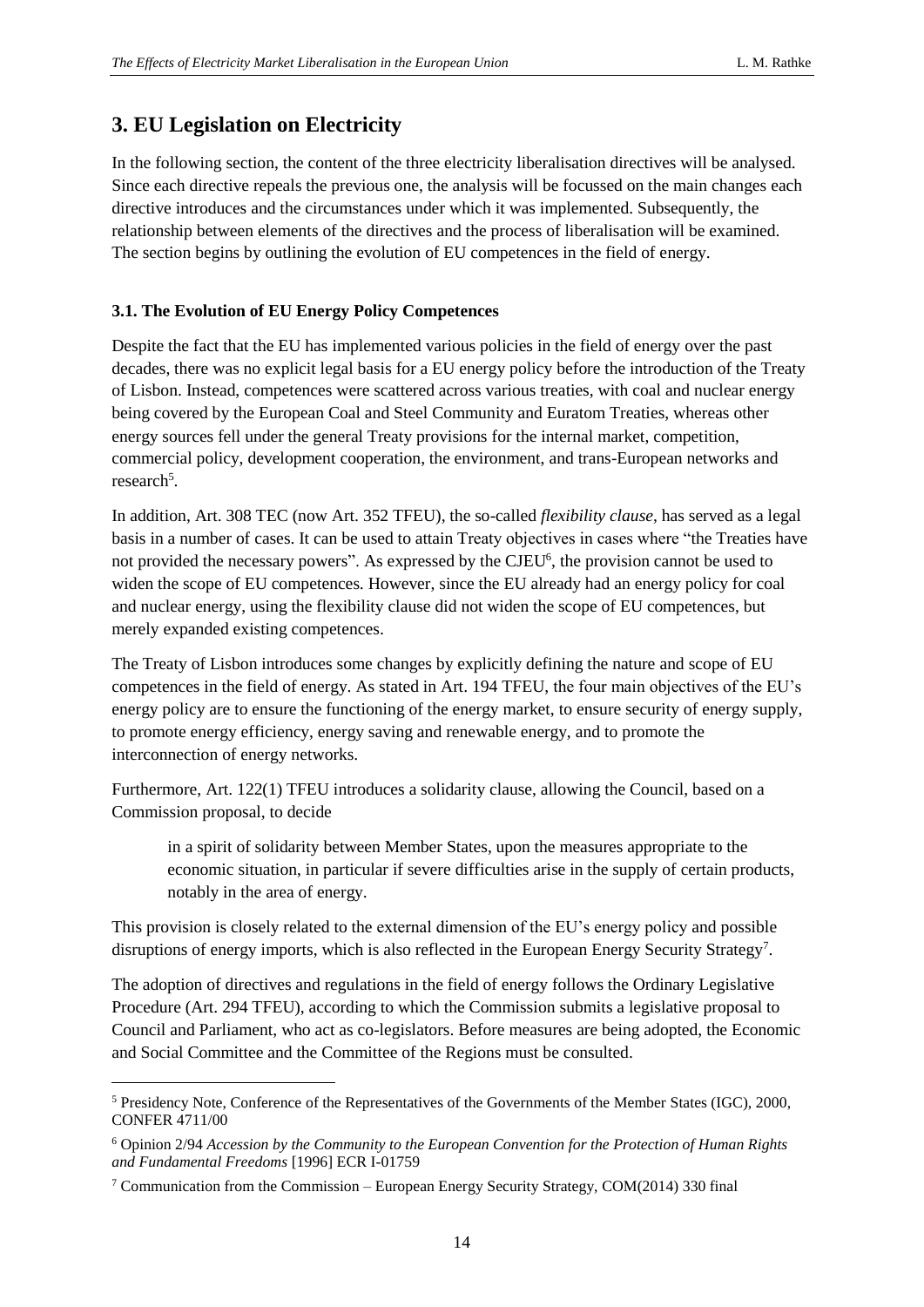According to Art. 4 TFEU, energy policy is a shared competence. This means that both the EU and Member States can adopt legally binding acts. The division of competences between the EU and Member States is governed by two principles, namely pre-emption and subsidiarity. The principle of pre-emption states that Member States may exercise their competence only in so far as the EU has not exercised, or has decided not to exercise, its own competence. The subsidiarity principle, on the other hand, states that "the Union shall act only if and in so far as the objectives of the proposed action cannot be sufficiently achieved by the Member States" (Art. 5 TEU). It exists as a safeguard to limit EU action to cases which cannot be resolved by Member States alone and in which action at the European level has clear advantages.

In addition, Art. 194(2) TFEU imposes further limitations on EU energy policy by allowing Member States to determine

- o the conditions for exploiting energy resources
- o the choice between different energy sources
- o the general energy supply structure

Nevertheless, the EU can still adopt measures in these areas if they are primarily of a fiscal nature (Art. 194(3) TFEU). In this case, a special legislative procedure applies, requiring a unanimous vote of the Council and consultation of the European Parliament.

As Braun (2011) argues, the Lisbon Treaty formalised the division of competences between the EU and Member States, but also created certain legal shortcomings from a Union perspective. These shortcomings include the limitations created by Art. 194(2) TFEU, which stipulate that matters such as energy taxation are subject to unanimity. Furthermore, Member States retain the right to conduct bilateral energy relations with non-EU countries.

Since Art. 194(1) explicitly assigns the task of ensuring the functioning of the internal energy market, characterised by the free movement of goods and undistorted competition, to the EU, the limitations identified by Braun to not directly interfere with electricity market liberalisation.

### <span id="page-15-0"></span>**3.2. Directive 96/92/EC**

-

Although there are earlier directives which relate to transparency of electricity prices<sup>8</sup> and rules for the usage of transmission grids<sup>9</sup>, this directive constitutes the first comprehensive piece of legislation on electricity liberalisation.

The preamble introduces the directive's main objective, namely the creation of a competitive internal market for electricity in the European Union which ensures security of supply, the competitiveness of the European Economy and the protection of the environment. It is also expected that this market will contribute to increases of overall efficiency in generation, transmission, and distribution.

The main obstacles that the directive identifies are differences between Member States' regulation systems for the electricity sector and issues related to interoperability and interconnectedness of

<sup>8</sup> Council Directive of 29 June 1990 concerning a Community procedure to improve the transparency of gas and electricity prices charged to industrial end-users (90/377/EEC)

<sup>9</sup> Council Directive of 29 October 1990 on the transit of electricity through transmission grids (90/547/EEC)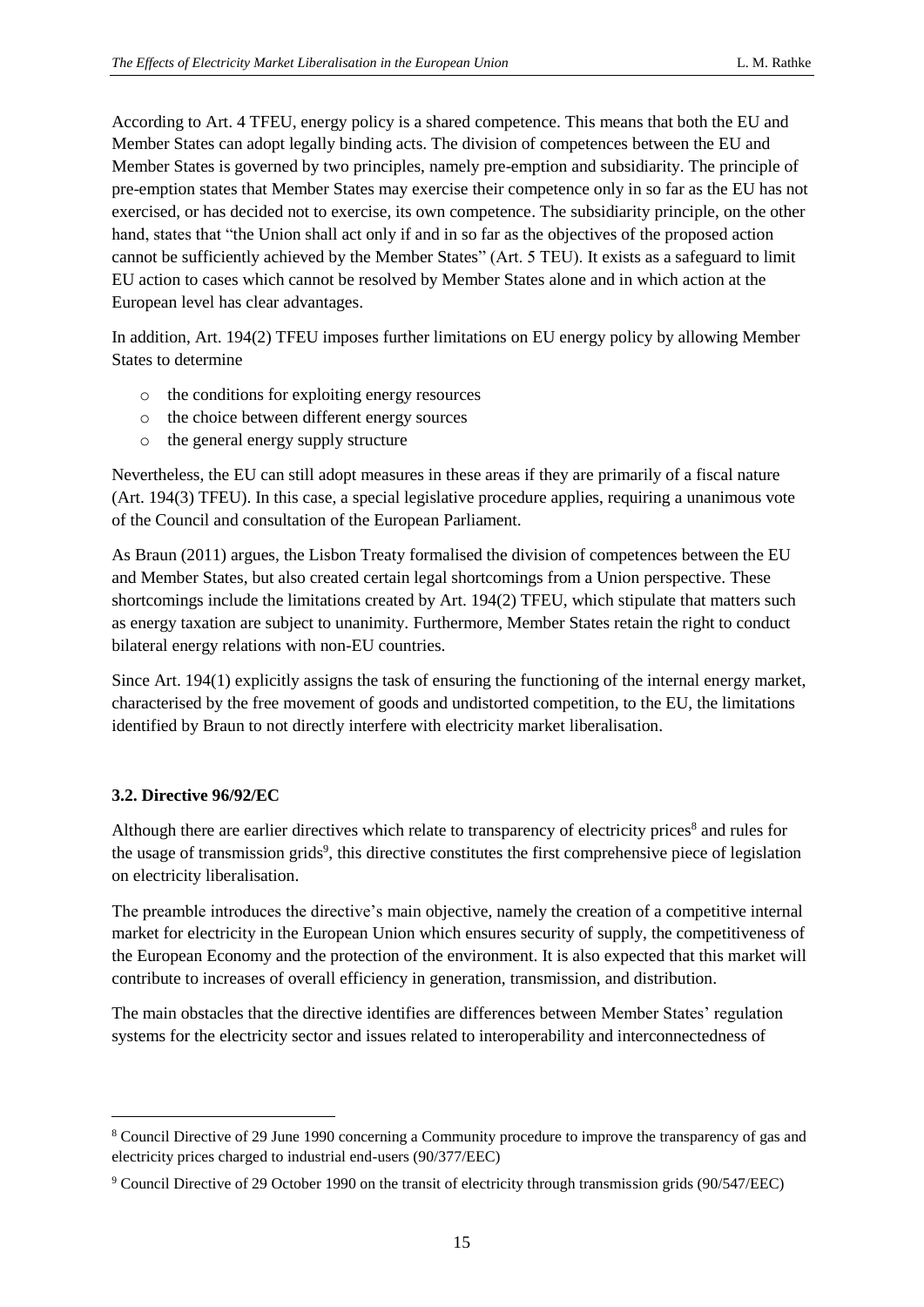national transmission systems. The directive also acknowledges that liberalisation is a gradual process and that it is necessary to provide sufficient time for the electricity industry to adjust to changes.

As stated in Art. 1, the purpose of the directive is to establish common rules for the generation, transmission and distribution of electricity.

Art. 3(2) allows Member States to define public service obligations and rules for customer protection. Member States can impose obligations on the electricity sector which may relate to security, regularity, quality, prices or environmental protection. The directive requires Member States to define these obligations in a clear, transparent and non-discriminatory way.

According to Art. 4, Member States may choose between an authorisation procedure and/or a tendering procedure to increase generation capacities, which both have to be based on objective, transparent and non-discriminatory criteria. These criteria, as defined in Art. 5(1), may relate to security of the electricity system, protection of the environment, land use, use of public ground, efficiency, the nature of primary sources and characteristics particular to the applicant.

Art. 7 requires Member States to designate a Transmission System Operator (TSO) responsible for operation, maintenance and the development of interconnections with other systems. The TSO has to be independent of activities such as generation and distribution at least in management terms, which constitutes the weakest form of unbundling (Jamasb & Pollitt, 2005). The system operator has to ensure equal treatment and may not discriminate between system users.

Art. 10 contains analogue provisions for Distribution System Operators (DSO). DSOs operate and maintain distribution networks and are obliged to supply local customers. They also have to ensure equal treatment of all customers. Member States may requires DSOs to give priority to energy from renewable sources.

Article 14(3) introduces unbundling of accounts, requiring VIUs to keep separate internal accounts for different activities in order to avoid cross-subsidisation and distortion of competition. Member States have to ensure that companies comply with these requirements.

### <span id="page-16-0"></span>**3.3. Directive 2003/54/EC**

The second liberalisation directive addresses shortcomings identified after the implementation of the first directive, such as continuing market dominance and predatory behaviour. Furthermore, it seeks to ensure non-discriminatory network access on the basis of transparent tariffs published prior to their entry into force, and to protect the rights of small and vulnerable customers.

Art. 6 and 7 introduce two procedures for increasing generation capacity. The default procedure is authorisation, according to which Member States define criteria for the grant auf authorisations. The criteria, listed in Art. 6(2), are similar to those defined in Art. 5(1) of the first liberalisation directive, with the addition of protection of public health and safety. Additional criteria may relate to measures adopted pursuant to Art. 3. In order to make the authorisation procedure objective, non-discriminatory and transparent, Member States are required to publish the criteria and to inform applicants of the reasons for refusing authorisation.

If the capacities created via the authorisation procedure prove insufficient to ensure security of supply, Member States may launch a tendering procedure. In this procedure, Member States define the contract specifications, the procedure to be followed, and the criteria according to which tenderers will be selected. These criteria may relate to those defined for the authorisation procedure in Art. 6(2).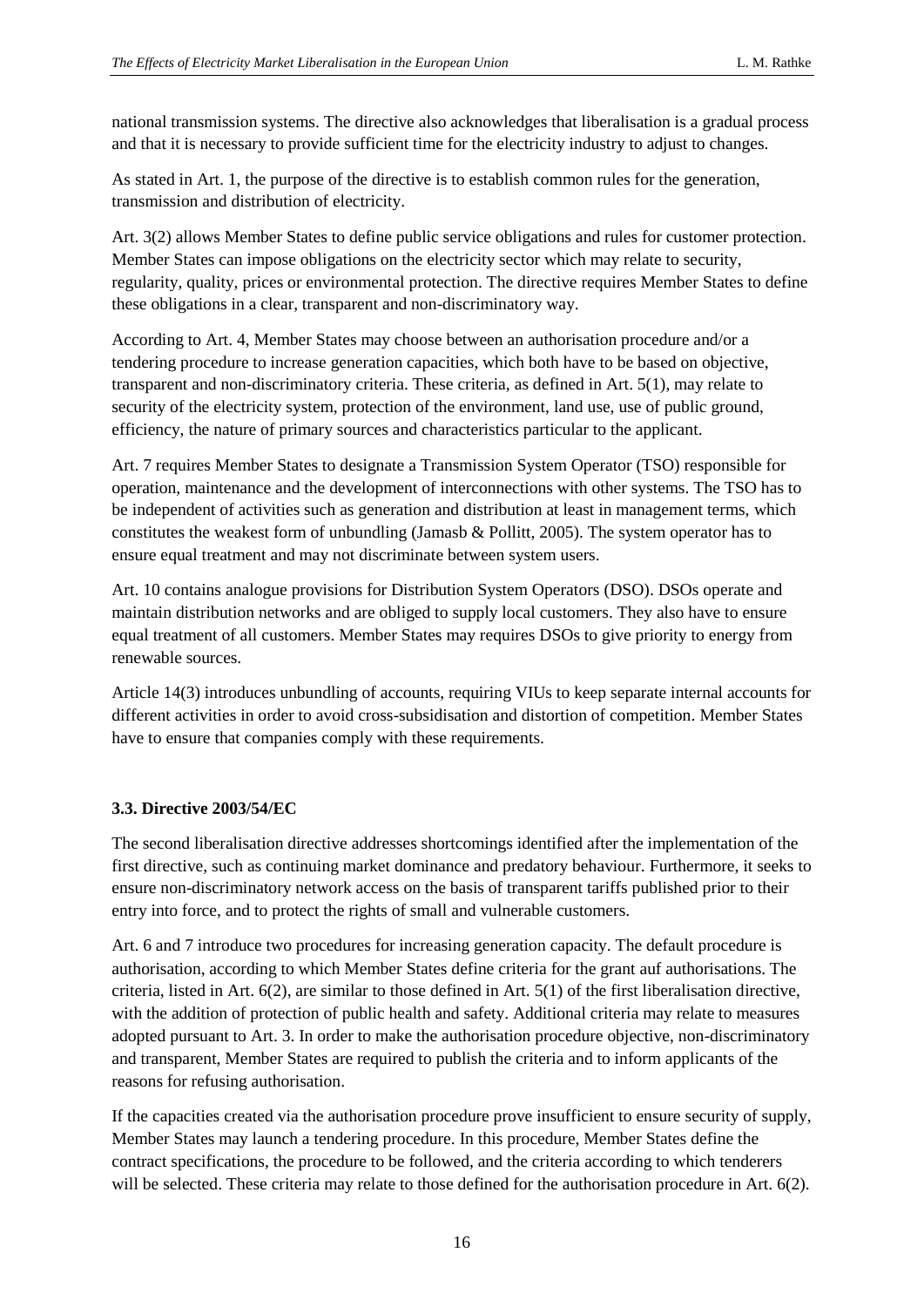Member States are required to designate an authority to supervise the tendering procedure, which may either be a public body or a private body independent from generation, transmission, distribution and supply.

Although the provisions on Transmission System Operators resemble those defined in the first directive, there are some differences: As stated in Art. 8, Member States are required to designate one *or more* Transmission System Operators. TSOs are responsible for ensuring adequate transmission capacity and system reliability and coordinating interoperability with interconnected systems. The new directive also explicitly tasks TSOs with ensuring non-discrimination between system users. For cases in which the TSO is part of a vertically integrated utility, Art. 10(1) requires legal unbundling in order to ensure that organisation and decision making of the transmission system operation are independent of unrelated activities. A requirement for ownership unbundling is not part of the directive.

Art. 13 contains similar provisions for Distribution System Operators (DSO). Member States have to designate DSOs, which have to be legally unbundled from other activities (Art. 15). Furthermore, Art. 14(1) and (4) introduce additional requirements next to operating distribution networks and maintenance, which relate to protection of the environment and preferential treatment for renewable energy.

Article 20(1) requires TSOs and DSOs to ensure that third parties have access to networks, based on tariffs which have to be applied objectively and without discriminations. Tariffs have to be published by system operators in advance.

To ensure compliance with the rules defined in the directive, Art. 23 requires Member States to designate an independent regulatory authority, responsible for monitoring TSOs and DSOs, the effective unbundling of accounts and levels of transparency and competition. The regulatory authority submits reports on market dominance, predatory and anti-competitive behaviour to the European Commission.

### <span id="page-17-0"></span>**3.4. Directive 2009/72/EC**

1

Art. 3 (5) obligates Member States to ensure that customers can change their electricity supplier within three weeks.

Art. 35 (1) requires all Member States to designate a regulatory authority at national level. To ensure the full independence of this authority, it has to be legally distinct and functionally independent from other public of private entities, and it is not allowed to receive instructions from any public or private entity (Art. 33 (4)). National regulatory authorities report to and cooperate with the Agency for the Cooperation of Energy Regulators (ACER), established by a separate regulation<sup>10</sup> and replacing the European Regulators Group for Electricity and Gas (ERGEG). While ERGEG was an advisory group based on voluntary cooperation between national regulatory authorities, ACER has legal personality and clearly defined competences. Its main purpose is to issue non-binding opinions and recommendations to the national regulatory agencies, transmission system operators, and to EU institutions. ACER can also take binding decisions in specific cases, for example in matters which relate to the conditions for access to cross-border transmission networks.

<sup>&</sup>lt;sup>10</sup> Regulation (EC) No 713/2009 of the European Parliament and of the Council of 13 July 2009 establishing an Agency for the Cooperation of Energy Regulators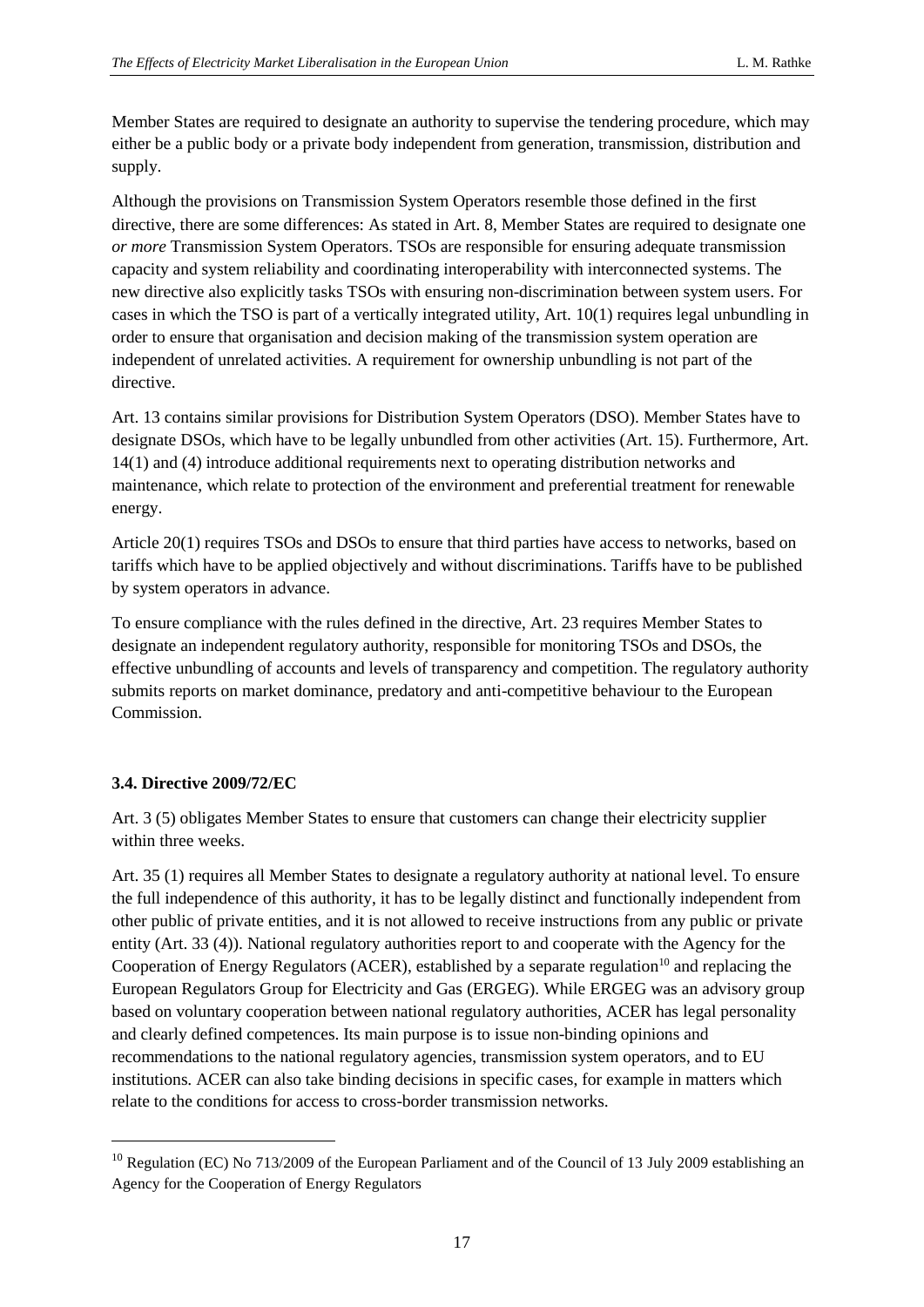Furthermore, ACER regulates certain technical issues and facilitates cooperation between national regulatory authorities. Similarly, a regulation<sup>11</sup> requires national transmission system operators to establish the European Network of Transmission System Operators for Electricity (ENTSO-E), which is tasked with coordinating the completion of the internal electricity market and facilitating crossborder trade.

The term network code may refer to any set of rules applying to one aspect of the energy sector (ENTSO-E, 2014). Network codes are developed by the Commission, ACER, ENTSO-E and market participants via an extensive consultation procedure. By adopting network codes on the Community level, compatibility of national transmission networks can be ensured and cross-border transmissions are being facilitated.

#### <span id="page-18-0"></span>**3.5. EU Competition Law**

1

In addition to the previously introduced liberalisation directives, general EU competition law principles apply to electricity markets. This includes provisions for market dominance (Art. 101 and 102 TFEU), mergers (Regulation 139/2004) and state aid (Art. 107 and 108 TFEU). As expressed by Philip Lowe, at that time Director General of the DG Competition, the Commission uses "the full gamut of competition enforcement tools at [its] disposal to pursue individual cases that could significantly improve the level of competition in the market"<sup>12</sup>.

Art. 101 TFEU prohibits agreements between undertakings which affect trade between Member States or distort competition within the internal market. In particular, this applies to practices such as price fixing, artificial scarcity, market sharing, discriminatory treatment of market participants, and tying arrangements. According to 101(3) TFEU, such agreements are automatically void.

As stated in Art. 102 TFEU, undertakings are prohibited from abusing a dominant market position. The abusive practices mentioned are similar to those listed in Art. 101 TFEU. The Directorate-General for Competition defines market dominance as follows: Companies with a market share of less than 40 % are unlikely to be dominant, whereas companies with a market share of more than 40 % may exercise market power and distort competition (European Commission, 2013).

Regulation 139/2004, the so-called *Merger Regulation*, grants the Commission the power to assess market concentrations, which may arise as a result of mergers and acquisitions. The regulations requires the involved parties to notify the Commission in advance about concentrations with a Community dimension, which may either be approved or rejected if the resulting market dominance would be too high. The regulation is however limited in scope: As stated in Art. 2, it does not apply to cases in which "each of the undertakings concerned achieves more than two-thirds of its aggregate Community-wide turnover within one and the same Member State". In such cases, national competition law applies.

<sup>&</sup>lt;sup>11</sup> Regulation (EC) No 714/2009 of the European Parliament and of the Council of 13 July 2009 on conditions for access to the network for cross-border exchanges in electricity

<sup>&</sup>lt;sup>12</sup> Philip Lowe (Director General, DG Competition): 'Can EU competition policy create competition in the energy sector?' (Speech held at The Beesley Lectures, London, November 6, 2008). Retrieved May 19, 2015, from [http://ec.europa.eu/competition/speeches/text/sp2008\\_09\\_en.pdf](http://ec.europa.eu/competition/speeches/text/sp2008_09_en.pdf)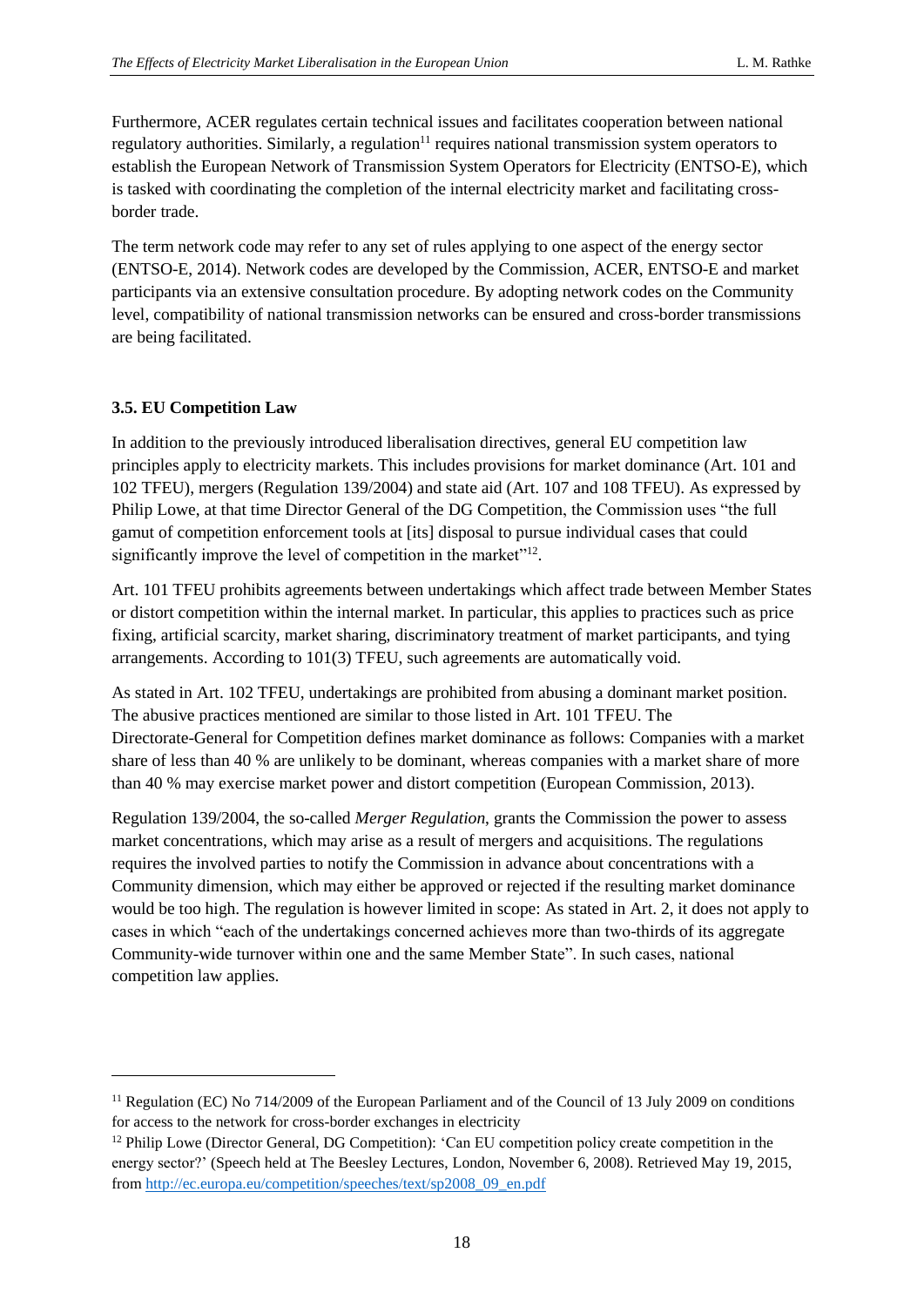Regarding market concentration, the DG Competition has defined certain HHI threshold levels $^{13}$  to identify competition concerns. Markets with a HHI of 1000 or less are assumed to be competitive and to not require extensive analysis. Similarly, HHI values between 1000 and 2000 indicate moderate concentration, but do not raise competition concerns. If the HHI exceeds the threshold of 2000, market concentration is above competitive levels.

#### <span id="page-19-0"></span>**3.6. Price Regulation**

-

The Energy Community, an international organisation that coordinates cooperation between the EU and non-EU countries in the field of energy, defines price regulation as follows: "A regulated price is a price subject to regulation by a public authority, as opposed to a price set exclusively by supply and demand." (Energy Community, 2012). The directives to not address this issue specifically, but price regulations are often justified as public service obligations necessary for consumer protection.

The Court of Justice of the European Union (CJEU) has clarified its position towards price regulations in the *Federutility*<sup> $14$ </sup> case. Although the case relates to the interpretation of the second liberalisation directive for natural gas<sup>15</sup>, the reasoning employed by the CJEU is applicable to the regulation of electricity prices as well. The Court ruled that, although prices should be determined solely by supply and demand, price controls could be justified as long as they complied with the criteria defined in Article 3(2) (i.e. clearly defined, transparent and non-discriminatory). However, any price controls imposed by Member States should be limited in duration and should not go beyond what is necessary to achieve a defined objective, such as limiting the impact of increasing fuel prices on consumer prices.

In a position paper published in 2007, ERGEG emphasised that end-user price regulations distort the functioning of the market and prevent the development of effective competition (ERGEG, 2007). Hence, the group calls for an abolition of all price controls in both electricity and gas markets.

<sup>&</sup>lt;sup>13</sup> Guidelines on the assessment of horizontal mergers under the Council Regulation on the control of concentrations between undertakings, 2004 O.J. C 31/5

<sup>14</sup> Case C-265/08 *Federutility and Others* v *Autorità per l'energia elettrica e il gas* [2010] ECR I-03377

<sup>&</sup>lt;sup>15</sup> Directive 2003/55/EC of the European Parliament and of the Council concerning common rules for the internal market in natural gas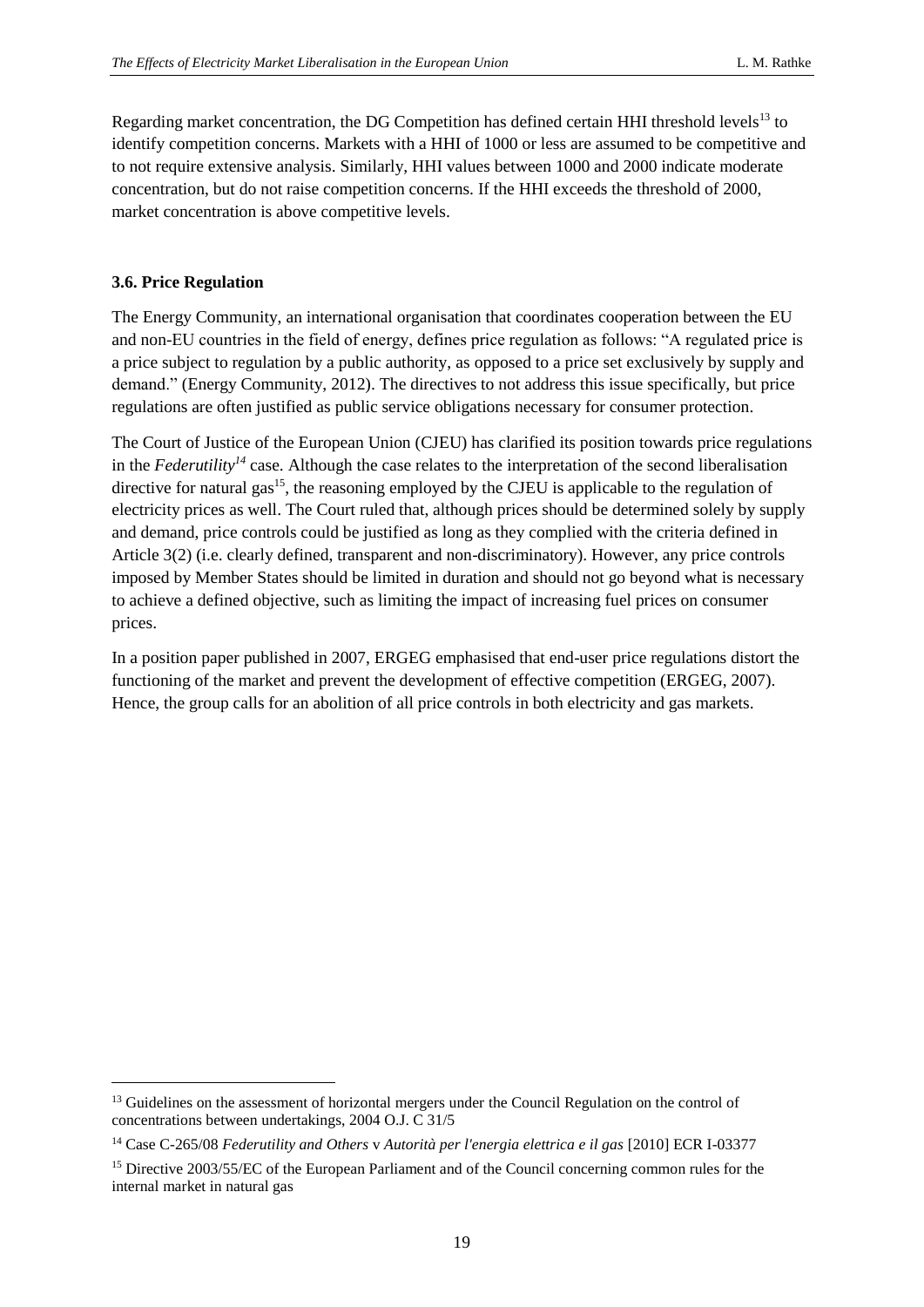## <span id="page-20-0"></span>**4. Empirical Findings**

### <span id="page-20-1"></span>**4.1. Competition**

#### <span id="page-20-2"></span>*Wholesale Competition*

Since the traditional organisation of electricity markets has been monopolistic in most countries, it seems reasonable to expect that the largest generator in the electricity market had a very high market share before liberalisation, and that this share decreased gradually after the liberalisation directives were implemented. To test this hypothesis empirically, market shares for the period between 1999 and 2013 will be analysed (Table 3). The analysis covers the EU15 countries minus Luxembourg and the Netherlands, which had to be excluded due to missing values. Ideally, market shares would all be below 40 %, since this is the threshold for market dominance as defined by the Commission.

The market share of the largest electricity generator has decreased in the majority of countries. In 1999, the average market share was 57.8 %, whereas in 2013, it was 46.2 %. However, the number of countries in which the largest generator has a market share of 40 % or more is virtually the same (9 in 1999, 8 in 2013).

Austria is one of the few countries in which the wholesale market has become less competitive, with the largest generator's market share being more than twice as high as initially (21.4 % in 1999, 55.5 % in 2013). This is the largest increase of all countries and detrimental to competition, since one generator had control over more than half of the wholesale market in 2013. A similar trend can be observed in the United Kingdom, where the wholesale market share was initially low (21 %), but peaked in 2012 at 51.7 %. However, by 2013 the share had dropped to 29.3 %, which is only a moderate decrease compared to the initial market situation.

The market share of Denmark's largest generator has fluctuated considerably over the analysed period: In 1999, it was 40 %, a value that decreased until 2002, when it reached a low point of 32 %. In the following years, the share is generally above 40 %, with the exception of 2004, 2005 and 2012. The market share peaks in 2008 at 56 %, but returns to the initial level in 2013 (41 %).

In Finland and Germany, the market share of the largest generator has been stable over the analysed period, with a slight decrease in Finland (from 26 % to 25.3 %) and a minor increase in Germany (from 28.1 % to 32 %). The degree of fluctuation has been low in both countries, and values remain well below 40 %.

For Sweden and Portugal, moderate decreases can be observed. In both countries, the largest generator initially had a market share of more than 50 % (52.8 % and 57.8 %, respectively), which decreased over the analysed period. Although in both countries the largest generator had a market share of less than 50 % in 2013 (44.8 % and 45.8 %), market dominance is still likely.

In several Member States, the wholesale market was initially dominated by one monopolist, with a market share of more than 90 %. These are Greece (98 %), Ireland (97 %), France (93.8 %), and Belgium (92.3 %). In all four countries, market shares have decreased, ranging from a moderate decrease in France (83.8 %) to substantial changes in Greece (70 %) and Belgium (67 %), with the most extreme case being Ireland, where the share dropped to 54 %.

Similar decreases can be observed in Spain and Italy. For both countries, there is strong evidence for market dominance in 1999, as the largest generator had a market share of 51.8 % and 71.1 %, respectively. By 2013, however, market shares had dropped below 40 % (to 24.5 % and 27 %), which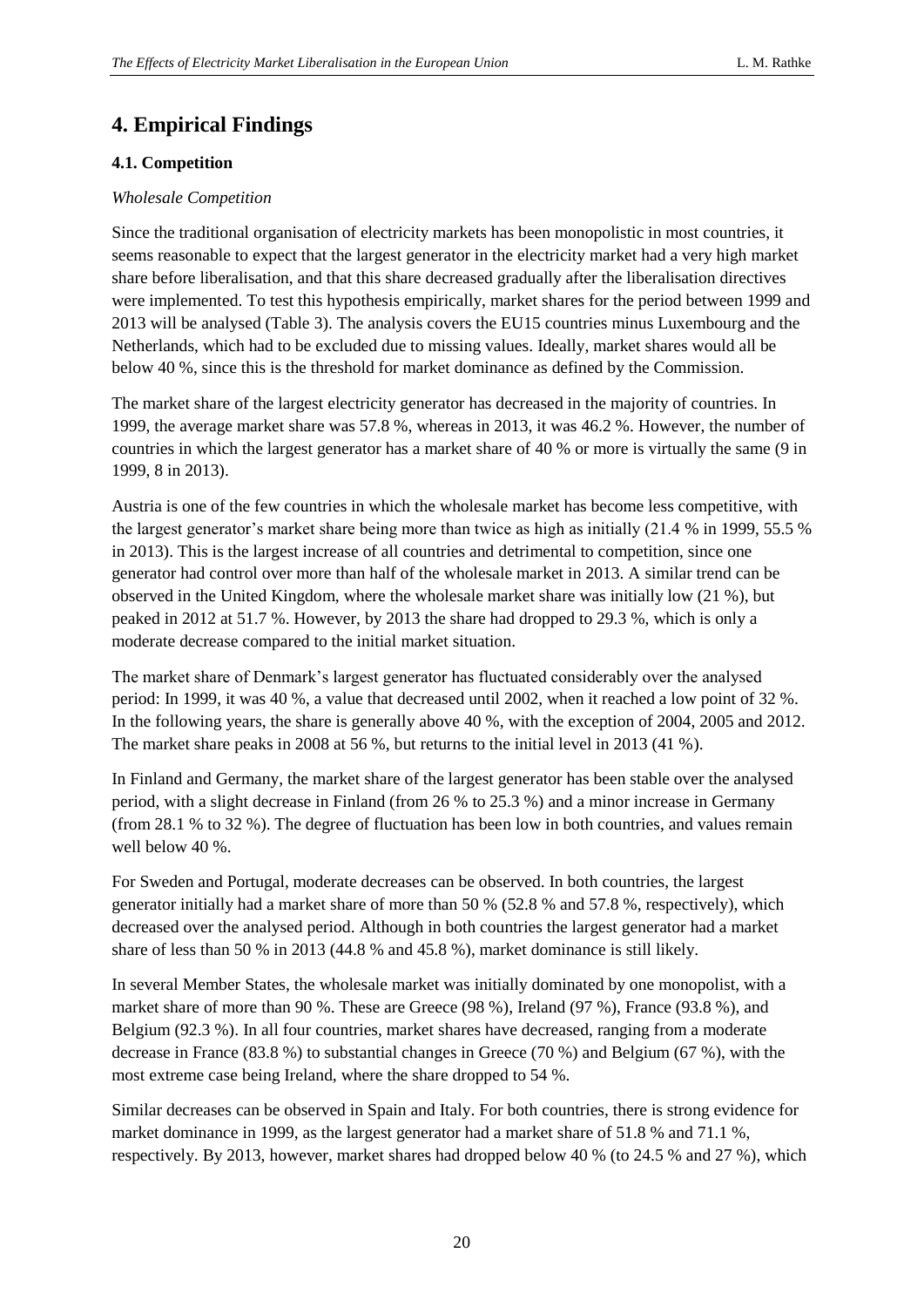indicates that the market has become more competitive and that the threat of market dominance has decreased considerably.

These developments suggest that liberalisation has reduced the market share of the largest generator in the majority of countries, the exception being Austria and the United Kingdom. The largest decreases could be observed in Member States where the largest generator initially had a share of more than 90 %. However, the degree to which this share has been reduced over the analysed period differs considerably and in none of these countries it fell below 40 %.

To verify these findings, the HHI will be used to assess market concentration in power-generation markets (Table 4). In 2014, only Italy (HHI = 884) had an unconcentrated wholesale market, scoring a value of less than 1000. In five Member States, moderate market concentrations could be observed, namely in Finland (HHI = 1,102), Ireland (HHI = 1,150), Spain (HHI = 1,329), the United Kingdom ( $HHI = 1,483$ ) and the Netherlands ( $HHI = 1,492$ ). In seven other Member States, the HHI exceeded the threshold of 2000, although the degree of concentration differs considerably between these countries: While Germany's HHI is only slightly above 2000 (HHI = 2,021), other countries clearly exceed the threshold, including Luxembourg (HHI = 2,311), Sweden (HHI  $\approx$  2,650), Portugal (HHI = 3,567) and Belgium (HHI = 4,010). Two countries, namely Greece (HHI = 6,183) and France (HHI > 8,500), show very high degrees of concentration. Values for Denmark and Austria were not available.

The analysis reveals that, although liberalisation has contributed to higher degrees of competition, wholesale markets are still not perfectly competitive. In most countries, one generator still controls a large share of the market, which is detrimental to competition. Furthermore, with the exception of Italy, markets are moderately concentrated at best, and highly concentrated in a number of other countries.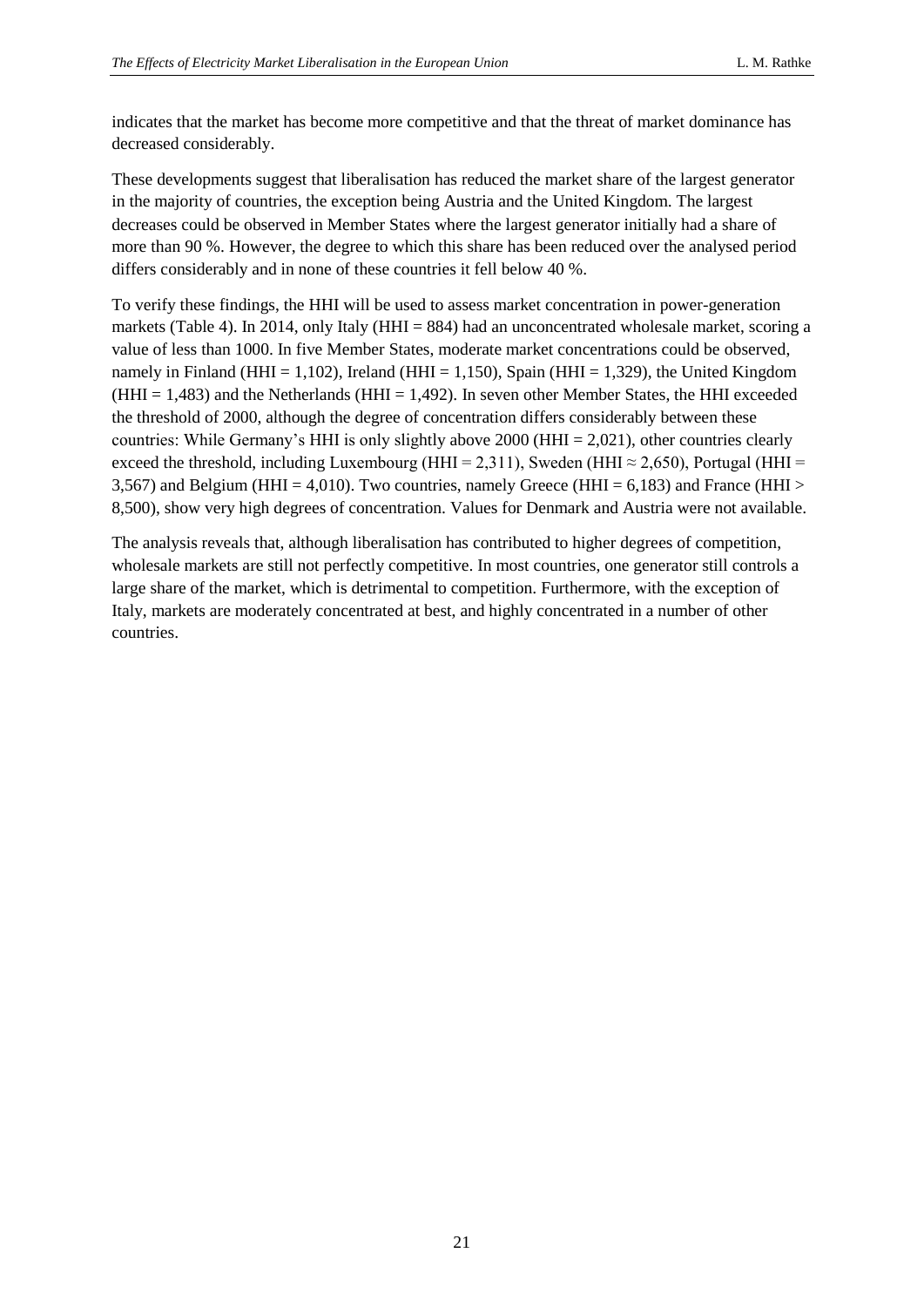## <span id="page-22-0"></span>*Retail Competition*

In order to establish competition in retail markets, consumers have to be able to choose between different suppliers. Accordingly, the number of suppliers consumers can choose from indicates the competitiveness of the retail market.

The right for private consumers to choose a retailer has been implemented at different points in time in the Member States.

#### **TABLE 5:**

Year of full retail market opening for private households

| Austria               | 2001 |
|-----------------------|------|
| Belgium               | 2007 |
| Denmark               | 2003 |
| Finland               | 1997 |
| France                | 2007 |
| Germany               | 1998 |
| Greece                | 2007 |
| Ireland               | 2005 |
| Italy                 | 2007 |
| Luxembourg            | 2007 |
| <b>Netherlands</b>    | 2004 |
| Portugal              | 2006 |
| Spain                 | 2009 |
| Sweden                | 1999 |
| <b>United Kingdom</b> | 1999 |
|                       |      |

*Source:* ECME Consortium

In the following, the number of retailers available to consumers in the period between 2003 and 2013 will be analysed (Table 6).

The number of retailers has decreased considerably in Denmark (from 113 to 49) and Spain (from 375 to 162), meaning that in both countries the number of retailers consumers could choose from was more than twice as high at the beginning of the analysed period. In Denmark, the largest numerical decreases occurred between 2003 and 2004 (from 113 to 75) and between 2006 and 2007 (from 65 to 38), with a slight recovery between 2011 and 2012 (from 33 to 55). It is striking that the largest decrease occurred after household electricity retail market opening was implemented in 2003. In Spain, the largest decrease happened between 2008 and 2009, when the number of retailers dropped from 459 to 142. Again, this decrease coincides with household retail market opening that took place in 2009.

In several countries, the total number of retailers has increased between 2003 and 2013. The most notable increases can be observed in Germany, where numbers increased from 940 in 2003 to more than 1177 in 2013; in Italy, where the number of retailers was 390 at the beginning of the period and increased to 472 by 2013; and in the United Kingdom, which shows an increase from 24 to 33 over the analysed decade. Since retail market opening for households already took place in 1998 in Germany and in 1999 in the UK, it is not possible to attribute these increases to liberalisation. In the UK, the number of retailers increased considerably between 2003 and 2005 (from 24 to 33), then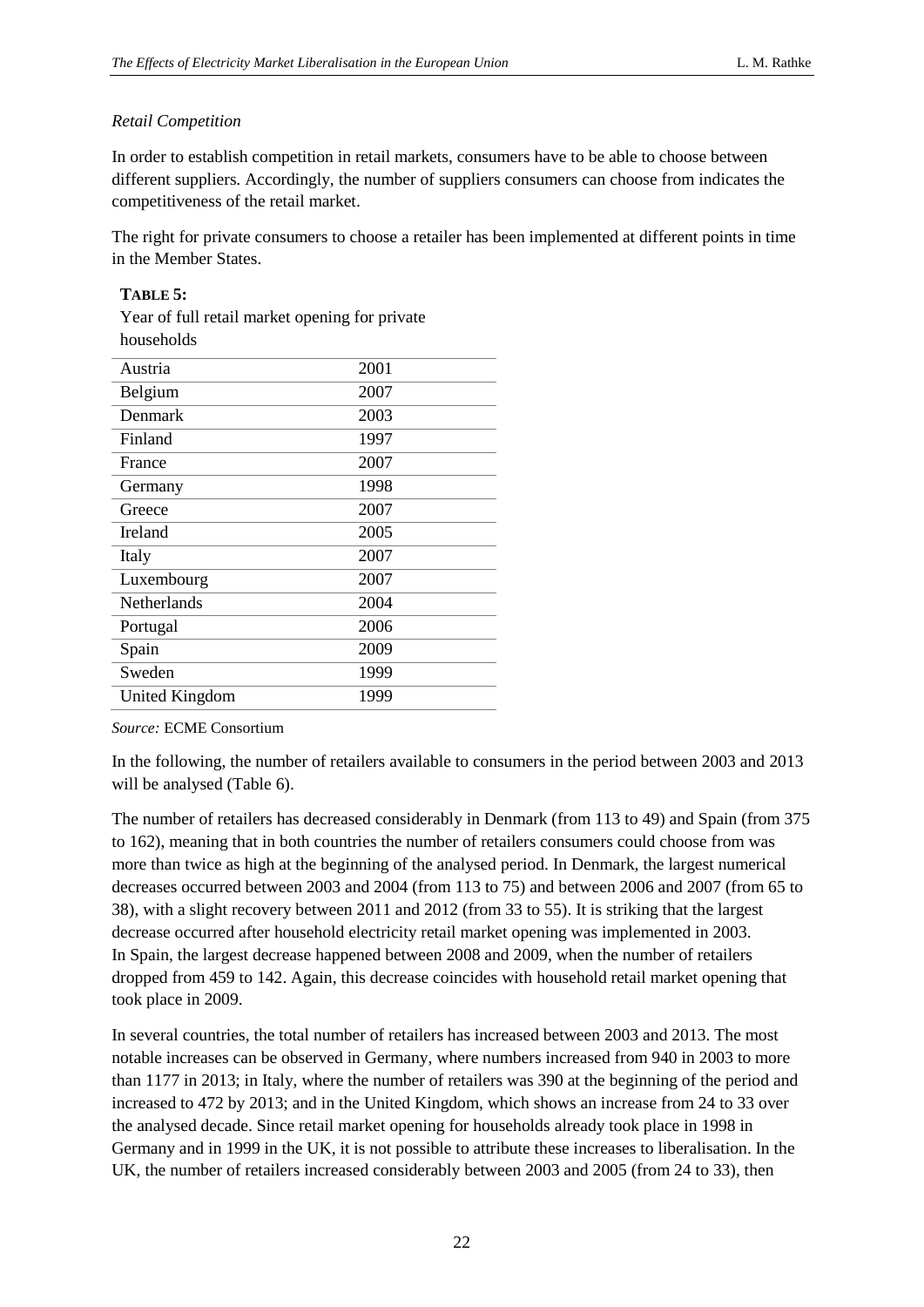decreases in the following years, and begins to recover from 2010 onwards, reaching a peak value of 33 again in 2013. In Germany, the number of retailers was relatively stable until 2013 (around 940), with some fluctuations occurring between 2005 and 2008. Numbers increased between 2008 and 2009 (from 940 to > 1000), while the largest increase took place between 2012 and 2013 (from > 1000 to  $> 1177$ ).

In Portugal, the initial number of retailers was 5, which doubled by 2005. When retail markets opened in 2006, the number of retailers dropped to four, but increased again from 2009 onwards and peaked at 13 in 2013.

A similar pattern can be observed in Greece, where 5 retailers existed in 2003, a number which decreased to 4 in 2004 and remained stable until 2006. When retail market opening occurred in 2007, the number of retailers dropped to 2, but reached high values in 2010 (11) and 2012 (14). In 2013, however, the number of retailers dropped to 7.

In Italy, where household retail market opening took place in 2007, the number of retailers increased between 2003 and 2005 (from 390 to 430), but has then shows an overall decrease from 2005 onwards, reaching an all-time low of 268 in 2010. After 2010, numbers have increased steeply, peaking in 2013 at 472.

In other Member States, the retail market structure has changed to a lesser extent. In Belgium, Ireland, France, Luxembourg, the Netherlands, no meaningful changes in the number of retailers took place between 2003 and 2013. Although all of these countries opened their retail markets during the analysed period, it did not seem to have a measureable effect on the number of firms operating in the retail market.

Similarly, in Austria and Finland, where market opening took place in 2001 and 1997 respectively, the number of retailers has remained rather constant during the analysed period. In Austria, some fluctuations occurred, but overall, the number of retailers has not changed much. Finland, on the other hand, only provided indicative values for the number of retailers, with values of over 100 between 2003 and 2010, and approximately 100 between 2010 and 2013. The lack of exact values does not allow an in-depth analysis of the Finnish retail market for electricity.

The large number of retailers in some Member States might suggest that retail markets are highly fragmented. However, a shift of focus on the main retailers (Table 7) reveals that the actual numbers are much smaller. Retailers are considered as main if they account for at least 5 % of the total national electricity consumption. In the majority of countries, the number of main retailers has been relatively constant. In five Member States, the amount of main retailers has been the same in 2003 and 2013, namely Denmark (4), Finland (4), France (1), Italy (3) and Spain (3). Both Luxembourg and the Netherlands<sup>16</sup> also seem to show an upward trend ( $\geq$ 3 to 4 and 5 to 7, respectively). The number of main retailers has decreased in three countries, namely from 6 to 4 in Germany, from 3 to 2 in Ireland and from 7 to 6 in the United Kingdom. At the same time, numbers have increased in several other countries, namely in from 2 to 5 in Austria, from 1 to 4 in Portugal, from 1 to 2 in Greece, and from 3 to 4 in Sweden. Values for Belgium were not provided.

Despite the large changes in the total number of retailers, retail markets are largely dominated by a small number of main retailers. The analysis reveals that the number of main retailers is relatively stable, apart from some small changes. It is not possible to identify a clear trend, i.e. a gradual

-

<sup>&</sup>lt;sup>16</sup> For the Netherlands, no value was provided for 2003. Accordingly, the indicated number refers to the following year.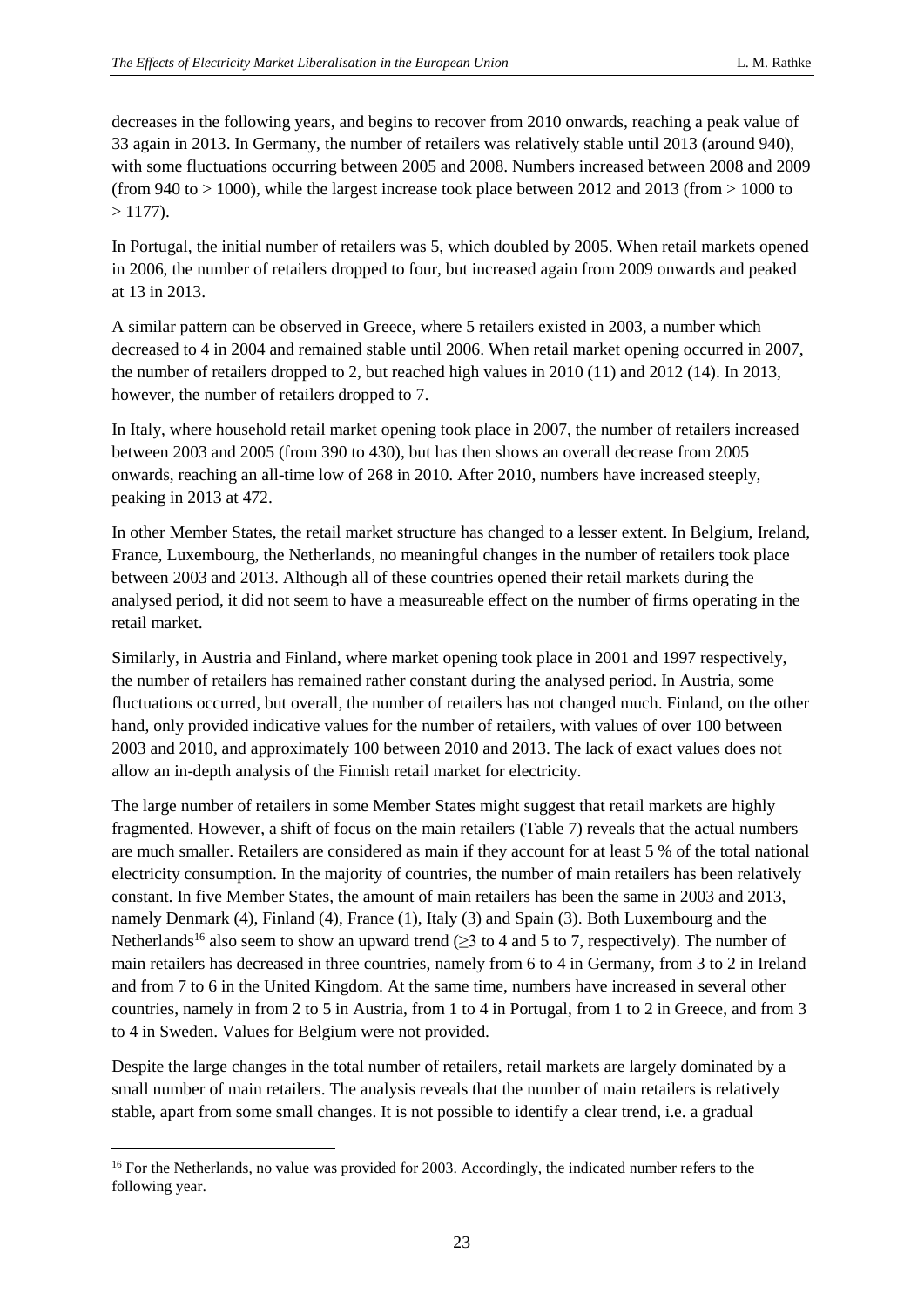increase of the number of main retailers. Instead, the identified changes seem to be the result of market fluctuations which cannot be attributed to liberalisation.

The index values for market concentration confirm these findings (Table 8): Similar to wholesale markets, retail markets are relatively concentrated. In none of the analysed countries, retail markets had a HHI value of 1000 or less in 2014. In a small number of countries, namely the United Kingdom (HHI = 1,720), Austria (HHI  $\approx$  1,800) and Italy (HHI = 1,865), retail markets were moderately concentrated. All other Member States have HHI values of over 2000, including Spain (HHI = 2,240), the Netherlands (HHI = 2,338), Belgium (HHI = 3,000), Ireland (HHI = 4,759) and France (HHI > 4,500). For Portugal, two values were provided, one for industrial consumers (HHI = 2,815) and one for domestic consumers ( $HHI = 6,918$ ). Both values indicate a high degree of concentration. The highest degree of retail market concentration could be observed in Greece (HHI > 9,604). The values for Denmark, Finland, Germany and Sweden were not provided. Market concentration in Luxembourg is described as *high*, but no exact value is available.

It is striking that there is no clear relationship between HHI values for wholesale and retail markets. Although in a number of countries, concentration is higher in retail markets, this observation does not hold true for all countries, suggesting that competitive wholesale markets do not guarantee competition in retail markets.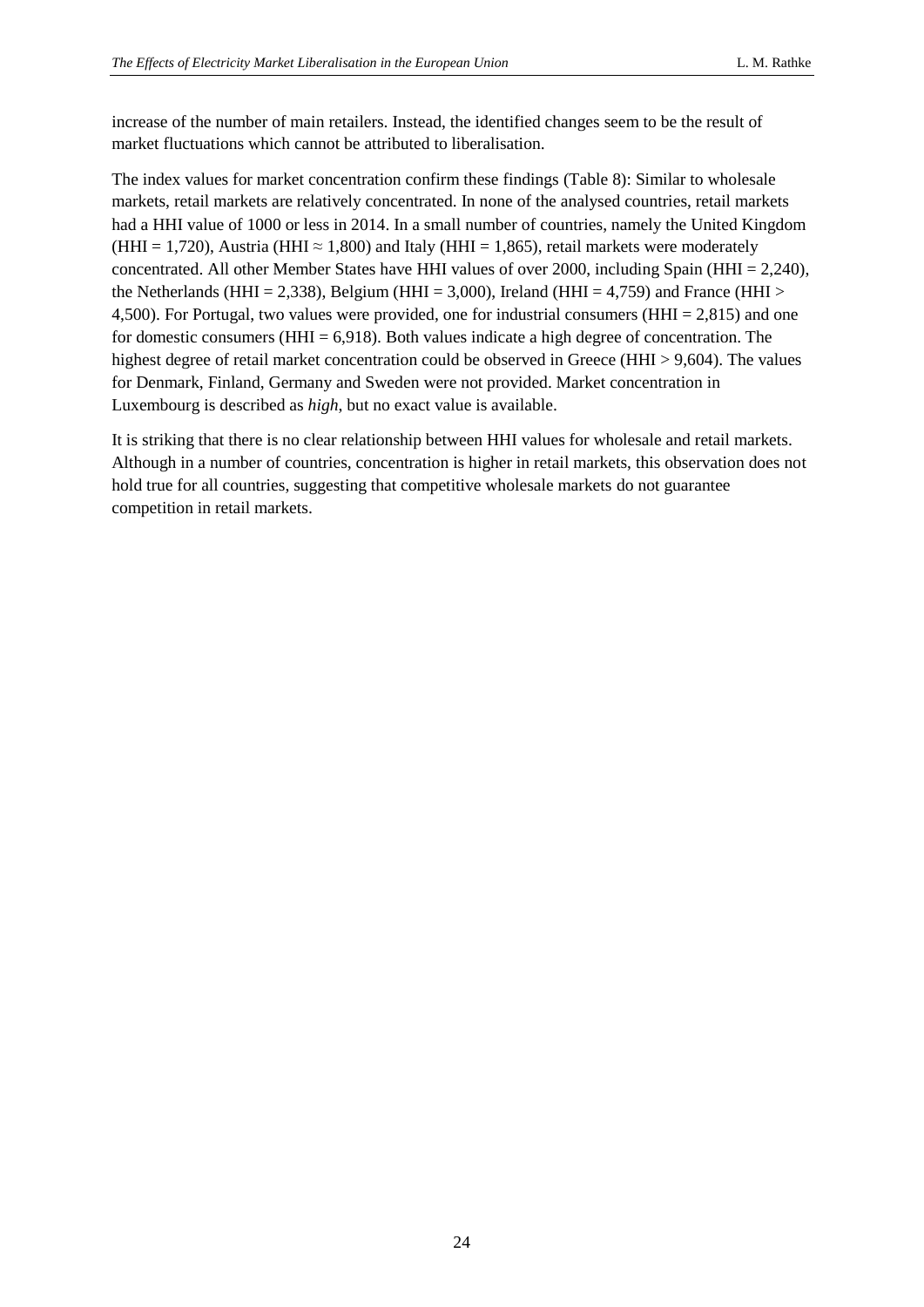#### <span id="page-25-0"></span>**4.2. Prices**

Data for electricity prices for the EU-15 countries were provided by Eurostat. To ensure comparability between Member States, all prices exclude taxes and levies. For data collection, two different methodologies were used, one until 2007, and a different one from 2007 onwards. Eurostat states that comparing the new methodology prices with old methodology prices is possible, although discrepancies may occur due to different methods of data collection.

The old methodology defines medium-sized households as households with an annual consumption of 3500 kWh, of which 1300 kWh is being used overnight. For industry prices, medium-sized users are defined as users with an annual consumption of 2000 MWh. The indicated prices refer to the price for one kWh on 1<sup>st</sup> January.

The new methodology defines medium-sized households as households with an annual consumption between 2500 and 5000 kWh. Medium-sized industrial users have an annual consumption between 500 and 2000 MWh. The indicated price is the average price for one kWh during the first semester of the year.

#### <span id="page-25-1"></span>*Prices for Household Consumers*

Between 1994 and 2014, average electricity prices for consumers in the EU-15 countries have increased from 0.1020  $\epsilon$  / kWh to 0.1429  $\epsilon$  kWh, an increase of 40.1 % (Table 9). This is increase is however not a linear trend: From 1994 to 2000, electricity prices have decreased by 7 %. From 2000 onwards, prices begin to increase, most notably between 2006 and 2007 (+ 11.2 %), between 2008 and  $2009 (+ 7.2 %).$ 

Price changes vary considerably between the analysed countries: While in Ireland, electricity prices have increased by 267.4 %, from  $0.0751 \text{ }\epsilon$  / kWh to  $0.2008 \text{ }\epsilon$  / kWh, prices were almost stable in Portugal, changing from  $0.1256 \in /$  kWh to  $0.1268 \in /$  kWh, an increase of 1.0 %. Comparably stable prices can be observed in Italy  $(-3.0\%)$  and France  $(+ 2.9\%)$ . It is worth noting that in no country except Italy electricity prices have decreased. Nevertheless, the degree to which electricity prices have increased differs between Member States: After Ireland, the largest price increases can be observed in Denmark (+ 111.1 %), Greece (+ 89.3 %), Sweden (87.3 %) and the United Kingdom (81.5 %). In all other countries, price increases were more moderate, ranging from  $+ 60.7$  % in Spain to  $+ 14.0$  % in Germany. Price regulations, which were only used by Denmark and Spain (Table 10), do not show a clear price effect.

Economic theory would suggest that retail market opening for private households would lead to lower prices: If consumers are able to choose between different suppliers, they should be inclined to pick the supplier which offers the lowest prices. However, the data suggest that retail market opening has in fact led to a price increase in several countries. To assess the impact of market opening, a period of seven years was analysed for each Member State, covering three years before and after market opening for private households (Table 5) occurred. In seven Member States, namely Austria, Denmark, France, Germany, Luxembourg, Sweden and the United Kingdom, electricity prices were comparably stable (prices increased less than 10 %) in the first three years after market opening.

Two Member States show slightly decreasing prices: In Finland, prices were 11.3 % lower three years after market opening. Similarly, prices in Portugal dropped 19.9 % two years after market opening, but increased in the following year, reducing the total price decrease to 5.7 %.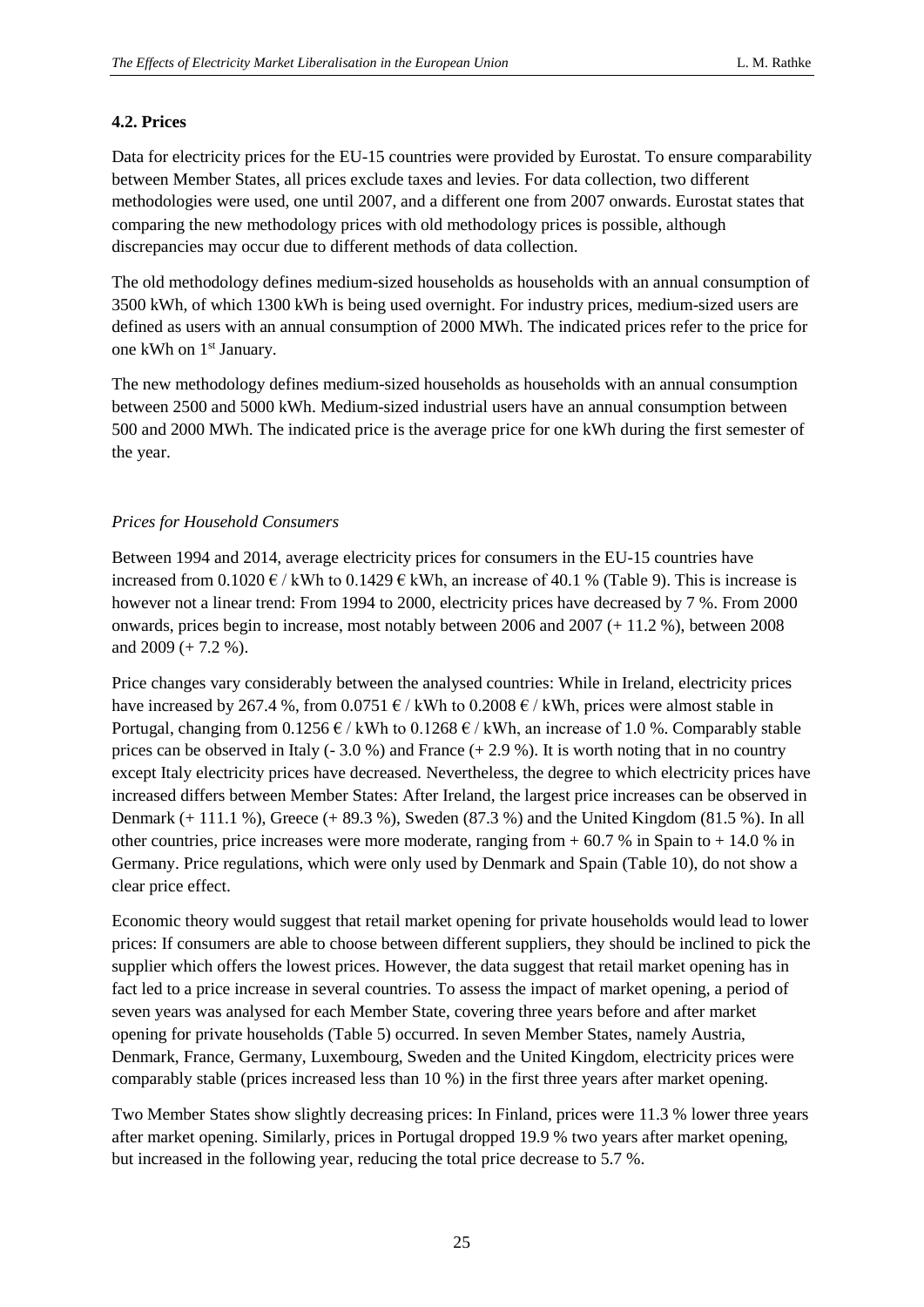In five countries, prices have increased by more than 10 % in the years after market opening. These countries are Belgium (+ 22.1 % after one year), Greece (+ 59.6 % after two years), Ireland (+ 30.2 % after three years), the Netherlands (+ 35.8 % after three years) and Spain (+ 36.5 % after three years). In Ireland and Spain, price increases also occurred in the years before market opening, suggesting that these price increases might be a general trend for these two countries which are not necessarily related to market opening.

These findings indicate that consumers generally did not benefit from market opening. The anticipated electricity price decreases did not occur, instead, prices have increased considerably. Although consumers are now able to choose from a number of suppliers, they generally pay more for electricity than they did before liberalisation.

### <span id="page-26-0"></span>*Prices for Industrial Consumers*

Over the analysed period, electricity prices for industrial users have increased in almost all Member States (Table 11). There are however two exceptions: In Germany, prices decreased by 8.5 %, while in Austria experienced a negligible price increase of only 2.5 %. Several other countries witnessed moderate price increases, ranging from 14.3 % in France over 21.6 % in Portugal, 26.2 % in Belgium, 28 % in Luxembourg to 29.4 % in the Netherlands. More drastic increases could be observed in Finland (147.9 %), Spain (154.3 %), Italy (162.9 %), Sweden (170 %), and the United Kingdom  $(175.5\%)$ . In Greece and Denmark, prices increased by more than 85 % (86.6 % and 89.5 %, respectively). The largest increase occurred in Ireland, where prices doubled between 1996 and 2014 (an increase of 102.3 %).



Electricity prices for industrial end-users were generally lower than prices for private consumers over the analysed period (Figure 2): In 1994, industry electricity prices are 25.2 % below prices for private consumers, whereas in 2014, the difference is 29.1 %. The development of prices for both groups does however differ between countries: In Greece, prices for both consumers and industry increased by approximately the same degree (89.3 % and 86.6 % respectively), whereas in Germany, industry prices dropping by 8.5 % and consumer prices increasing by 14.0 %. In the majority of countries, consumer price increases are higher than industry price increases, the exception being France, Italy and Portugal.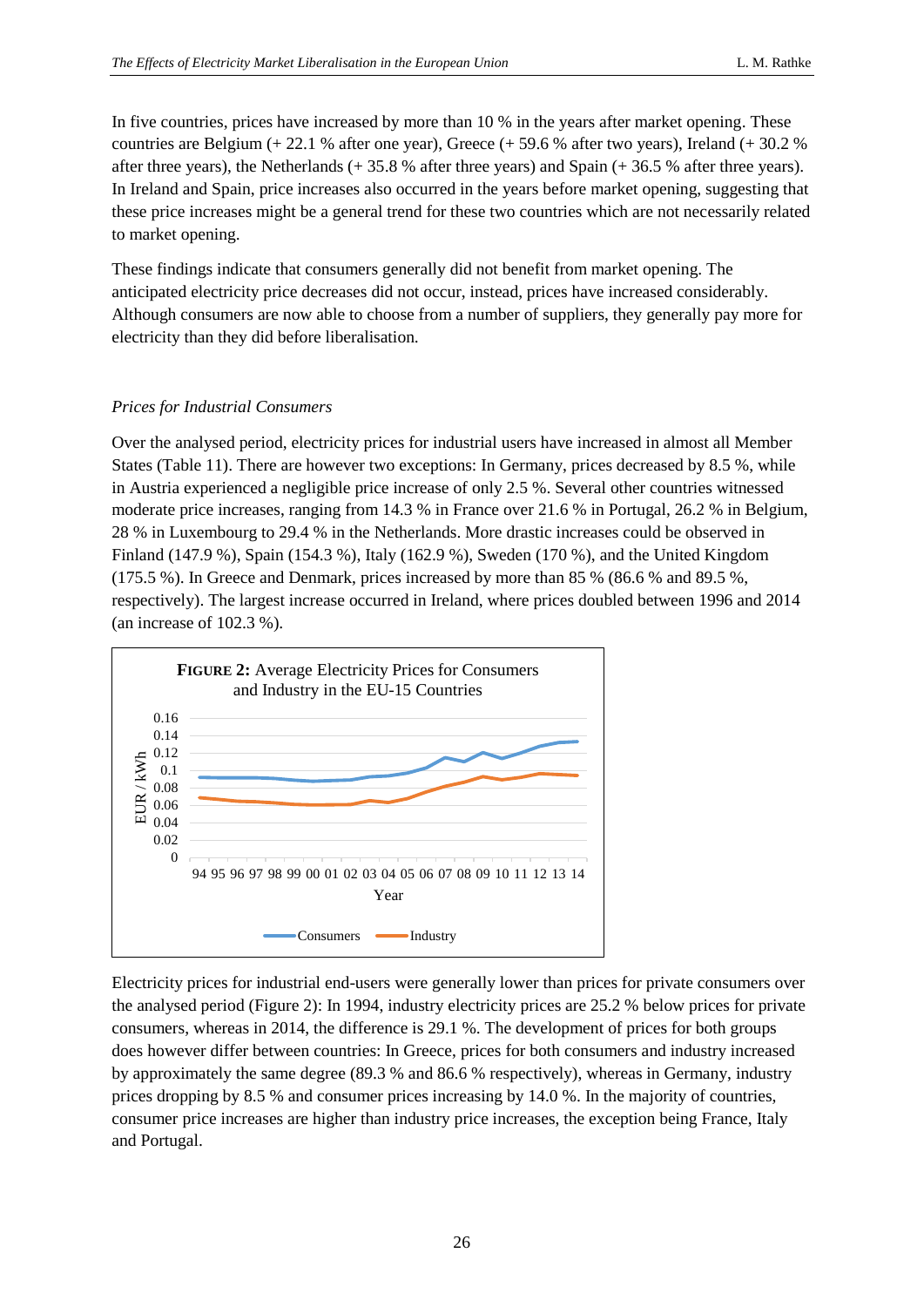The development of industry electricity prices is similar to the development of consumer prices. As illustrated by Figure 2, both groups have experienced similar price increases, suggesting that liberalisation has not been able to reduce prices for either of the two.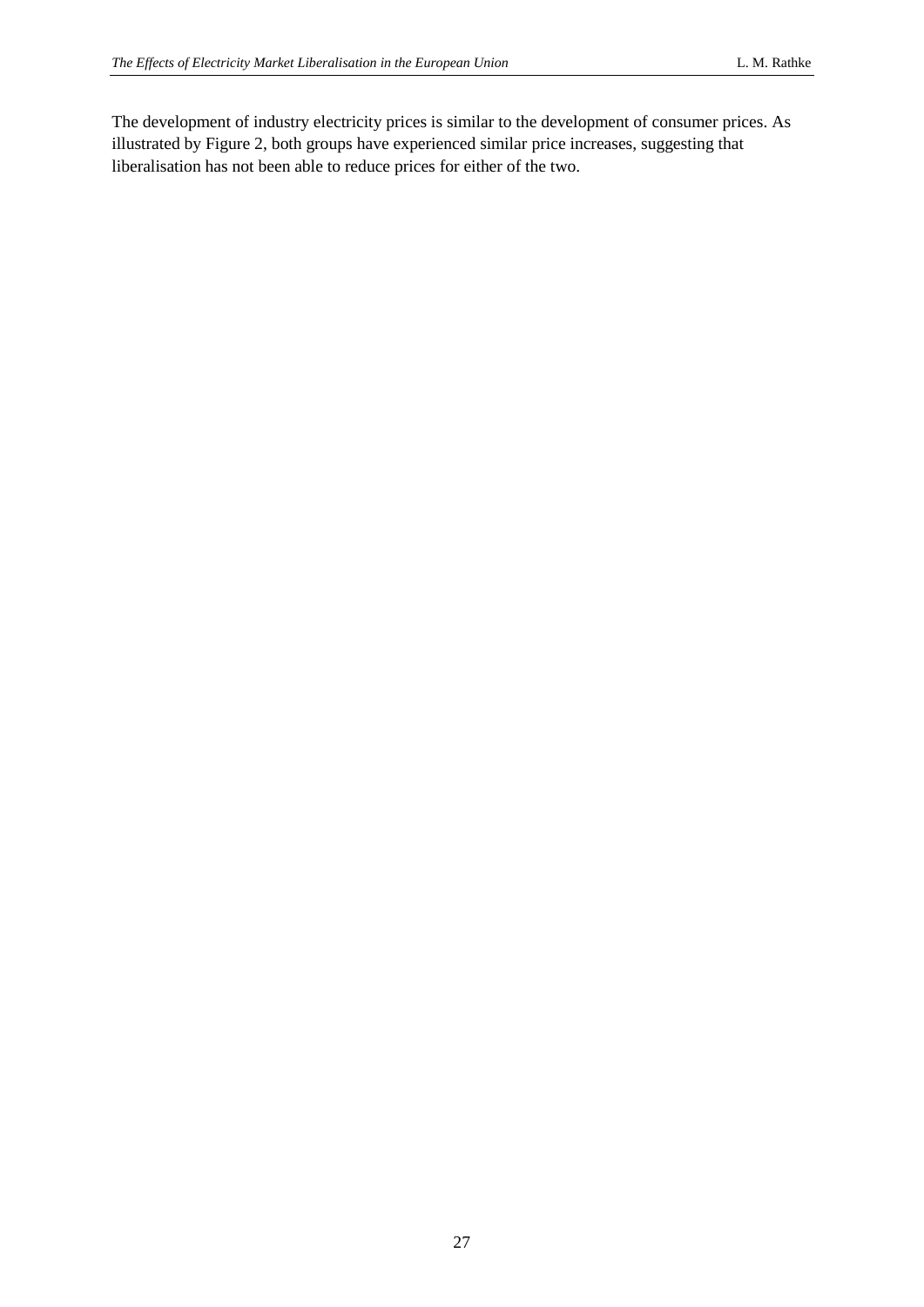## <span id="page-28-0"></span>**5. Conclusions**

In this chapter, the main findings of this thesis will be summarised and discussed in order to answer the two research questions. Furthermore, possible limitations of the employed research design will be examined and possibilities for future research will be identified.

## <span id="page-28-1"></span>**5.1. Discussion of Research Findings**

This thesis examined the impact of the EU's three liberalisation directives on electricity prices and competition. For this purpose, the three directives and the development of competition and prices were analysed.

The analysis of the directives has shown that liberalisation of electricity markets has been an incremental process. After the adoption of each directive, the effects of electricity markets were investigated in order to identify legal shortcomings. Accordingly, each of the successive directives introduces additional requirements for unbundling and transparency or establishes new regulatory agencies.

As data analysis reveals, the success of liberalisation has been limited. Although competition in both wholesale and retail markets has increased in a number of countries, markets are often still dominated by a small number of suppliers, and market concentration remains high. At the same time, both consumers and industrial users have experienced rather steep price increases, contrary to the lower prices supporters of liberalisation anticipated.

One possible explanation is that the process of liberalisation is not complete yet. In a number of Member States, both wholesale and retail markets are still highly concentrated, which might indicate that generators and retailers are using their market power to maintain high prices in order to increase their profits. Furthermore, the absence of a requirement for ownership unbundling could have a negative impact on competition.

Lave, Apt, and Blumsack (2004) reach a similar conclusion: They argue that liberalisation does not result in lower prices if it fails to create a competitive market. If liberalised electricity markets are not competitive, prices will remain high.

Waterson (2003), who studied the role of consumers in competition, argues that consumers' reluctance to switch suppliers might be an additional factor. He argues that although consumers are generally aware of the possibility to switch suppliers, they overestimate both search costs and switching costs and thus tend to stay with one supplier despite the financial advantages switching could provide. Accordingly, consumer behaviour could partly explain the comparatively low degree of competition in a potentially competitive market.

Increasing electricity prices seem to be a general trend, even in countries with relatively competitive markets. Furthermore, price increases are not limited to private consumers, but did also occur for industrial users. Although it is possible that that new policies are necessary to increase competition and reduce market concentration, the limited success of the three directives seems to indicate that liberalisation of electricity markets does not necessarily result in competitive markets and lower prices.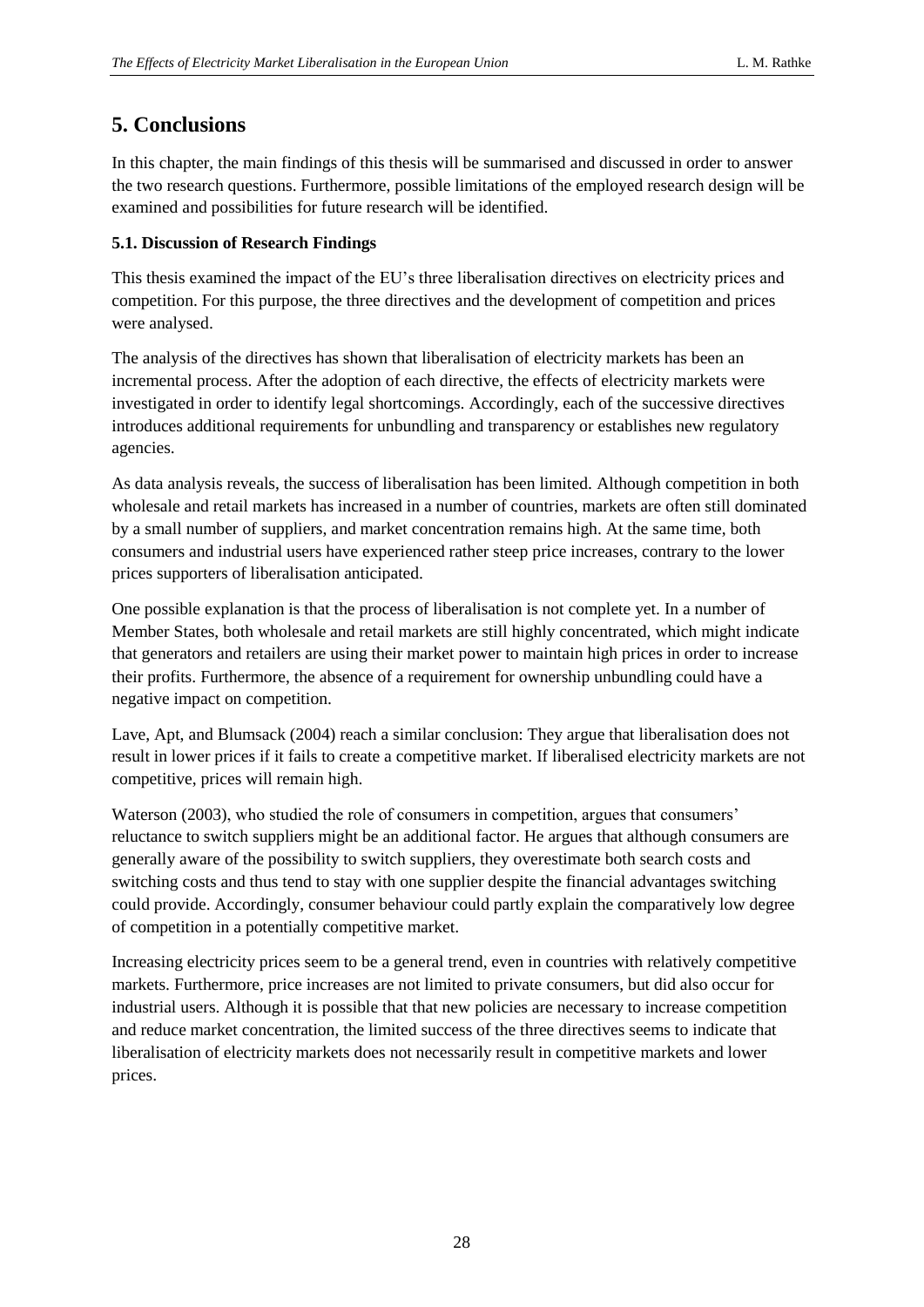### <span id="page-29-0"></span>**5.2. Limitations and Future Research**

In several cases, data availability limited the scope of the analysis. Especially the Herfindahl-Hirschman Index, which was only available for 2014, could have provided some important insights about the way in which liberalisation affected the structure of electricity markets in the analysed countries. Similarly, data about the number of retailers and the market share of the largest generator did not cover the entire period during which liberalisation occurred.

Furthermore, the fact that it is not possible to examine the counterfactual scenario, in which liberalisation did not occur, restricts the possibility of attributing these developments solely to liberalisation. In reality, electricity prices are the result of various factors, including fuel prices and network costs.

Nevertheless, the available data, and especially the development of electricity prices have provided a good overview of the impact liberalisation has had on electricity markets in Europe. The analysis has shown that liberalisation has not been able to live up to its promises. One objective for further research could be to identify the underlying reasons for the lack of success. For this purpose, studying individual Member States could be helpful: Since Member States enjoy some discretion in the implementation of liberalisation policies, it is possible that some of them implemented more effective policies than others, which have increased competition and limited price increases. The presented analysis has identified general trends, while an in-depth analysis of individual countries is beyond the scope of this thesis.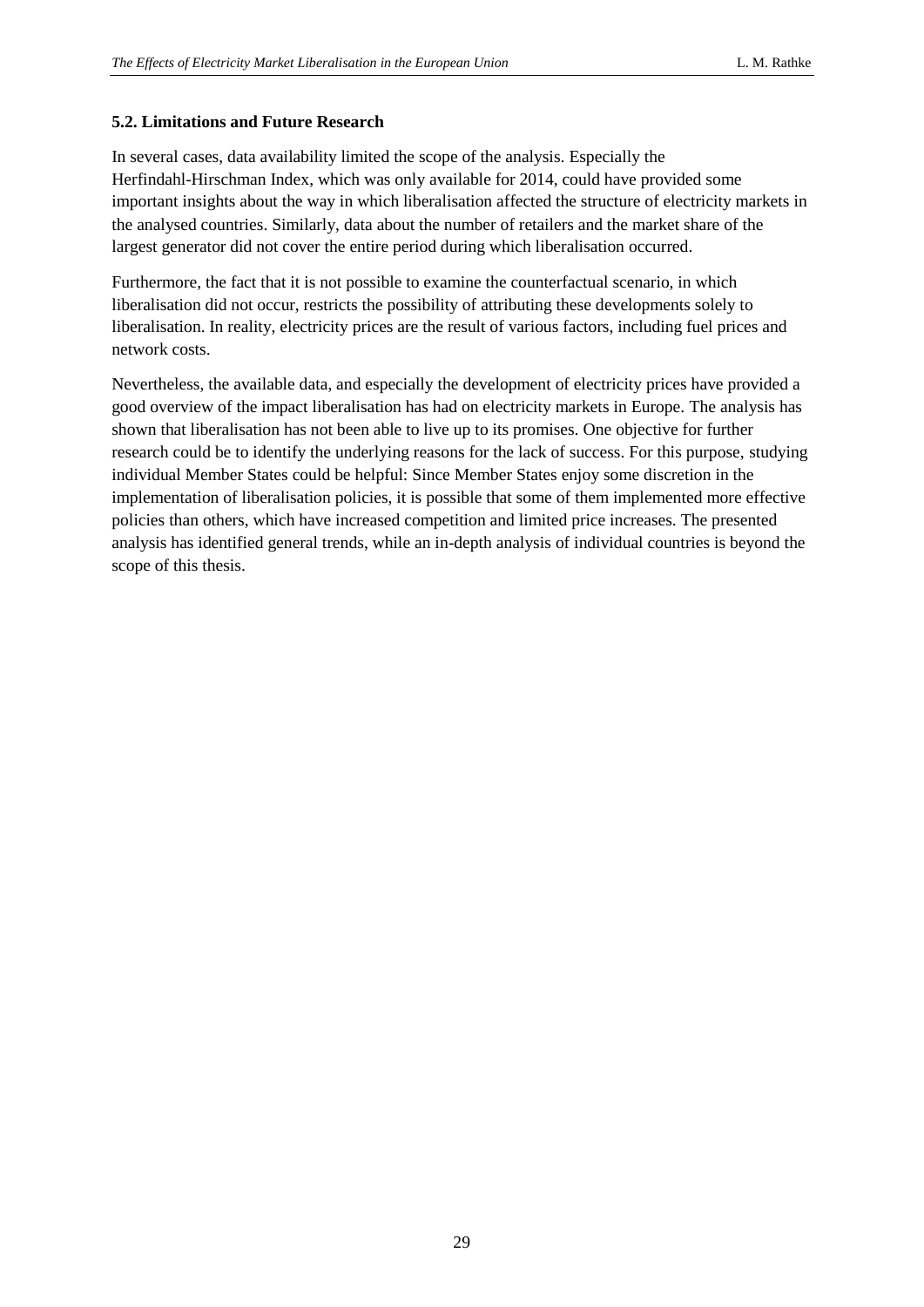## <span id="page-30-0"></span>**6. Appendix**

#### <span id="page-30-1"></span>**Tables**

## **TABLE 3**:

Market share of the largest generator in the electricity market

|                | 1999 | 2000 | 2001 | 2002  | 2003  | 2004           | 2005           | 2006 |
|----------------|------|------|------|-------|-------|----------------|----------------|------|
| Austria        | 21.4 | 32.6 | 34.4 |       |       | $\ddot{\cdot}$ |                |      |
| Belgium        | 92.3 | 91.1 | 92.6 | 93.4  | 92.0  | 87.7           | 85.0           | 82.3 |
| Denmark        | 40.0 | 36.0 | 36.0 | 32.0  | 41.0  | 36.0           | 33.0           | 54.0 |
| Finland        | 26.0 | 23.3 | 23.0 | 24.0  | 27.0  | 26.0           | 23.0           | 26.0 |
| France         | 93.8 | 90.2 | 90.0 | 90.0  | 89.5  | 90.2           | 89.1           | 88.7 |
| Germany        | 28.1 | 34.0 | 29.0 | 28.0  | 32.0  | 28.4           | 31.0           | 31.0 |
| Greece         | 98.0 | 97.0 | 98.0 | 100.0 | 100.0 | 97.0           | 97.0           | 94.6 |
| Ireland        | 97.0 | 97.0 | 96.6 | 88.0  | 85.0  | 83.0           | 71.0           | 51.1 |
| Italy          | 71.1 | 46.7 | 45.0 | 45.0  | 46.3  | 43.4           | 38.6           | 34.6 |
| Luxembourg     | 57.8 | 58.5 | 61.5 | 61.5  | 61.5  | 55.8           | 53.9           | 54.5 |
| Netherlands    | 51.8 | 42.4 | 43.8 | 41.2  | 39.1  | 36.0           | 35.0           | 31.0 |
| Portugal       | 52.8 | 49.5 | 48.5 | 49.0  | 46.0  | 47.0           | 47.0           | 45.0 |
| Spain          | 21.0 | 20.6 | 22.9 | 21.0  | 21.6  | 20.1           | 20.5           | 22.2 |
| Sweden         | 21.4 | 32.6 | 34.4 |       |       | $\ddot{\cdot}$ | $\ddot{\cdot}$ |      |
| United Kingdom | 92.3 | 91.1 | 92.6 | 93.4  | 92.0  | 87.7           | 85.0           | 82.3 |

*Source:* eurostat

### **TABLE 3** *(continued)*:

Market share of the largest generator in the electricity market

|                       | 2007 | 2008      | 2009 | 2010 | 2011      | 2012           | 2013 |
|-----------------------|------|-----------|------|------|-----------|----------------|------|
| Austria               |      | $\bullet$ |      |      | 55.3      | 56.6           | 55.5 |
| Belgium               | 83.9 | 80.0      | 77.7 | 79.1 | 70.7      | 65.8           | 67.0 |
| Denmark               | 47.0 | 56.0      | 47.0 | 46.0 | 42.0      | 37.0           | 41.0 |
| Finland               | 26.0 | 24.0      | 24.5 | 26.6 | 25.6      | 25.2           | 25.3 |
| France                | 88.0 | 87.3      | 87.3 | 86.5 | 86.0      | 86.0           | 83.8 |
| Germany               | 30.0 | 30.0      | 26.0 | 28.4 | $\bullet$ | $\ddot{\cdot}$ | 32.0 |
| Greece                | 91.6 | 91.6      | 91.8 | 85.1 |           | 77.0           | 70.0 |
| <b>Ireland</b>        | 48.0 | 45.6      | 37.0 | 34.0 | 38.0      | 55.0           | 54.0 |
| Italy                 | 31.3 | 31.3      | 29.8 | 28.0 | 27.0      | 26.0           | 27.0 |
| Luxembourg            | 55.6 | 48.5      | 52.4 | 47.2 | 44.9      | 37.2           | 45.8 |
| <b>Netherlands</b>    | 31.0 | 22.2      | 32.9 | 24.0 | 23.5      | 23.8           | 24.5 |
| Portugal              | 45.0 | 45.2      | 44.0 | 42.0 | 41.0      | 44.0           | 44.8 |
| Spain                 | 18.5 | 15.3      | 24.5 | 21.0 | 45.6      | 51.7           | 29.3 |
| Sweden                | ٠    | $\bullet$ | ٠    |      | 55.3      | 56.6           | 55.5 |
| <b>United Kingdom</b> | 83.9 | 80.0      | 77.7 | 79.1 | 70.7      | 65.8           | 67.0 |

*Source:* eurostat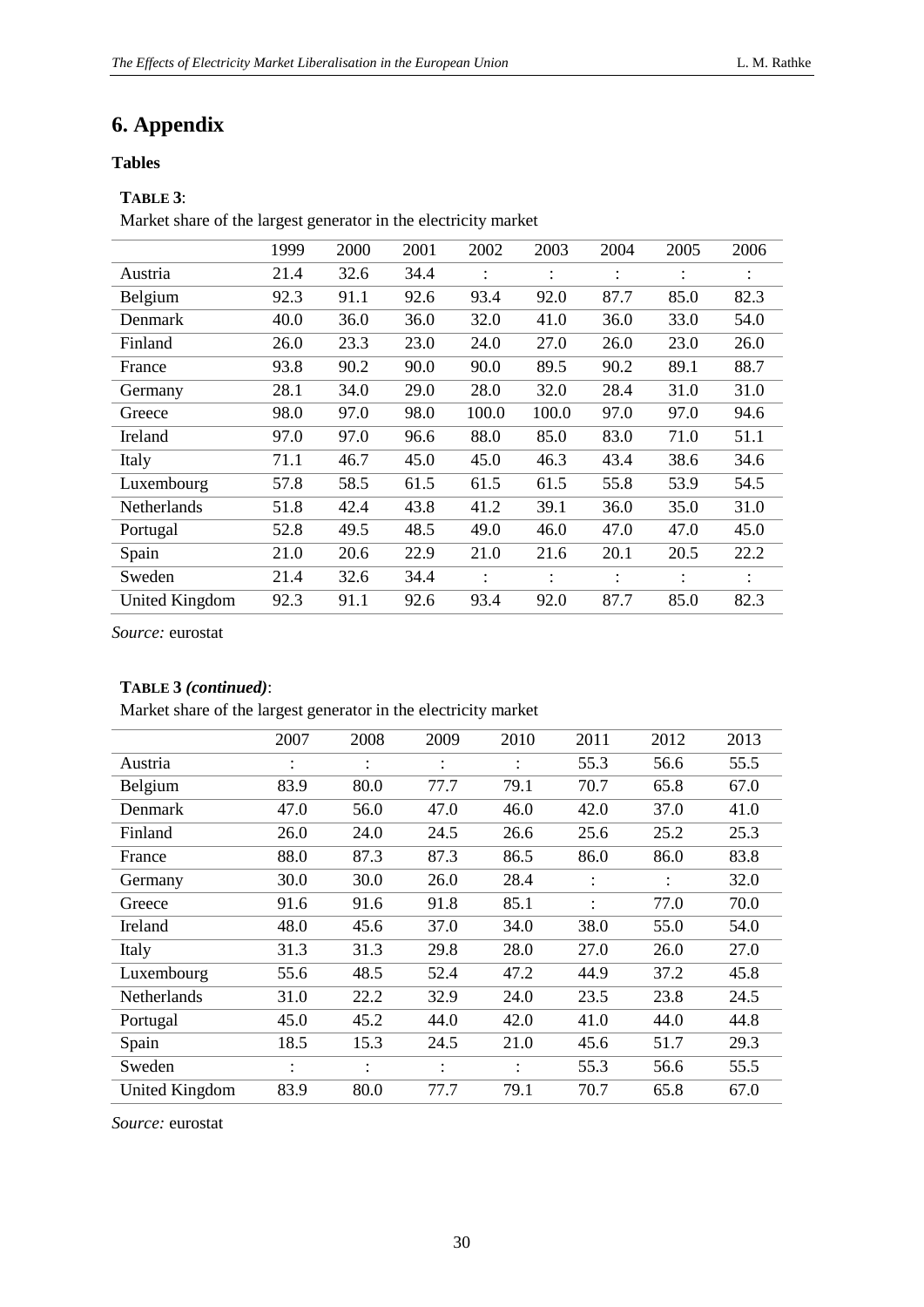## **TABLE 4:**

Market concentration in power-generation markets

|                | HHI          |
|----------------|--------------|
| Austria        | N/A          |
| Belgium        | 4,010        |
| Denmark        | N/A          |
| Finland        | 1,102        |
| France         | > 8,500      |
| Germany        | 2,021        |
| Greece         | 6,183        |
| <b>Ireland</b> | 1,150        |
| Italy          | 884          |
| Luxembourg     | 2,311        |
| Netherlands    | 1,492        |
| Portugal       | 3,567        |
| Spain          | 1,329        |
| Sweden         | $\sim 2,650$ |
| United Kingdom | 1,483        |

*Source:* European Commission Country Reports 2014

#### **TABLE 6:**

Total number of electricity retailers available to final consumers

|                       | 2003 | 2004 | 2005 | 2006           | 2007           | 2008 | 2009 | 2010 | 2011           | 2012  | 2013   |
|-----------------------|------|------|------|----------------|----------------|------|------|------|----------------|-------|--------|
| Austria               | 45   | 48   | 54   | 23             | 28             | 31   | 34   | 37   | 31             | 33    | 42     |
| Belgium               | 113  | 75   | 70   | 65             | 38             | 36   | 33   | 33   | 33             | 55    | 49     |
| Denmark               | 940  | 940  | 940  | 1042           | 1020           | 940  | 1000 | 1000 | >1000          | ~1000 | 1177   |
| Finland               | 6    | 8    | 9    | 9              | 9              | 9    | 9    | 8    | 6              | 6     | $\tau$ |
| France                | 5    | 4    | 4    | $\overline{4}$ | 2              | 2    | 3    | 11   | $\ddot{\cdot}$ | 14    | $\tau$ |
| Germany               | 375  | 383  | 382  | 375            | 394            | 459  | 142  | 202  | 188            | 121   | 162    |
| Greece                | 166  | 166  | 166  | 160            | >177           | 177  | 177  | 177  | 183            | 183   | 178    |
| Ireland               | 390  | 400  | 430  | 380            | 400            | 350  | 360  | 268  | 347            | 412   | 472    |
| Italy                 | 11   | 11   | 11   | 12             | 13             | 14   | 11   | 11   | 11             | 11    | 9      |
| Luxembourg            | 42   | 33   | 32   | 38             | 39             | 38   | 32   | 36   | 35             | 35    | 45     |
| Netherlands           | 160  | 125  | 125  | 136            | 160            | 141  | >140 | 129  | 155            | 152   | 154    |
| Portugal              | 5    | 9    | 10   | $\overline{4}$ | $\overline{4}$ | 4    | 6    | 10   | 10             | 10    | 13     |
| Spain                 | >100 | >100 | >100 | >100           | >100           | >100 | >100 | >100 | ~100           | ~100  | ~100   |
| Sweden                | 127  | 130  | 122  | 119            | 120            | 113  | 75   | 134  | 121            | 120   | 104    |
| <b>United Kingdom</b> | 24   | 32   | 33   | 26             | 23             | 23   | 21   | 22   | 29             | 29    | 33     |

*Source:* eurostat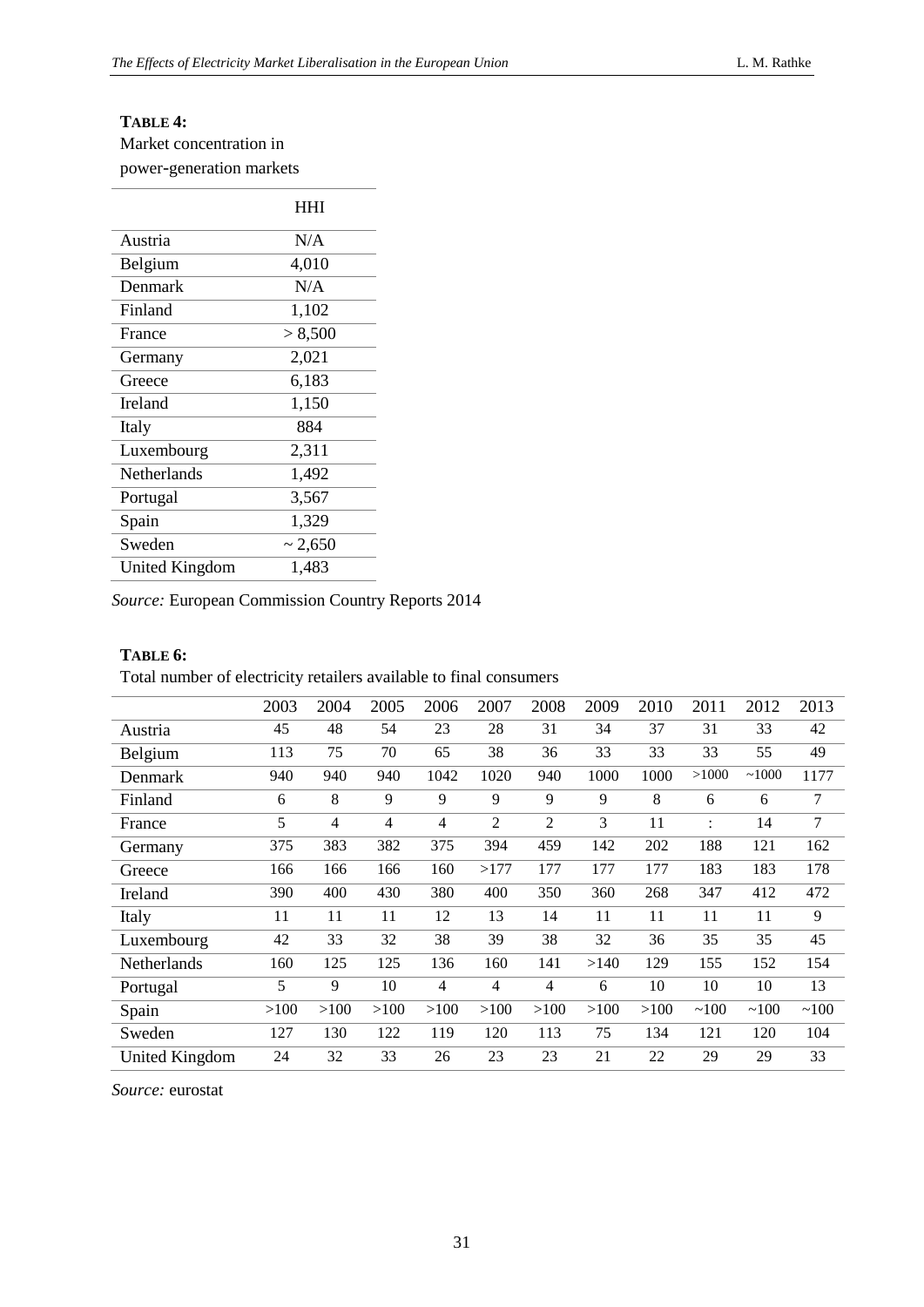|                       | 2003                      | 2004           | 2005           | 2006 | 2007 | 2008                 | 2009                      | 2010                      | 2011           | 2012                   | 2013                   |
|-----------------------|---------------------------|----------------|----------------|------|------|----------------------|---------------------------|---------------------------|----------------|------------------------|------------------------|
| Austria               | $\overline{2}$            | 3              | 3              | 3    | 3    | 3                    | 3                         | 3                         | 4              | 4                      | 5                      |
| Belgium               | 5                         | ٠              | 7              | 8    | ٠    | $\bullet$<br>$\cdot$ | ٠<br>$\ddot{\phantom{a}}$ | ٠<br>$\ddot{\phantom{a}}$ | ٠<br>$\bullet$ | ٠<br>$\bullet$         | $\bullet$<br>$\bullet$ |
| Denmark               | 4                         | $\overline{4}$ | 3              | 3    | 3    | 3                    | 3                         | 3                         | 4              | 4                      | $\overline{4}$         |
| Finland               | 4                         | $\overline{4}$ | 5              | 4    | 3    | $\overline{4}$       | 5                         | 5                         | 4              | 4                      | $\overline{4}$         |
| France                |                           | 1              | 1              |      |      | 1                    | 1                         |                           | ۰              | $\bullet$<br>$\bullet$ | 1                      |
| Germany               | 6                         | 6              | 6              | 4    | 3    | 3                    | 3                         | 4                         | 5              | 5                      | $\overline{4}$         |
| Greece                |                           |                | $\mathbf{1}$   | 1    |      | 1                    | 1                         | $\mathbf{1}$              |                | 1                      | $\overline{2}$         |
| Ireland               | 3                         | 1              | $\overline{2}$ | 3    | 3    | 3                    | $\overline{2}$            | 3                         | $\overline{2}$ | $\overline{2}$         | $\overline{2}$         |
| Italy                 | 3                         | 3              | 3              | 4    | 4    | $\overline{4}$       | 4                         | $\overline{4}$            | 4              | 4                      | 3                      |
| Luxembourg            | $\geq$ 3                  | 5              | 5              | 5    | 4    | $\overline{4}$       | $\overline{4}$            | 3                         | 3              | 3                      | $\overline{4}$         |
| Netherlands           | ٠<br>$\ddot{\phantom{a}}$ | 5              | 6              | 8    | 7    | 6                    | 6                         | 6                         | 6              | 6                      | 7                      |
| Portugal              |                           | 1              | 1              | 1    |      | $\mathbf{1}$         | $\overline{2}$            | $\overline{4}$            | 4              | 4                      | $\overline{4}$         |
| Spain                 | 3                         | 3              | 3              | 3    | 3    | 3                    | 3                         | 3                         | 3              | 3                      | 3                      |
| Sweden                | 3                         | 3              | 3              | 3    | 3    | 3                    | 3                         | 3                         | 3              | 3                      | $\overline{4}$         |
| <b>United Kingdom</b> | 7                         | 7              | 7              | 7    | 7    | 7                    | 6                         | 6                         | 6              | 6                      | 6                      |

#### **TABLE 7:**

Number of main electricity retailers

*Source:* eurostat

#### **TABLE 8:**

Market concentration in retail markets

-

|                       | HHI                           |
|-----------------------|-------------------------------|
| Austria               | ~1800                         |
| Belgium               | 3,000                         |
| Denmark               | N/A                           |
| Finland               | N/A                           |
| France                | > 4,500                       |
| Germany               | N/A                           |
| Greece                | > 9604                        |
| Ireland               | 4,759                         |
| Italy                 | 1,865                         |
| Luxembourg            | High                          |
| <b>Netherlands</b>    | 2,338                         |
| Portugal              | 6,918 / 2,815 $\overline{17}$ |
| Spain                 | 2,240                         |
| Sweden                | N/A                           |
| <b>United Kingdom</b> | 1,720                         |

*Source:* European Commission Country Reports 2014

<sup>&</sup>lt;sup>17</sup> Portugal provided two values for retail market concentration, distinguishing between markets for domestic consumers and industrial consumers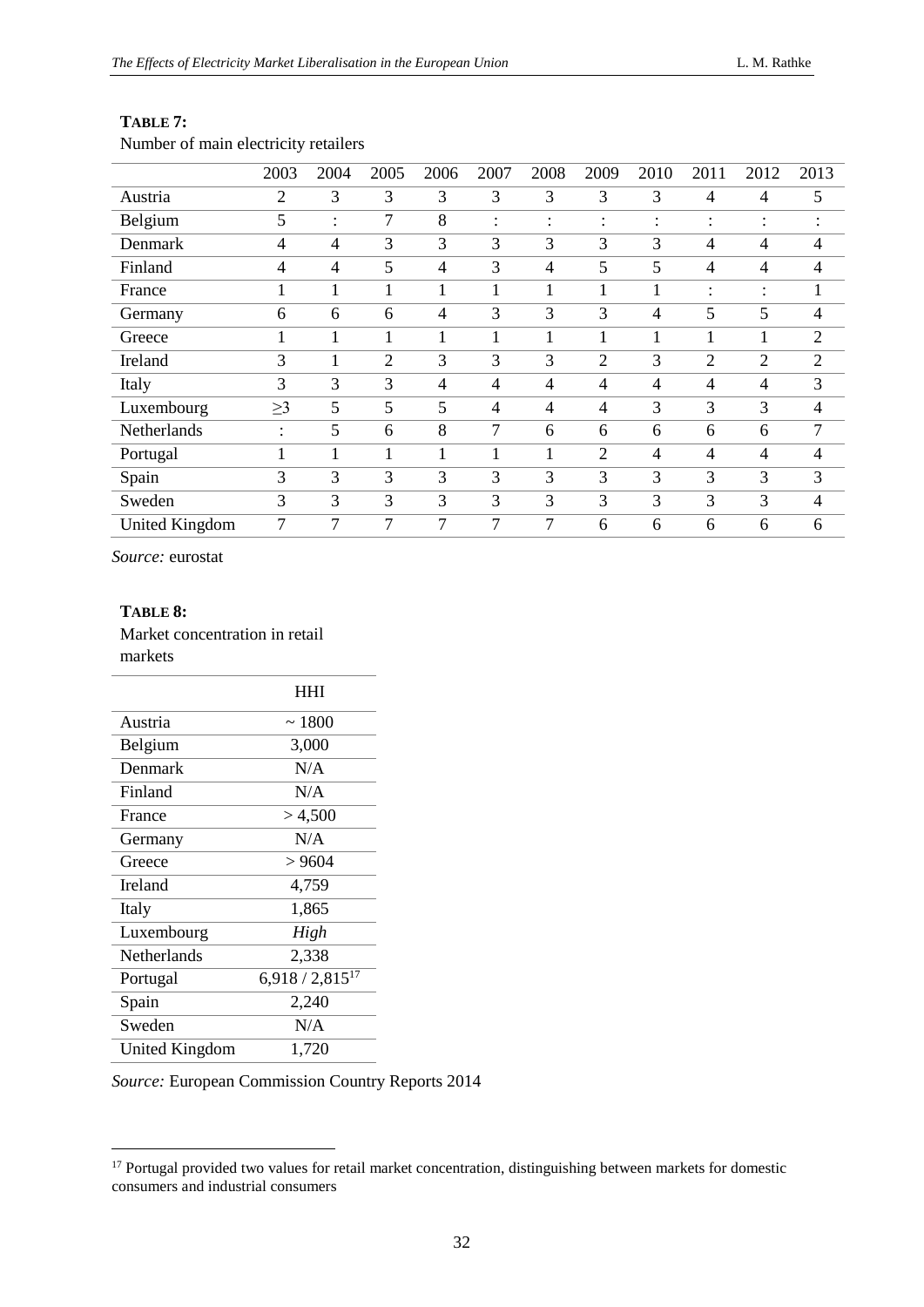|                       | 1994   | 1995                 | 1996           | 1997   | 1998   | 1999   | 2000   | 2001   | 2001   | 2002   | 2003                 |
|-----------------------|--------|----------------------|----------------|--------|--------|--------|--------|--------|--------|--------|----------------------|
| Austria               |        | $\ddot{\phantom{a}}$ | 0.1032         | 0.0984 | 0.0969 | 0.0979 | 0.0949 | 0.0945 | 0.0932 | 0.0926 |                      |
| Belgium               | 0.1162 | 0.1231               | 0.1237         | 0.1191 | 0.1186 | 0.1182 | 0.1171 | 0.1184 | 0.1137 | 0.1120 | 0.1162               |
| Denmark               | 0.0624 | 0.0608               | 0.0646         | 0.0639 | 0.0673 | 0.0681 | 0.0718 | 0.0781 | 0.0865 | 0.0947 | 0.0624               |
| Finland               |        | 0.0703               | 0.0770         | 0.0727 | 0.0706 | 0.0656 | 0.0645 | 0.0637 | 0.0697 | 0.0738 |                      |
| France                | 0.1034 | 0.1006               | 0.1022         | 0.1005 | 0.0962 | 0.0949 | 0.0928 | 0.0914 | 0.0923 | 0.0890 | 0.1034               |
| Germany               | 0.1259 | 0.1298               | 0.1320         | 0.1270 | 0.1256 | 0.1277 | 0.1191 | 0.1220 | 0.1261 | 0.1267 | 0.1259               |
| Greece                | 0.0636 | 0.0647               | 0.0609         | 0.0619 | 0.0627 | 0.0622 | 0.0564 | 0.0564 | 0.0580 | 0.0606 | 0.0636               |
| Ireland               | 0.0751 | 0.0734               | 0.0717         | 0.0816 | 0.0795 | 0.0795 | 0.0795 | 0.0795 | 0.0883 | 0.1006 | 0.0751               |
| Italy                 | 0.1586 | 0.1509               | 0.1508         | 0.1671 | 0.1682 | 0.1570 | 0.1500 | 0.1567 | 0.1390 | 0.1449 | 0.1586               |
| Luxembourg            | 0.1029 | 0.1067               | 0.1090         | 0.1071 | 0.1060 | 0.1076 | 0.1056 | 0.1120 | 0.1148 | 0.1191 | 0.1029               |
| Netherlands           | 0.0833 | 0.0846               | 0.0869         | 0.0877 | 0.0868 | 0.0884 | 0.0938 | 0.0978 | 0.0923 | 0.0970 | 0.0833               |
| Portugal              | 0.1256 | 0.1257               | 0.1259         | 0.1278 | 0.1250 | 0.1201 | 0.1194 | 0.1200 | 0.1223 | 0.1257 | 0.1256               |
| Spain                 | 0.1059 | 0.1056               | 0.1092         | 0.1050 | 0.0946 | 0.0929 | 0.0895 | 0.0859 | 0.0859 | 0.0872 | 0.1059               |
| Sweden                |        |                      | $\ddot{\cdot}$ | 0.0675 | 0.0673 | 0.0653 | 0.0637 | 0.0629 | 0.0701 | 0.0838 | $\ddot{\phantom{a}}$ |
| <b>United Kingdom</b> | 0.1006 | 0.0946               | 0.0876         | 0.0971 | 0.1039 | 0.0966 | 0.1056 | 0.0996 | 0.1031 | 0.0959 | 0.1006               |

#### **TABLE 9:**

Electricity prices for medium size households, EUR per kWh

*Source:* eurostat

### **TABLE 9** *(continued)***:**

Electricity prices for medium size households, EUR per kWh

|                       | 2004   | 2005   | 2006   | 2007   | 2008   | 2009                 | 2010   | 2011   | 2012   | 2013   | 2014   |
|-----------------------|--------|--------|--------|--------|--------|----------------------|--------|--------|--------|--------|--------|
| Austria               | 0.0981 | 0.0964 | 0.0894 | 0.1050 | 0.1271 | 0.1380               | 0.1427 | 0.1442 | 0.1433 | 0.1413 | 0.1321 |
| Belgium               | 0.1145 | 0.1116 | 0.1123 | 0.1229 | 0.1500 | 0.1431               | 0.1449 | 0.1572 | 0.1590 | 0.1583 | 0.1673 |
| Denmark               | 0.0915 | 0.0927 | 0.0997 | 0.1170 | 0.1203 | 0.1239               | 0.1168 | 0.1263 | 0.1314 | 0.1300 | 0.1317 |
| Finland               | 0.0810 | 0.0792 | 0.0809 | 0.0877 | 0.0915 | 0.0974               | 0.0998 | 0.1081 | 0.1089 | 0.1102 | 0.1070 |
| France                | 0.0905 | 0.0905 | 0.0905 | 0.0921 | 0.0914 | 0.0908               | 0.0940 | 0.0994 | 0.0986 | 0.1007 | 0.1064 |
| Germany               | 0.1259 | 0.1334 | 0.1374 | 0.1433 | 0.1299 | 0.1401               | 0.1381 | 0.1406 | 0.1441 | 0.1493 | 0.1435 |
| Greece                | 0.0621 | 0.0637 | 0.0643 | 0.0661 | 0.0957 | 0.1055               | 0.0975 | 0.1025 | 0.1065 | 0.1170 | 0.1204 |
| Ireland               | 0.1055 | 0.1197 | 0.1285 | 0.1465 | 0.1559 | 0.1789               | 0.1589 | 0.1584 | 0.1850 | 0.1951 | 0.2008 |
| Italy                 | 0.1434 | 0.1440 | 0.1548 | 0.1658 |        | $\ddot{\phantom{a}}$ |        | 0.1397 | 0.1445 | 0.1498 | 0.1539 |
| Luxembourg            | 0.1215 | 0.1288 | 0.1390 | 0.1509 | 0.1442 | 0.1619               | 0.1433 | 0.1451 | 0.1468 | 0.1447 | 0.1431 |
| Netherlands           | 0.1031 | 0.1102 | 0.1207 | 0.1400 | 0.1304 | 0.1470               | 0.1229 | 0.1251 | 0.1317 | 0.1322 | 0.1306 |
| Portugal              | 0.1283 | 0.1313 | 0.1340 | 0.1420 | 0.1074 | 0.1264               | 0.1093 | 0.1015 | 0.1105 | 0.1210 | 0.1268 |
| Spain                 | 0.0885 | 0.0900 | 0.0940 | 0.1004 | 0.1124 | 0.1294               | 0.1417 | 0.1597 | 0.1766 | 0.1752 | 0.1702 |
| Sweden                | 0.0898 | 0.0846 | 0.0876 | 0.1088 | 0.1085 | 0.1040               | 0.1195 | 0.1376 | 0.1312 | 0.1359 | 0.1264 |
| <b>United Kingdom</b> | 0.0837 | 0.0836 | 0.0971 | 0.1254 | 0.1394 | 0.1399               | 0.1321 | 0.1365 | 0.1603 | 0.1658 | 0.1826 |

*Source:* eurostat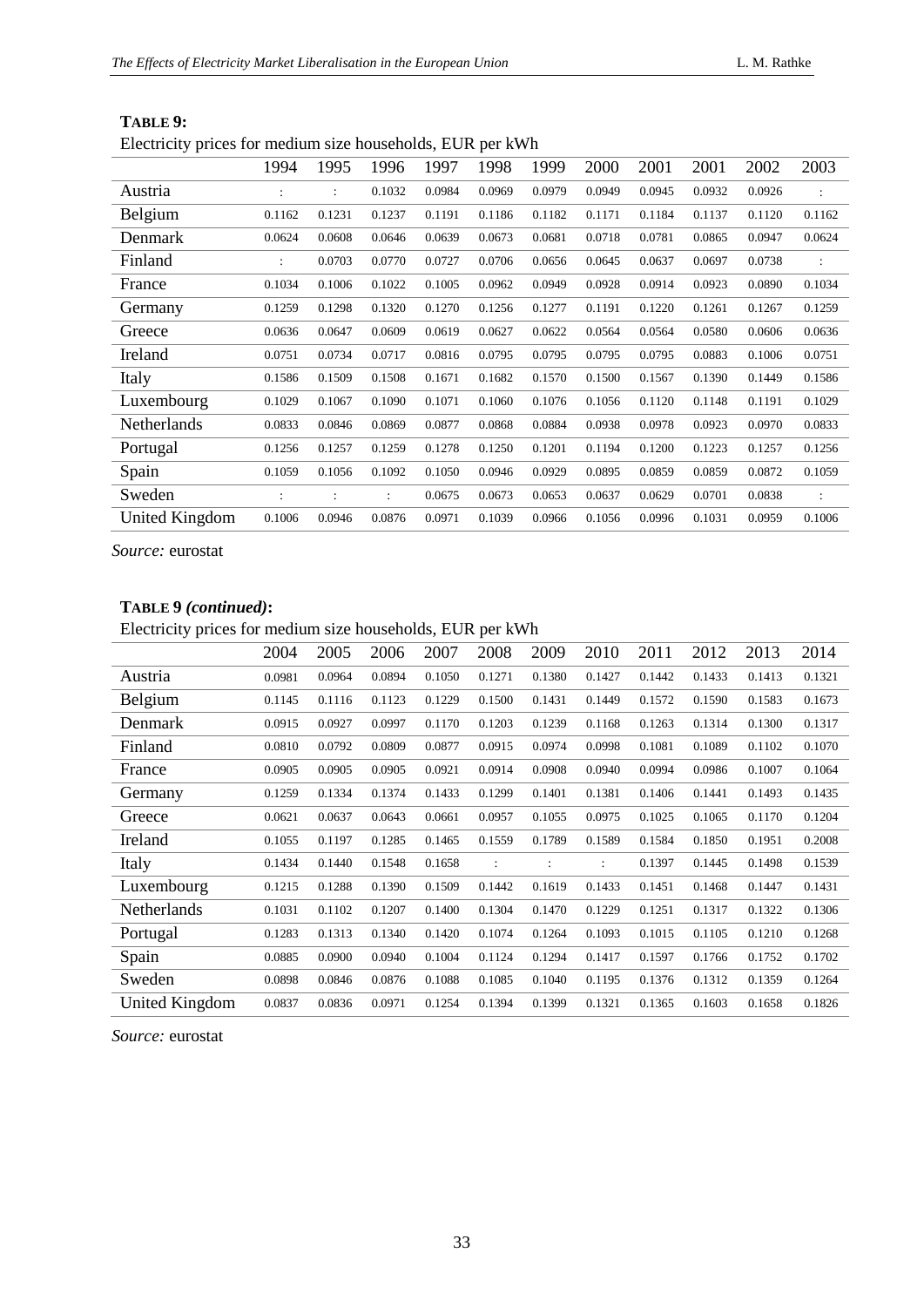#### **TABLE 10:**

Electricity price regulation in the EU-15 countries

|                | Regulated prices     | Regulated prices     |
|----------------|----------------------|----------------------|
|                | for households       | for non-households   |
| Austria        | No                   | No                   |
| Belgium        | No                   | No                   |
| Denmark        | partly <sup>18</sup> | partly <sup>18</sup> |
| Finland        | No                   | No                   |
| France         | Yes                  | Yes                  |
| Germany        | No                   | No                   |
| Greece         | No                   | No                   |
| Ireland        | N <sub>o</sub>       | N <sub>o</sub>       |
| Italy          | No                   | No                   |
| Luxembourg     | No                   | No                   |
| Netherlands    | No                   | No                   |
| Portugal       | No                   | No                   |
| Spain          | Yes                  | Yes                  |
| Sweden         | N <sub>0</sub>       | No                   |
| United Kingdom | No                   | No                   |

*Source:* European Commission Country Reports 2014

#### **TABLE 11:**

Electricity prices for medium size industrial consumers, EUR per kWh

|                | 1994   | 1995                 | 1996   | 1997   | 1998   | 1999   | 2000   | 2001   | 2001   | 2002                 | 2003                 |
|----------------|--------|----------------------|--------|--------|--------|--------|--------|--------|--------|----------------------|----------------------|
| Austria        |        | 0.0807               | 0.0814 | 0.0765 | 0.0755 | 0.0763 |        |        |        | $\ddot{\phantom{a}}$ |                      |
| Belgium        | 0.0726 | 0.0776               | 0.0775 | 0.0746 | 0.0746 | 0.0739 | 0.0734 | 0.0752 | 0.0760 | 0.0764               | 0.0726               |
| Denmark        | 0.0438 | 0.0433               | 0.0473 | 0.0467 | 0.0512 | 0.0485 | 0.0504 | 0.0558 | 0.0639 | 0.0697               | 0.0438               |
| Finland        |        | 0.0449               | 0.0481 | 0.0414 | 0.0401 | 0.0389 | 0.0377 | 0.0372 | 0.0401 | 0.0566               | :                    |
| France         | 0.0650 | 0.0650               | 0.0650 | 0.0635 | 0.0596 | 0.0583 | 0.0567 | 0.0557 | 0.0562 | 0.0529               | 0.0650               |
| Germany        | 0.0922 | 0.0944               | 0.0906 | 0.0845 | 0.0830 | 0.0791 | 0.0675 | 0.0669 | 0.0685 | 0.0697               | 0.0922               |
| Greece         | 0.0584 | 0.0567               | 0.0571 | 0.0580 | 0.0588 | 0.0583 | 0.0571 | 0.0571 | 0.0590 | 0.0614               | 0.0584               |
| Ireland        | 0.0644 | 0.0629               | 0.0615 | 0.0691 | 0.0662 | 0.0662 | 0.0662 | 0.0662 | 0.0768 | 0.0762               | 0.0644               |
| Italy          | 0.0663 | 0.0634               | 0.0638 | 0.0713 | 0.0721 | 0.0646 | 0.0693 | 0.0919 | 0.0776 | 0.0826               | 0.0663               |
| Luxembourg     | 0.0741 | 0.0765               | 0.0747 | 0.0737 | 0.0725 | 0.0736 | 0.0709 | 0.0632 | 0.0645 | 0.0675               | 0.0741               |
| Netherlands    | 0.0596 | 0.0597               | 0.0608 | 0.0570 | 0.0566 | 0.0576 | 0.0669 | 0.0640 |        | $\ddot{\phantom{a}}$ | 0.0596               |
| Portugal       | 0.0846 | 0.0799               | 0.0756 | 0.0749 | 0.0712 | 0.0646 | 0.0643 | 0.0651 | 0.0665 | 0.0673               | 0.0846               |
| Spain          | 0.0768 | 0.0731               | 0.0756 | 0.0703 | 0.0620 | 0.0624 | 0.0636 | 0.0550 | 0.0520 | 0.0528               | 0.0768               |
| Sweden         |        | $\ddot{\phantom{a}}$ | 0.0413 | 0.0430 | 0.0392 | 0.0348 | 0.0375 | 0.0313 | 0.0310 | 0.0666               | $\ddot{\phantom{a}}$ |
| United Kingdom | 0.0710 | 0.0606               | 0.0544 | 0.0604 | 0.0627 | 0.0619 | 0.0664 | 0.0661 | 0.0614 | 0.0539               | 0.0710               |

*Source:* eurostat

-

<sup>&</sup>lt;sup>18</sup> Since 2003, all Danish electricity consumers are free to choose whether to join the regulated market with regulated prices or the liberalised market where prices are not regulated.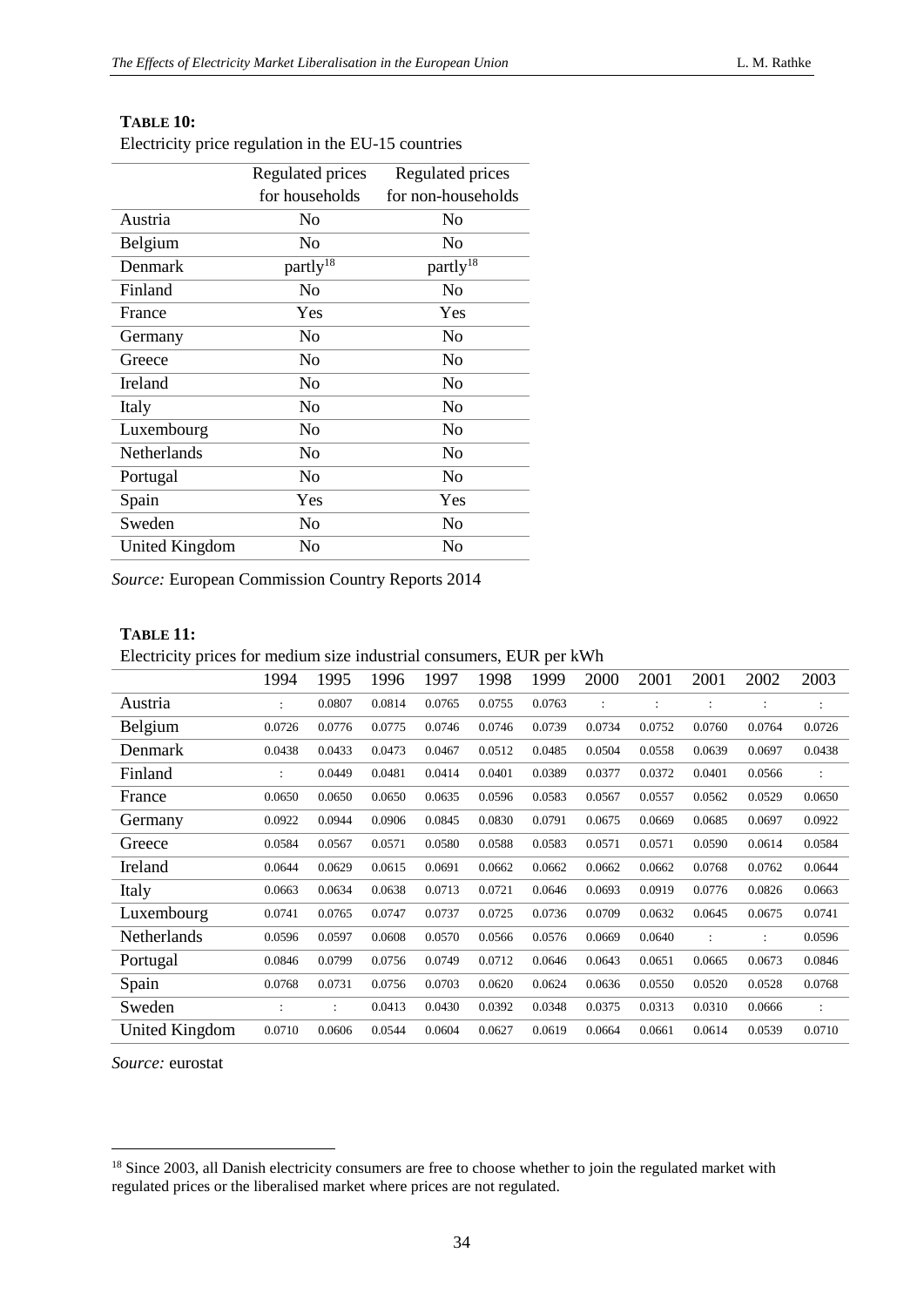| Livenien, priest<br>Tot moderant once measurial constants of E |                |        |        |        |        |        |                      |        |        |        |        |
|----------------------------------------------------------------|----------------|--------|--------|--------|--------|--------|----------------------|--------|--------|--------|--------|
|                                                                | 2004           | 2005   | 2006   | 2007   | 2008   | 2009   | 2010                 | 2011   | 2012   | 2013   | 2014   |
| Austria                                                        | 0.0553         | 0.0621 | 0.0653 | 0.0786 | 0.0897 | 0.0991 | 0.0922               | 0.0917 | 0.0906 | 0.0872 | 0.0827 |
| Belgium                                                        | 0.0755         | 0.0695 | 0.0830 | 0.0880 | 0.0988 | 0.1026 | 0.0943               | 0.0977 | 0.0950 | 0.0914 | 0.0916 |
| Denmark                                                        | 0.0631         | 0.0646 | 0.0724 | 0.0638 | 0.0785 | 0.0738 | 0.0848               | 0.0875 | 0.0829 | 0.0898 | 0.0830 |
| Finland                                                        | 0.0543         | 0.0527 | 0.0517 | 0.0542 | 0.0614 | 0.0663 | 0.0667               | 0.0686 | 0.0684 | 0.0679 | 0.0664 |
| France                                                         | 0.0533         | 0.0533 | 0.0533 | 0.0541 | 0.0599 | 0.0667 | 0.0687               | 0.0722 | 0.0809 | 0.0771 | 0.0743 |
| Germany                                                        | 0.0740         | 0.0780 | 0.0871 | 0.0946 | 0.0929 | 0.0975 | 0.0921               | 0.0900 | 0.0895 | 0.0860 | 0.0844 |
| Greece                                                         | 0.0630         | 0.0645 | 0.0668 | 0.0698 | 0.0861 | 0.0948 | 0.0855               | 0.0917 | 0.1006 | 0.1040 | 0.1090 |
| Ireland                                                        | 0.0787         | 0.0896 | 0.0998 | 0.1125 | 0.1302 | 0.1206 | 0.1118               | 0.1121 | 0.1293 | 0.1331 | 0.1303 |
| Italy                                                          | 0.0790         | 0.0843 | 0.0934 | 0.1027 |        |        | $\ddot{\phantom{a}}$ | 0.1145 | 0.1193 | 0.1122 | 0.1080 |
| Luxembourg                                                     | 0.0690         | 0.0752 | 0.0845 | 0.0963 | 0.0927 | 0.1096 | 0.0956               | 0.0960 | 0.1007 | 0.0940 | 0.0949 |
| Netherlands                                                    | $\ddot{\cdot}$ | 0.0806 | 0.0855 | 0.0920 | 0.0910 | 0.0985 | 0.0865               | 0.0822 | 0.0805 | 0.0789 | 0.0771 |
| Portugal                                                       | 0.0684         | 0.0713 | 0.0817 | 0.0860 | 0.0782 | 0.0919 | 0.0896               | 0.0903 | 0.1050 | 0.1015 | 0.1029 |
| Spain                                                          | 0.0538         | 0.0686 | 0.0721 | 0.0810 | 0.0915 | 0.1098 | 0.1110               | 0.1082 | 0.1155 | 0.1165 | 0.1185 |
| Sweden                                                         | 0.0520         | 0.0462 | 0.0587 | 0.0626 | 0.0688 | 0.0662 | 0.0800               | 0.0887 | 0.0804 | 0.0799 | 0.0702 |
| United Kingdom                                                 | 0.0478         | 0.0570 | 0.0799 | 0.0950 | 0.0937 | 0.1077 | 0.0947               | 0.0939 | 0.1095 | 0.1124 | 0.1246 |

#### **TABLE 11** *(continued)***:**

Electricity prices for medium size industrial consumers, EUR per kWh

*Source:* eurostat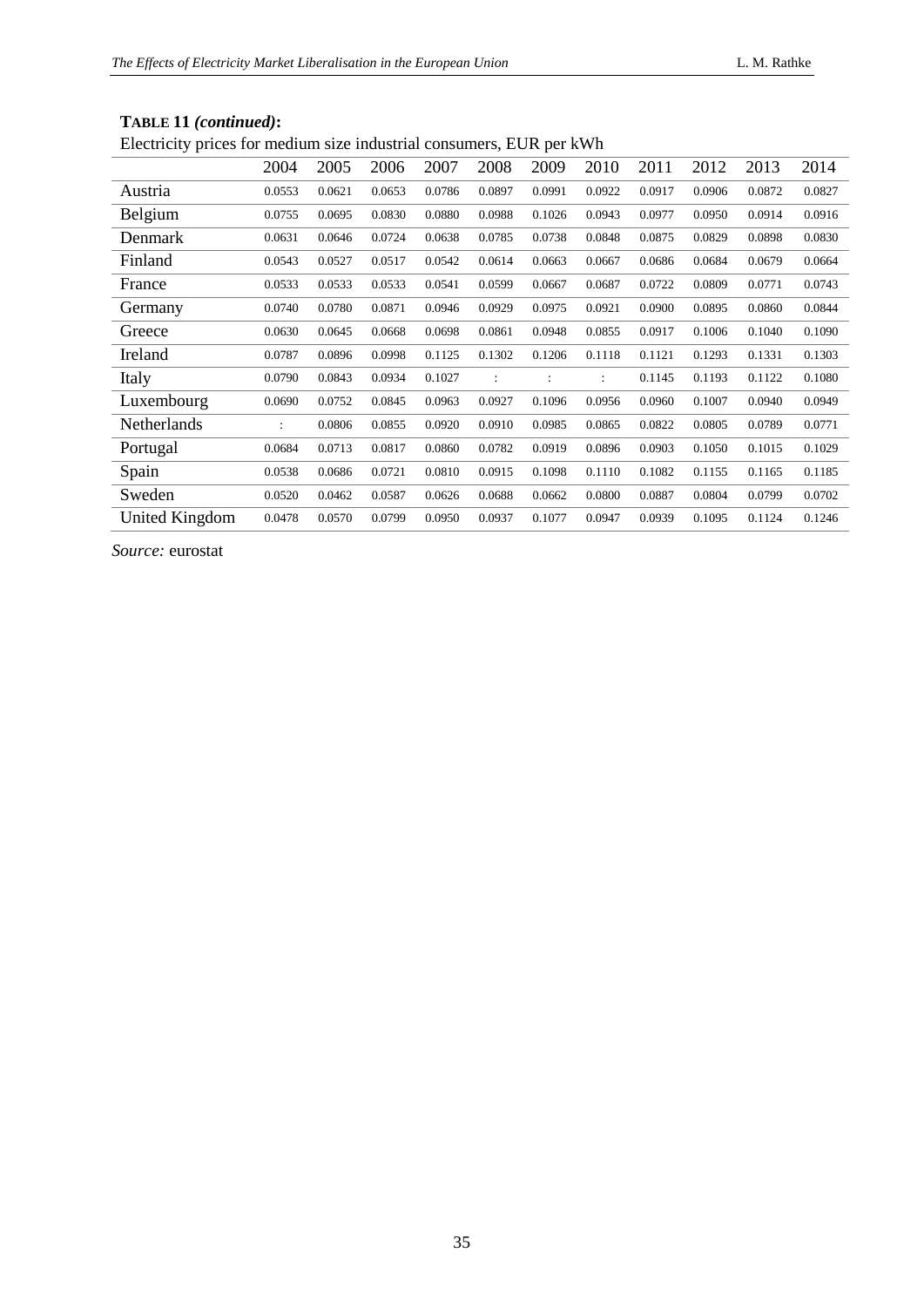## <span id="page-36-0"></span>**Bibliography**

- Amundsen, E. S., & Bergman, L. (2006). Why has the Nordic electricity market worked so well? *Utilities Policy, 14*(3), 148-157.
- Arentsen, M. J., & Künneke, R. W. (1996). Economic organization and liberalization of the electricity industry: in search of conceptualization. *Energy policy, 24*(6), 541-552.
- Bier, C. (1999). Network access in the deregulated European electricity market: negotiated third-party access vs. single buyer: CSLE Discussion Paper.
- Boylaud, O., & Nicoletti, G. (2000). Regulation, market structure and performance in telecommunications.
- Brunekreeft, G. (2001). Negotiated third-party access in the German electricity supply industry. *Economia delle fonti di energia e dell'ambiente*.
- Brunekreeft, G. (2002). Regulation and third-party discrimination in the German electricity supply industry. *European Journal of Law and Economics, 13*(3), 203-220.
- Domah, P., & Pollitt, M. G. (2000). The restructuring and privatisation of electricity distribution and supply businesses in England and Wales: a social cost benefit analysis. *Fiscal Studies, 22*.
- Energy Community. (2012). Regulated Energy Prices in the Energy Community State of Play and Recommendations for Reform
- ENTSO-E. (2014). An Introduction to Network Codes. Retrieved May 12, 2015, from [https://www.entsoe.eu/Documents/Network%20codes%20documents/General%20NC%20do](https://www.entsoe.eu/Documents/Network%20codes%20documents/General%20NC%20documents/1404_introduction_to_network_codes_Website_version.pdf) cuments/1404 introduction to network codes Website version.pdf
- ERGEG. (2007). *End-user energy price regulation: An ERGEG Position Paper* Retrieved from [http://www.energy](http://www.energy-regulators.eu/portal/page/portal/EER_HOME/EER_PUBLICATIONS/CEER_PAPERS/Customers/2007/E07-CPR-10-03_E-UPriceReg_0.pdf)[regulators.eu/portal/page/portal/EER\\_HOME/EER\\_PUBLICATIONS/CEER\\_PAPERS/Custo](http://www.energy-regulators.eu/portal/page/portal/EER_HOME/EER_PUBLICATIONS/CEER_PAPERS/Customers/2007/E07-CPR-10-03_E-UPriceReg_0.pdf) [mers/2007/E07-CPR-10-03\\_E-UPriceReg\\_0.pdf.](http://www.energy-regulators.eu/portal/page/portal/EER_HOME/EER_PUBLICATIONS/CEER_PAPERS/Customers/2007/E07-CPR-10-03_E-UPriceReg_0.pdf)
- European Commission. (2012a). Liberalisation of the electricity and gas markets. Retrieved March 19, 2015, from [http://ec.europa.eu/competition/sectors/energy/overview\\_en.html](http://ec.europa.eu/competition/sectors/energy/overview_en.html)
- European Commission. (2013). Antitrust procedures in abuse of dominance. Retrieved April 23, 2015, from [http://ec.europa.eu/competition/antitrust/procedures\\_102\\_en.html](http://ec.europa.eu/competition/antitrust/procedures_102_en.html)
- European Commission. (2015). The EU steel industry. Retrieved April 24, 2015, from [http://ec.europa.eu/growth/sectors/raw-materials/industries/metals/steel/index\\_en.htm](http://ec.europa.eu/growth/sectors/raw-materials/industries/metals/steel/index_en.htm)
- eurostat. (2015). Energy statistics electricity prices for domestic and industrial consumers, price components. Retrieved August 19, 2015, from [http://ec.europa.eu/eurostat/cache/metadata/en/nrg\\_pc\\_204\\_esms.htm](http://ec.europa.eu/eurostat/cache/metadata/en/nrg_pc_204_esms.htm)
- Halvorsen, B., & Larsen, B. M. (2001). The flexibility of household electricity demand over time. *Resource and Energy Economics, 23*(1), 1-18.
- Jamasb, T., & Pollitt, M. (2005). Electricity market reform in the European Union: review of progress toward liberalization & integration. *The Energy Journal*, 11-41.
- Joskow, P. (2006). Incentive regulation for electricity networks. *CESifo Dice Report, 4*(2), 3-9.
- Künneke, R. W. (1999). Electricity networks: how 'natural'is the monopoly? *Utilities Policy, 8*(2), 99-108.
- Künneke, R. W. (2008). Institutional reform and technological practice: the case of electricity. *Industrial and corporate change, 17*(2), 233-265.
- Lave, L. B., Apt, J., & Blumsack, S. (2004). Rethinking electricity deregulation. *The Electricity Journal, 17*(8), 11-26.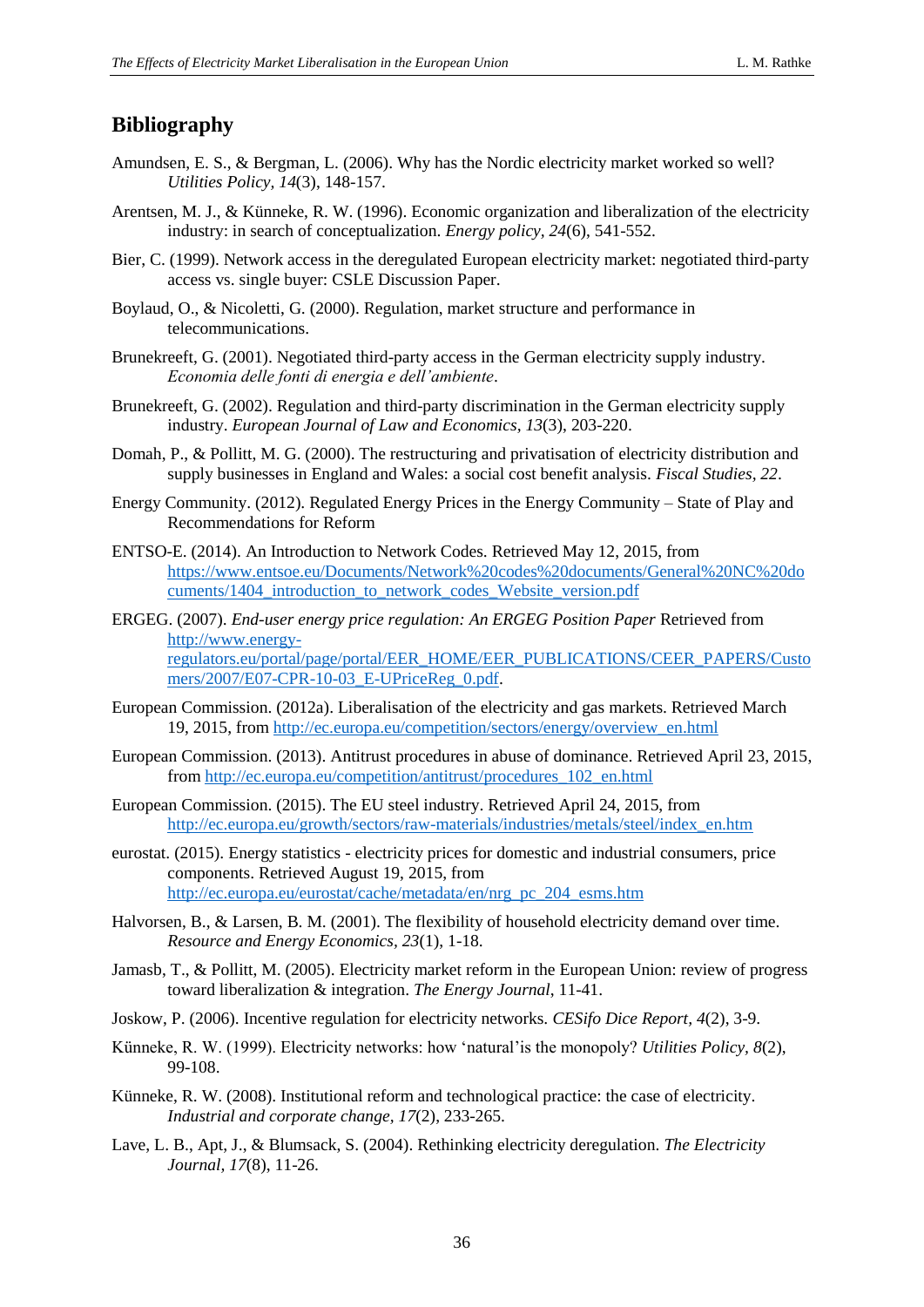- Meeus, L., Purchala, K., & Belmans, R. (2005). Development of the internal electricity market in Europe. *The Electricity Journal, 18*(6), 25-35.
- Moreno, B., López, A. J., & García-Álvarez, M. T. (2012). The electricity prices in the European Union. The role of renewable energies and regulatory electric market reforms. *Energy, 48*(1), 307-313.
- Newbery, D. M. (2002). Problems of liberalising the electricity industry. *European Economic Review, 46*(4), 919-927.
- Rhoades, S. A. (1993). Herfindahl-Hirschman Index, The. *Fed. Res. Bull., 79*, 188.
- Roe, B., Teisl, M. F., Levy, A., & Russell, M. (2001). US consumers' willingness to pay for green electricity. *Energy policy, 29*(11), 917-925.
- Stigler, G. J. (1972). Economic competition and political competition. *Public Choice, 13*(1), 91-106.
- Thompson, G. (1991). *Markets, hierarchies and networks: the coordination of social life*: Sage.
- van Koten, S., & Ortmann, A. (2008). The unbundling regime for electricity utilities in the EU: A case of legislative and regulatory capture? *Energy Economics, 30*(6), 3128-3140.
- Waterson, M. (2003). The role of consumers in competition and competition policy. *International Journal of Industrial Organization, 21*(2), 129-150.
- Willems, B., & Ehlers, E. (2008). Cross-Subsidies in the Electricity Sector. *Competition & Reg. Network Indus., 9*, 201.
- Woo, C.-K., Sreedharan, P., Hargreaves, J., Kahrl, F., Wang, J., & Horowitz, I. (2014). A review of electricity product differentiation. *Applied Energy, 114*, 262-272.

#### <span id="page-37-0"></span>**Official Documents**

- Communication from the Commission Inquiry pursuant to Article 17 of Regulation (EC) No 1/2003 into the European gas and electricity sectors (Final Report), COM(2006) 851 final
- Communication from the Commission to the European Parliament and the Council European Energy Security Strategy, COM(2014) 330 final
- Consolidated Version of the Treaty on European Union [TEU], 2008 O.J. C 115/13
- Consolidated Version of the Treaty on the Functioning of the European Union [TFEU], 2012 O.J. C 326/47
- Council Directive 90/337/EEEC concerning a Community procedure to improve the transparency of gas and electricity prices charged to industrial end-users, 1990 O.J. L 185/16
- Council Directive 90/547/EEC on the transit of electricity through transmission grids, 1990 O.J. L 313/30
- Council Regulation (EC) No 139/2004 on the control of concentrations between undertakings (the EC Merger Regulation), 2004 O.J. L 24/1
- Directive 96/92/EC of the European Parliament and of the Council concerning common rules for the internal market in electricity, 1996 O.J. L 27/29
- Directive 2003/54/EC of the European Parliament and of the Council concerning common rules for the internal market in electricity and repealing Directive 96/92/EC, 2003 O.J. L 176/37